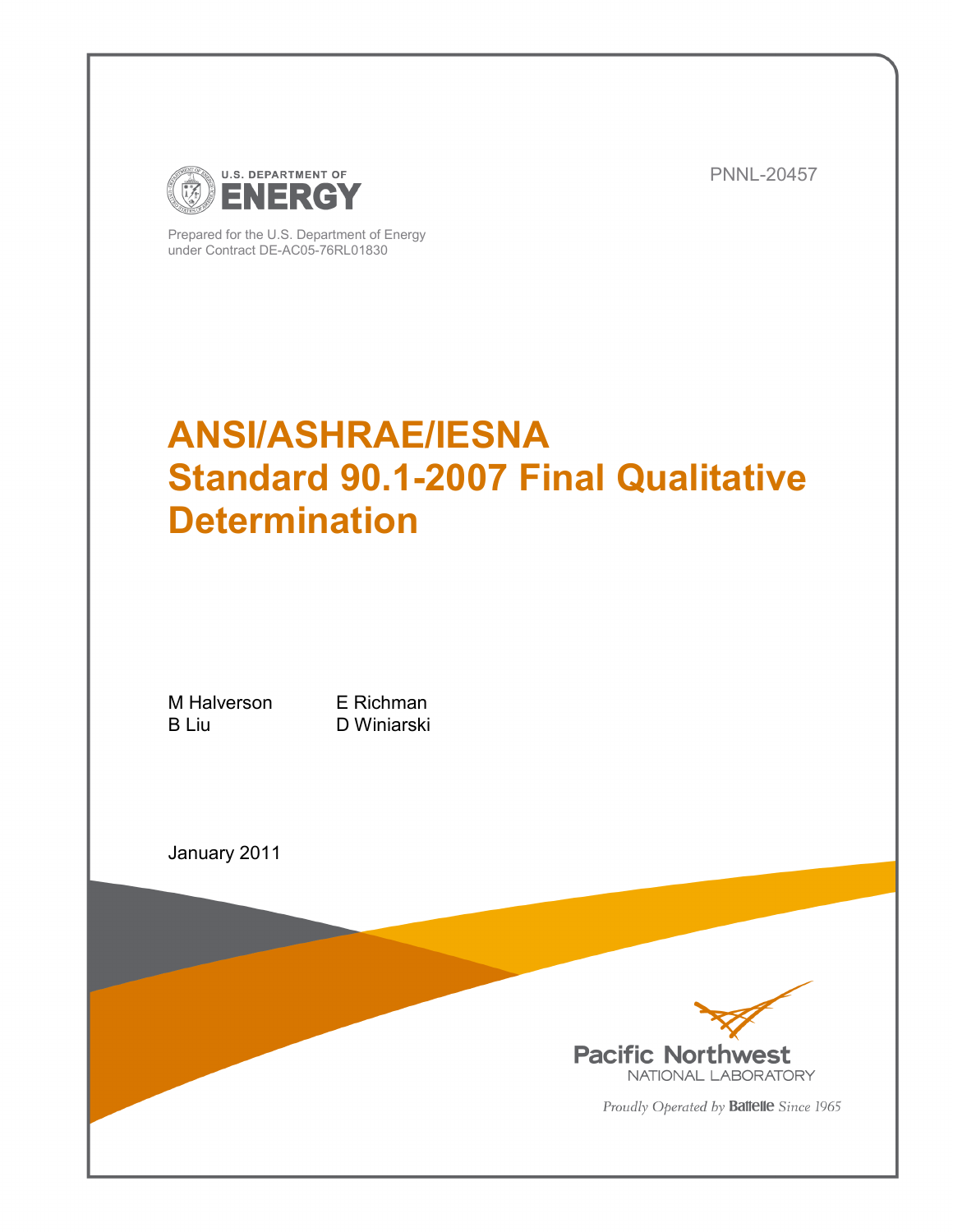#### **DISCLAIMER**

This report was prepared as an account of work sponsored by an agency of the United States Government. Neither the United States Government nor any agency thereof, nor Battelle Memorial Institute, nor any of their employees, makes any warranty, express or implied, or assumes any legal liability or responsibility for the accuracy, completeness, or usefulness of any information, apparatus, product, or process disclosed, or represents that its use would not infringe privately owned rights. Reference herein to any specific commercial product, process, or service by trade name, trademark, manufacturer, or otherwise does not necessarily constitute or imply its endorsement, recommendation, or favoring by the United States Government or any agency thereof, or Battelle Memorial Institute. The views and opinions of authors expressed herein do not necessarily state or reflect those of the United States Government or any agency thereof.

#### PACIFIC NORTHWEST NATIONAL LABORATORY operated by **BATTELLE** for the UNITED STATES DEPARTMENT OF ENERGY under Contract DE-AC05-76RL01830

#### **Printed in the United States of America**

Available to DOE and DOE contractors from the Office of Scientific and Technical Information,<br>P.O. Box 62, Oak Ridge, TN 37831-0062; ph: (865) 576-8401<br>fax: (865) 576-5728 email: reports@adonis.osti.gov

Available to the public from the National Technical Information Service, U.S. Department of Commerce, 5285 Port Royal Rd., Springfield, VA 22161<br>ph: (800) 553-6847<br>fax: (703) 605-6900 email: orders@ntis.fedworld.gov online ordering: http://www.ntis.gov/ordering.htm

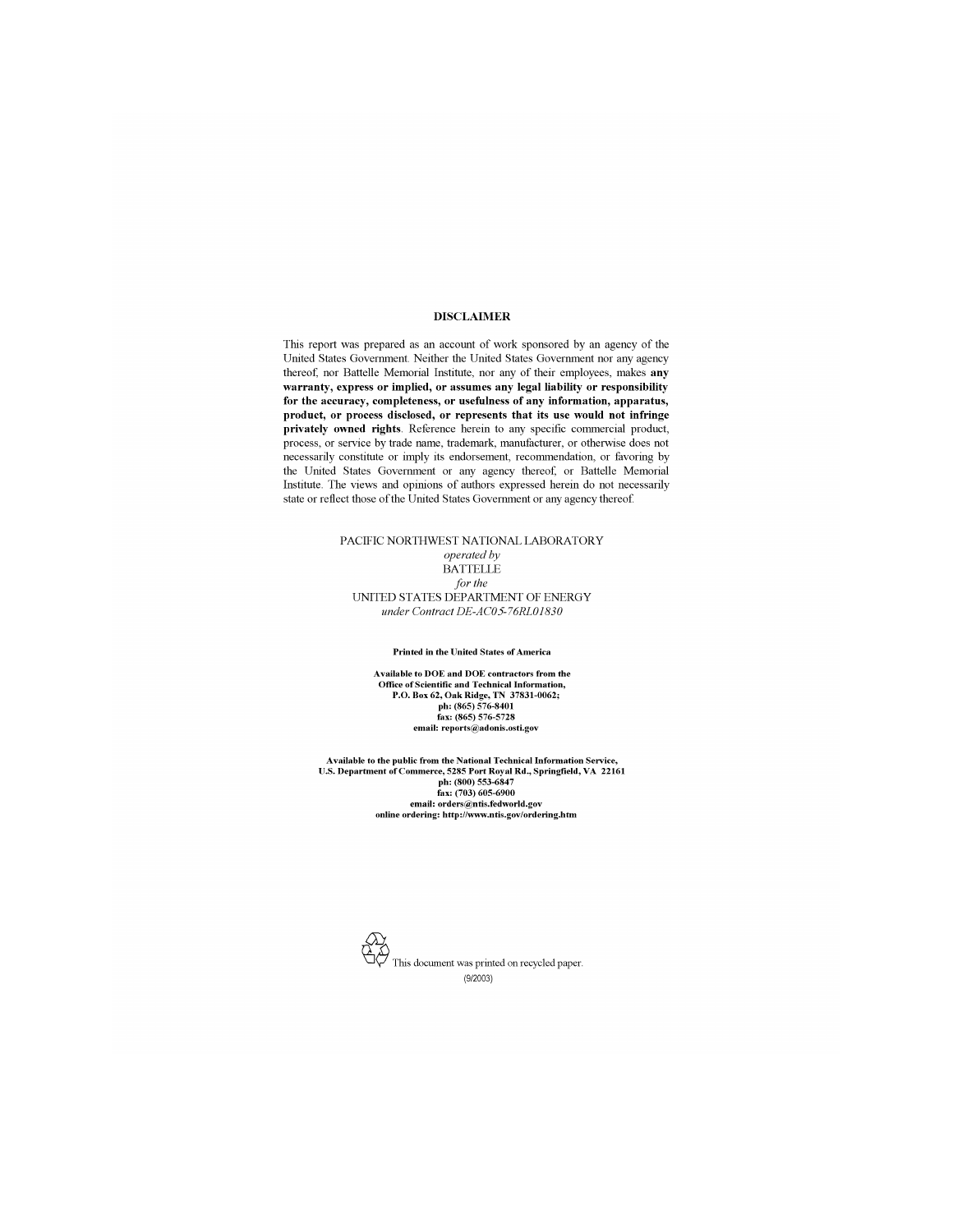PNNL-20457

# **ANSI/ASHRAE/IESNA Standard 90.1-2007 Final Qualitative Determination**

M Halverson E Richman B Liu D Winiarski

January 2011

Prepared for the U.S. Department of Energy under Contract DE-AC05-76RL01830

Pacific Northwest National Laboratory Richland, Washington 99352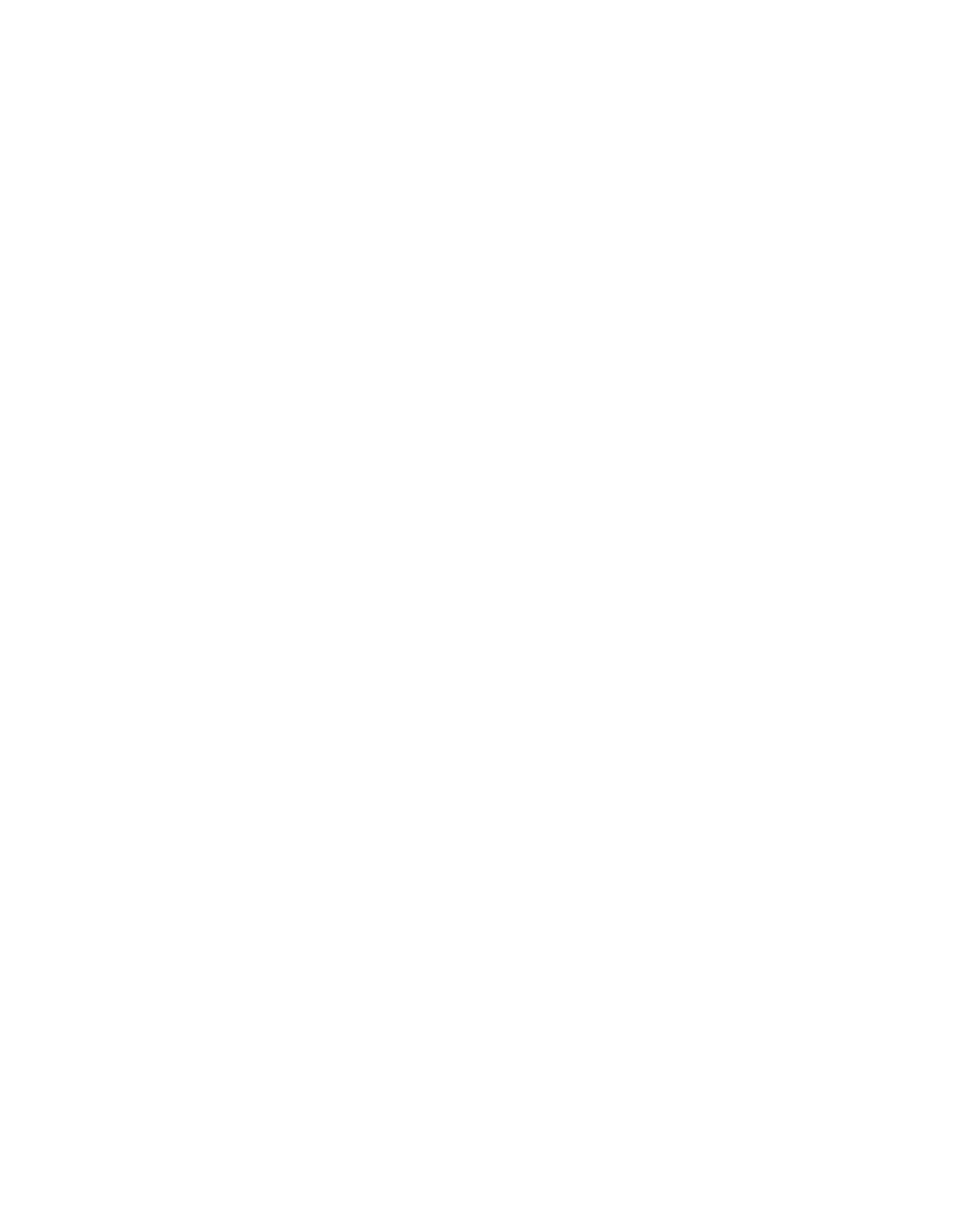# **Summary**

<span id="page-4-0"></span>A final qualitative analysis of all addenda to American National Standards Institute (ANSI)/American Society of Heating, Refrigerating and Air-Conditioning Engineers (ASHRAE)/Illuminating Engineering Society of North America (IESNA) Standard 90.1-2004 that were included in ANSI/ASHRAE/IESNA Standard 90.1-2007 was conducted. All 44 addenda processed by ASHRAE in the creation of Standard 90.1-2007 from Standard 90.1-2004 were evaluated by the U.S. Department of Energy (DOE) for their impact on energy efficiency. DOE preliminarily determined whether that addenda would have a positive, neutral, or negative impact on overall building efficiency. Table S.1 shows the number of positive and negative changes for each section of Standard 90.1.

The results of the textual analysis indicate that the majority of changes (30 of the total of 44 listed) were neutral. These include editorial changes, changes to reference standards, changes to alternative compliance paths, and other changes to the text of the standard that may improve the usability of the standard, but do not generally improve or degrade the energy efficiency of building. There were 11 changes that were evaluated as having a positive impact on energy efficiency and 2 changes that were evaluated as having a negative impact on energy efficiency.

The 2 negative impacts on energy efficiency include:

- 1. Addendum p Expanded lighting power exceptions for use with the visually impaired
- 2. Addendum av Allowance for louvered overhangs

The 11 positive impacts on energy efficiency include:

- 1. Addendum c Increased requirement for building vestibules
- 2. Addendum h Removal of data processing centers from exceptions to HVAC requirements
- 3. Addendum q Removal of hotel room exceptions to HVAC requirements
- 4. Addendum v Modification of demand controlled ventilation requirements
- 5. Addendum ac Modification of fan power limitations
- 6. Addendum ai Modification of retail display lighting requirements
- 7. Addendum ak Modification of cooling tower testing requirements
- 8. Addendum an Modification of commercial boiler requirements
- 9. Addendum ar Modification of part load fan requirements
- 10. Addendum as Modification of opaque envelope requirements
- 11. Addendum at Modification of fenestration envelope requirements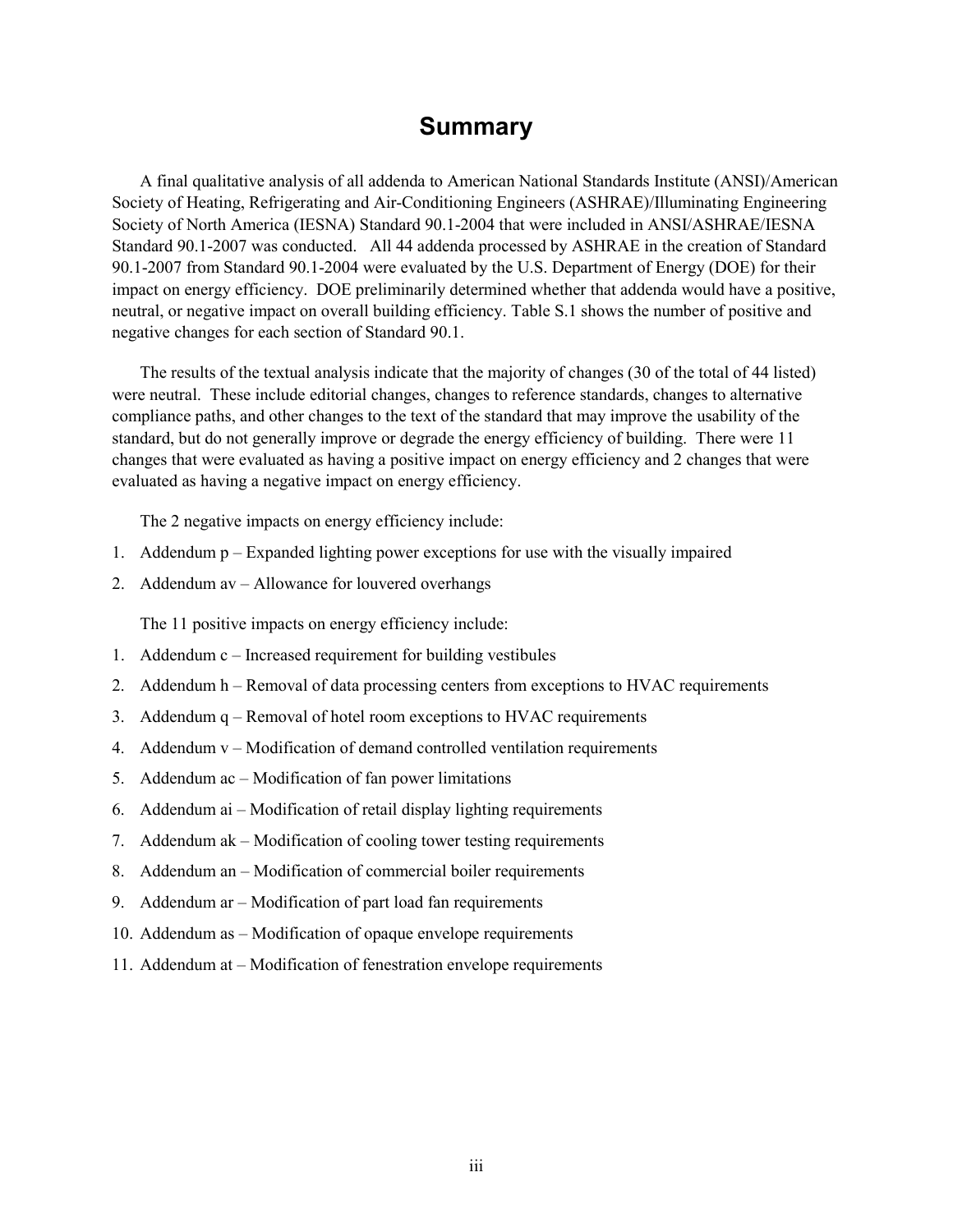| Section of Standard                                                         | Number of    | Number of         | Number of      | Number of Neutral  | Number of Negative  |
|-----------------------------------------------------------------------------|--------------|-------------------|----------------|--------------------|---------------------|
|                                                                             | Changes Made | Positive (Energy) | Unquantifiable | (No Energy Saving) | (Energy Increasing) |
|                                                                             | to Section   | Saving) Changes   | Changes        | Changes            | Changes             |
| Title, Purpose, and<br>Scope                                                | 0            |                   | $\theta$       | $\theta$           | $\theta$            |
| Definitions                                                                 | 0            | 0                 | 0              | 0                  |                     |
| Administration and<br>Enforcement                                           | $\Omega$     | 0                 |                | $\Omega$           | 0                   |
| Envelope and<br>Normative Appendices                                        | 11           | 3                 | $\Omega$       | 7                  |                     |
| HVAC Equipment and<br><b>Systems</b>                                        | 13           | 6                 | $\Omega$       | 7                  | $\Omega$            |
| Service Water Heating                                                       | 0            | 0                 |                | 0                  |                     |
| Power                                                                       | $\theta$     | $\theta$          |                | $\Omega$           | 0                   |
| Lighting                                                                    | 9            |                   |                |                    |                     |
| <b>Energy Cost Budget</b><br>and Appendix G<br>Performance Rating<br>Method |              | 0                 |                |                    | $\Omega$            |
| Normative and<br>Informative<br>References                                  | 4            | $\theta$          | $\theta$       | 4                  | $\theta$            |
| Overall                                                                     | 44           | 11                |                | 30                 | $\mathcal{D}$       |

**Table S.1**. Results of Textual Analysis by Section of Standard 90.1

Overall, the positive impacts outweigh the negative impacts in a simple numerical comparison.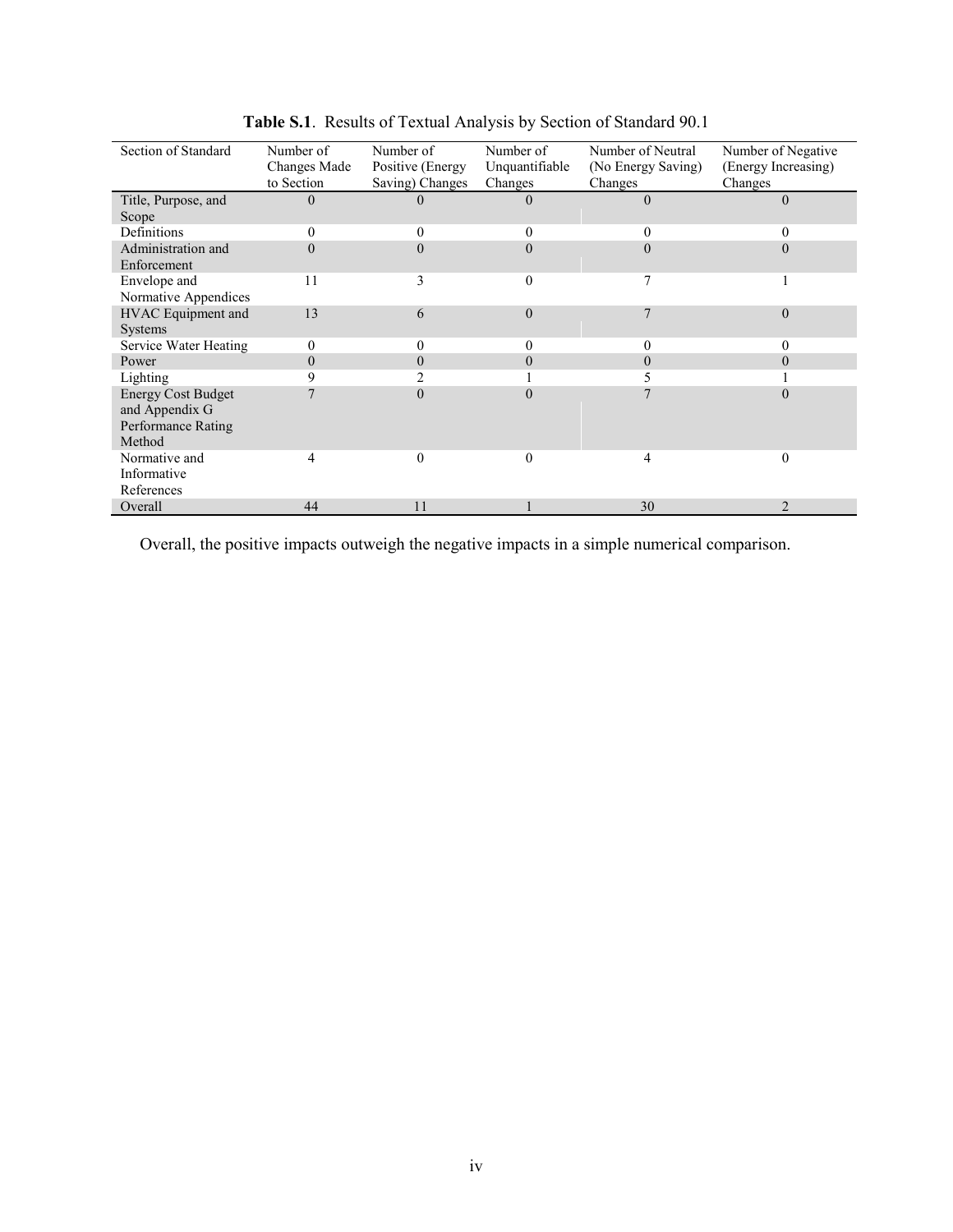# **Acronyms and Abbreviations**

<span id="page-6-0"></span>

| <b>ANSI</b>   | American National Standards Institute                                     |
|---------------|---------------------------------------------------------------------------|
| <b>ARI</b>    | Air-Conditioning and Refrigeration Institute                              |
| <b>ASHRAE</b> | American Society of Heating, Refrigerating and Air-Conditioning Engineers |
| <b>ASTM</b>   | American Society for Testing and Materials                                |
| <b>BECP</b>   | <b>Building Energy Codes Program</b>                                      |
| bhp           | brake horsepower                                                          |
| <b>Btu</b>    | British thermal units                                                     |
| <b>CFM</b>    | cubic feet per minute                                                     |
| <b>CTI</b>    | Cooling Tower Institute                                                   |
| <b>DOE</b>    | U.S. Department of Energy                                                 |
| <b>ECB</b>    | energy cost budget                                                        |
| $ft^2$        | square feet                                                               |
| hp            | horsepower                                                                |
| h             | hour(s)                                                                   |
| <b>HSPF</b>   | Heating Seasonal Performance Factor                                       |
| <b>HVAC</b>   | heating, ventilating, and air conditioning                                |
| <b>IESNA</b>  | Illuminating Engineering Society of North America                         |
| <b>NFRC</b>   | National Fenestration Rating Council                                      |
| <b>PNNL</b>   | Pacific Northwest National Laboratory                                     |
| <b>SDHV</b>   | small duct high velocity                                                  |
| <b>SEER</b>   | Seasonal Energy Efficiency Ratio                                          |
| <b>SHGC</b>   | solar heat gain coefficient                                               |
| <b>SRI</b>    | Solar Reflectance Index                                                   |
| <b>VAV</b>    | variable air volume                                                       |
| <b>WWR</b>    | window-to-wall ratio                                                      |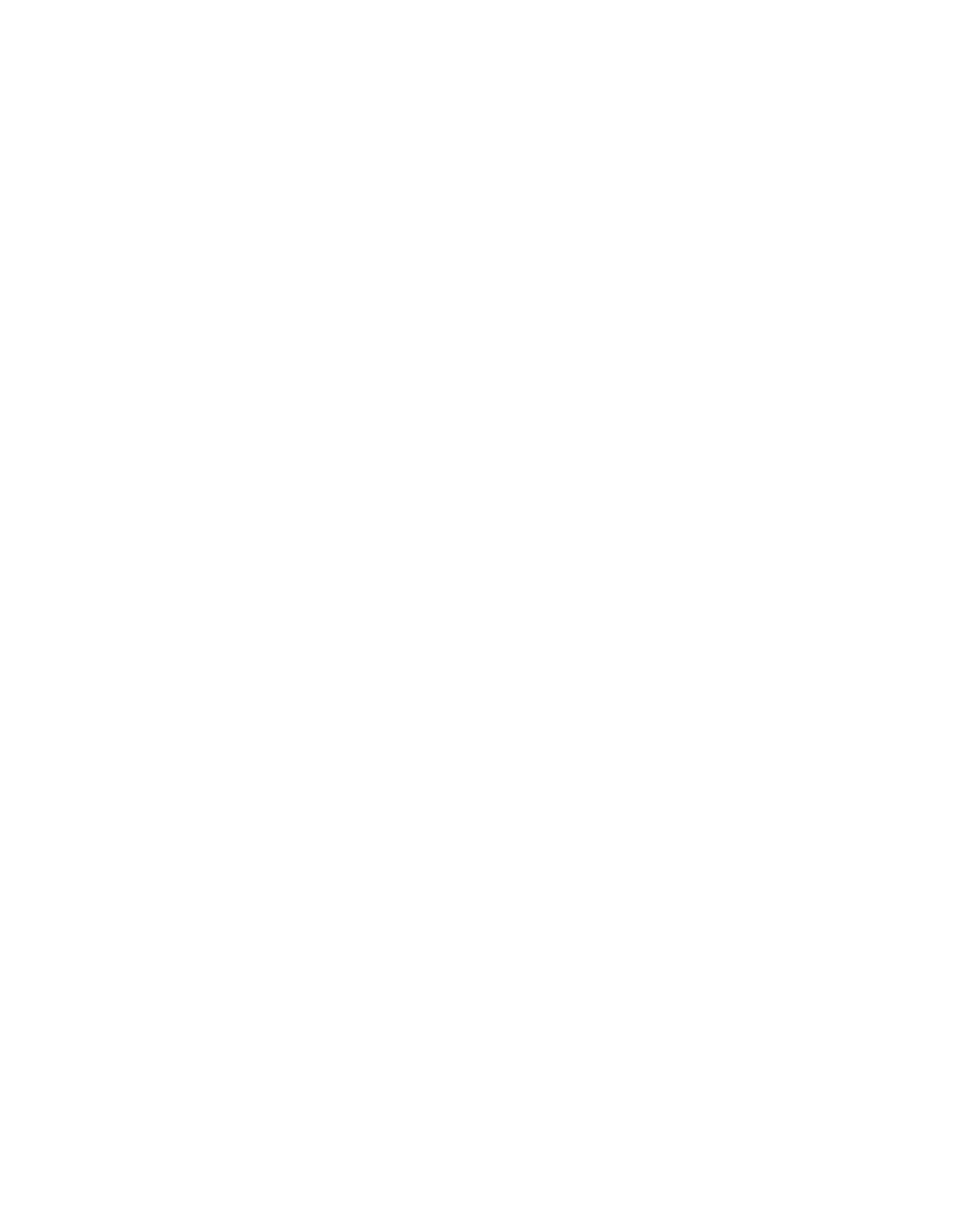# **Contents**

<span id="page-8-0"></span>

|     |                                                                                 |                                                                                     | iii  |  |  |  |  |  |
|-----|---------------------------------------------------------------------------------|-------------------------------------------------------------------------------------|------|--|--|--|--|--|
|     |                                                                                 |                                                                                     | V    |  |  |  |  |  |
| 1.0 | 1.1                                                                             |                                                                                     |      |  |  |  |  |  |
| 2.0 | 2.1                                                                             |                                                                                     |      |  |  |  |  |  |
| 3.0 | 3.1                                                                             |                                                                                     |      |  |  |  |  |  |
| 4.0 | Evaluation of Energy Efficiency Impacts of Addenda in Standard 90.1-2007<br>4.1 |                                                                                     |      |  |  |  |  |  |
| 5.0 |                                                                                 | Detailed Discussion of Impacts of Addenda on Various Sections of Standard 90.1-2007 | 5.1  |  |  |  |  |  |
|     | 5.1                                                                             |                                                                                     | 5.1  |  |  |  |  |  |
|     | 5.2                                                                             |                                                                                     | 5.1  |  |  |  |  |  |
|     | 5.3                                                                             |                                                                                     | 5.1  |  |  |  |  |  |
|     | 5.4                                                                             |                                                                                     | 5.1  |  |  |  |  |  |
|     | 5.5                                                                             | Changes to Section 5, Building Envelope and Normative Appendices A-D                | 5.1  |  |  |  |  |  |
|     | 5.6                                                                             |                                                                                     | 5.4  |  |  |  |  |  |
|     | 5.7                                                                             |                                                                                     | 5.7  |  |  |  |  |  |
|     | 5.8                                                                             |                                                                                     | 5.7  |  |  |  |  |  |
|     | 5.9                                                                             |                                                                                     | 5.7  |  |  |  |  |  |
|     |                                                                                 |                                                                                     | 5.9  |  |  |  |  |  |
|     |                                                                                 |                                                                                     | 5.9  |  |  |  |  |  |
|     |                                                                                 |                                                                                     | 5.10 |  |  |  |  |  |
|     |                                                                                 |                                                                                     | 5.10 |  |  |  |  |  |
|     |                                                                                 | 5.14 Changes to Informative Appendix F, Addenda Description Information             | 5.10 |  |  |  |  |  |
|     |                                                                                 |                                                                                     | 5.10 |  |  |  |  |  |
| 6.0 |                                                                                 | Evaluation of Addenda by Topic and for Inclusion in the Quantitative Analysis       | 6.1  |  |  |  |  |  |
|     | 6.1                                                                             |                                                                                     | 6.1  |  |  |  |  |  |
|     | 6.2                                                                             |                                                                                     | 6.2  |  |  |  |  |  |
|     | 6.3                                                                             |                                                                                     | 6.3  |  |  |  |  |  |
|     | 6.4                                                                             |                                                                                     | 6.3  |  |  |  |  |  |
|     | 6.5                                                                             |                                                                                     | 6.3  |  |  |  |  |  |
|     | 6.6                                                                             |                                                                                     | 6.3  |  |  |  |  |  |
|     | 6.7                                                                             |                                                                                     | 6.4  |  |  |  |  |  |
|     |                                                                                 | Appendix A - Detailed Evaluation of Addenda as and at for Building Envelope         | A.1  |  |  |  |  |  |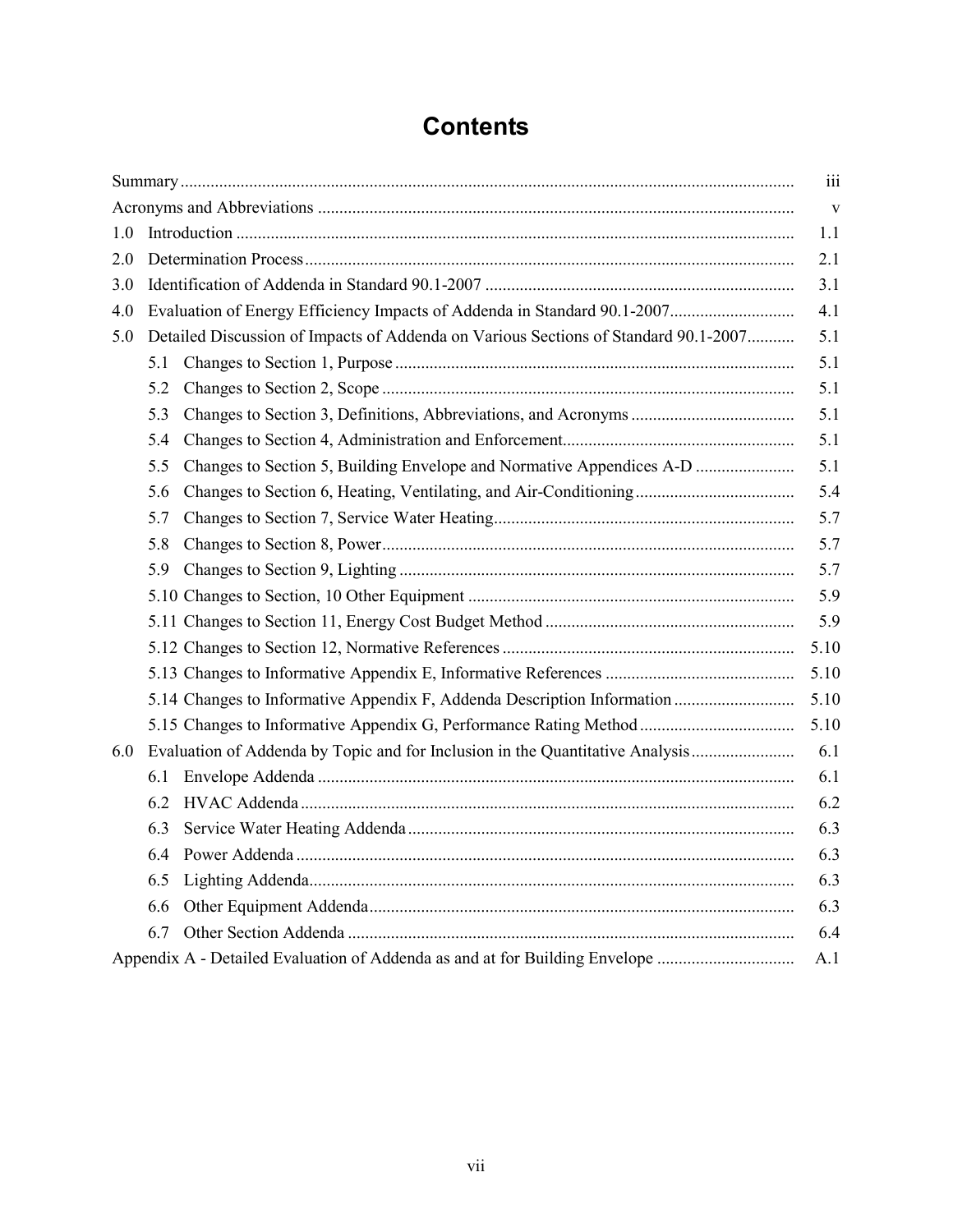# **Tables**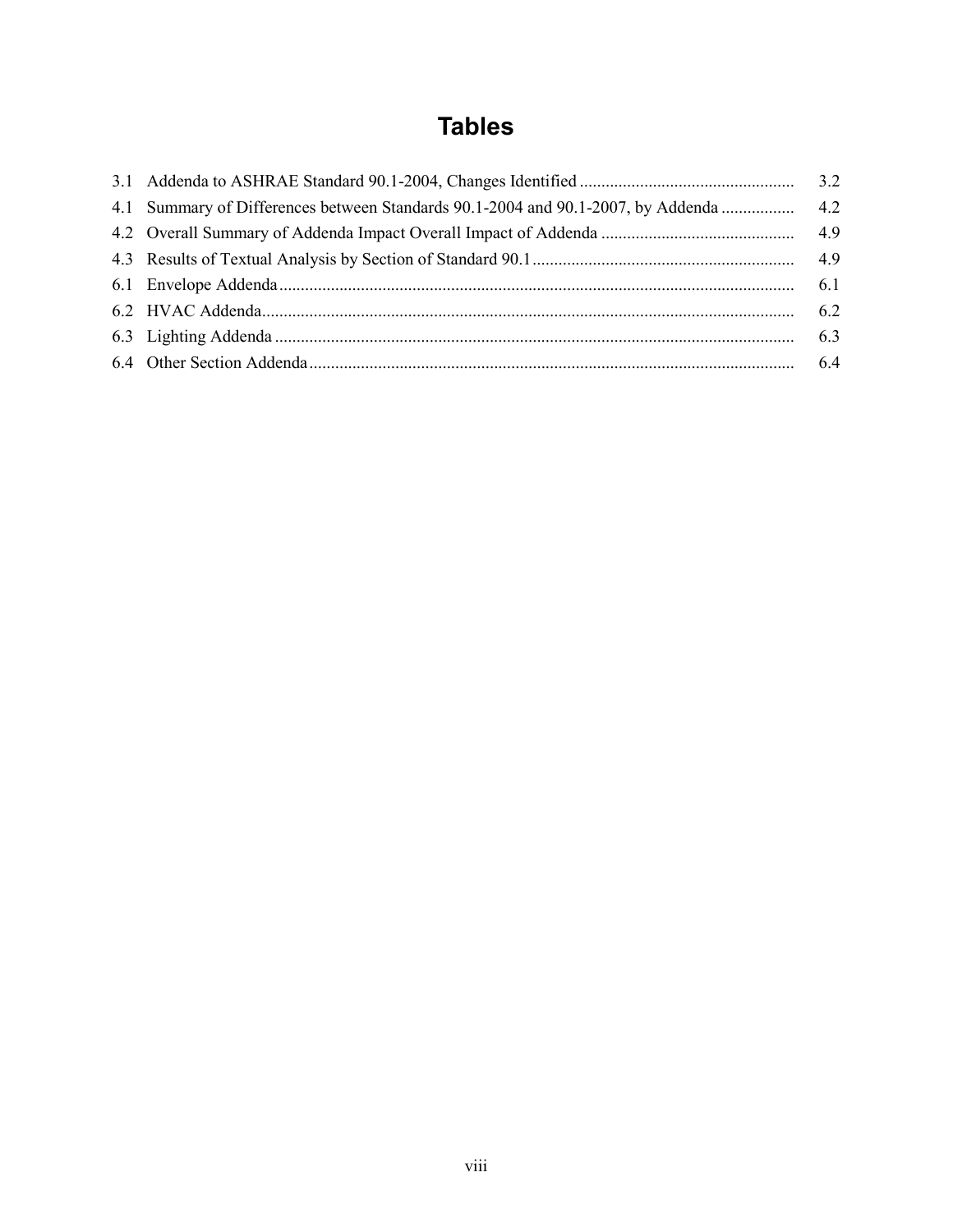# **1.0 Introduction**

<span id="page-10-0"></span>In support of the U.S. Department of Energy's (DOE) final determination of energy savings of American National Standards Institute (ANSI)/American Society of Heating, Refrigerating and Air-Conditioning Engineers (ASHRAE)/Illuminating Engineering Society of North America (IESNA) Standard 90.1-2007 (ASHRAE 90.1-2007), staff from Pacific Northwest National Laboratory's (PNNL) Building Energy Codes Program (BECP) have prepared this analysis of changes made to Standard 90.1 between ANSI/ASHRAE/IESNA Standard 90.1-2004 (ASHRAE 90.1-2004) and ASHRAE Standard 90.1-2007 (ASHRAE 90.1-2007). ASHRAE processes changes to Standard 90.1 in the form of individual addendums, with each addendum representing a single change or set of changes related topically or chronologically. Addenda may range from a few words changed for clarification to complete replacement of a series of requirements tables.

On September 3, 2010, DOE issued a preliminary determination that Standard 90.1-2007 would achieve greater energy efficiency in buildings subject to the code, than the 2004 edition (Standard 90.1- 2004 or the 2004 edition). Accompanying that determination were two PNNL documents detailing the qualitative<sup>[1](#page-8-0)</sup> and quantitative<sup>[2](#page-10-1)</sup> analyses that fed into the determination. Comments were accepted on the preliminary determination until October 4, 2010. No comments were received on qualitative or quantitative reports. The preliminary qualitative report provided the basis of this report.

<sup>&</sup>lt;sup>1</sup> Halverson, M, B Liu, E Richman, and D Winiarski. May 2010. ANSI/ASHRAE/IESNA Standard 90.1-2007 Preliminary Qualitative Determination. Pacific Northwest National Laboratory. PNNL-19791

<span id="page-10-1"></span><sup>&</sup>lt;sup>2</sup> Halverson, M, B Liu, E Richman, and D Winiarski. May 2010. ANSI/ASHRAE/IESNA Standard 90.1-2007 Preliminary Determination Quantitative Analysis. Pacific Northwest National Laboratory. PNNL-19789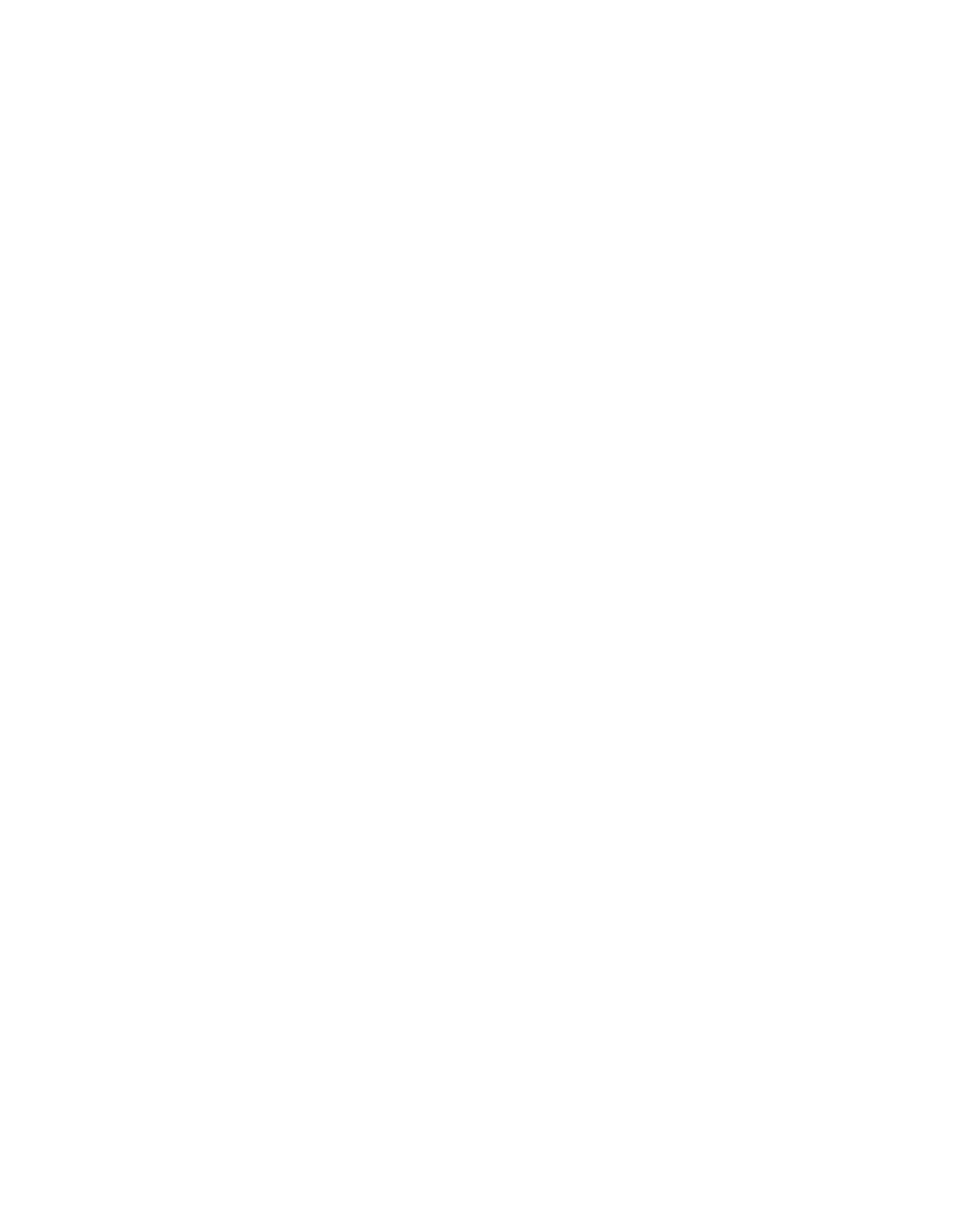# **2.0 Determination Process**

<span id="page-12-0"></span>DOE typically requests two types of analysis from BECP in a determination of energy savings on Standard 90.1. The first type is a qualitative analysis that attempts to identify all the changes made to the older version of Standard 90.1 to create the revised standard and then categorize the changes as having a positive, negative, or neutral impact on energy efficiency in Standard 90.1. No attempt is made to estimate the actual impact using whole building simulation in the qualitative analysis. Three steps are typically undertaken in the qualitative analysis. The first step is to identify all changes made to Standard 90.1. The second step is to qualitatively estimate the impact of each change on the energy efficiency of Standard 90.1. The third step is to look at the changes and categorize them into those that have a clear impact on stringency of requirements in the standard, and of these, those that can be incorporated in DOE's quantitative analysis and those that cannot be readily incorporated into DOE's quantitative analysis.

The second type of analysis that BECP performs for DOE is the quantitative analysis of energy savings on Standard 90.1. This analysis uses the results of the qualitative analysis to identify what changes should be incorporated into the building models used for whole building simulation.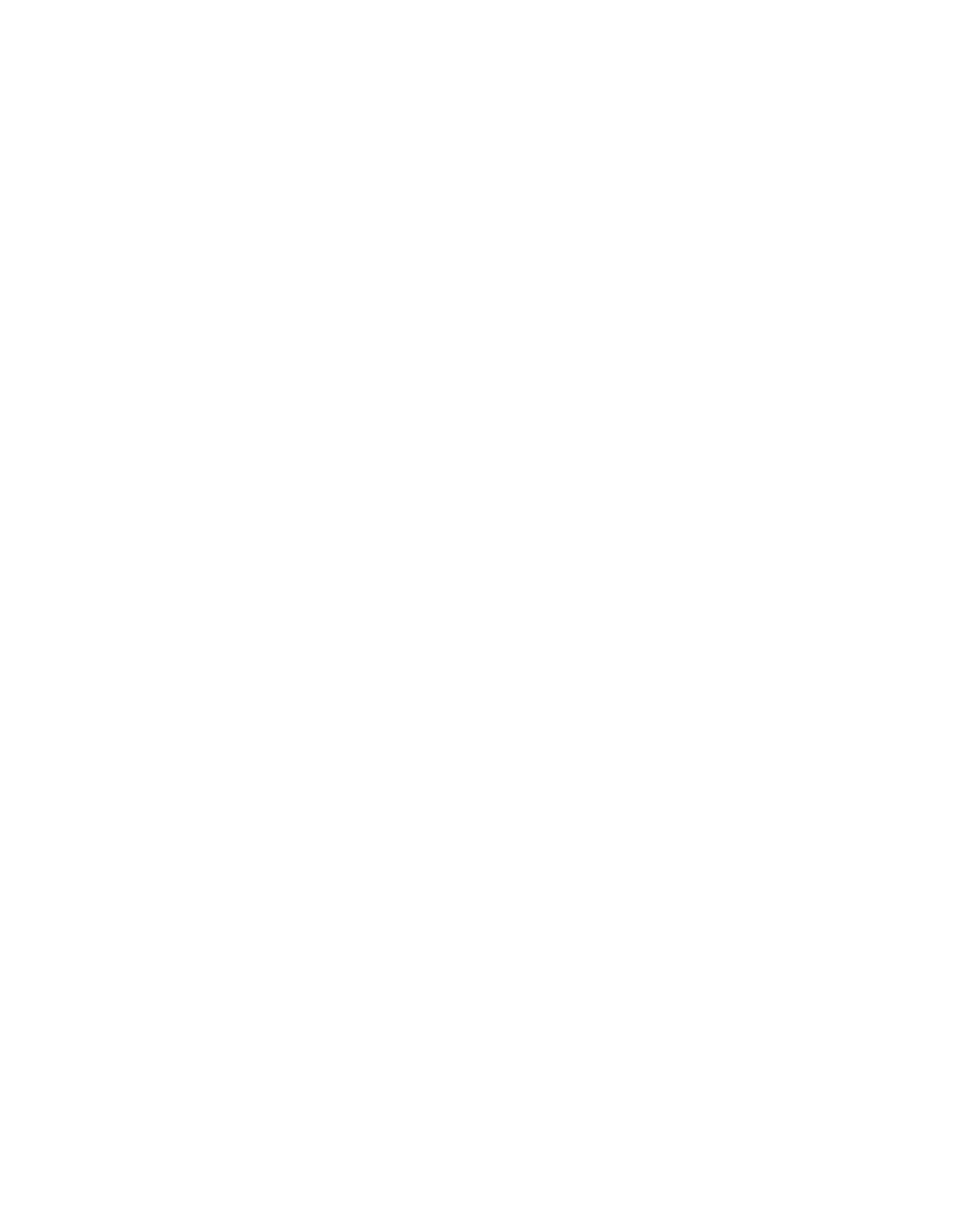# <span id="page-14-0"></span>**3.0 Identification of Addenda in Standard 90.1-2007**

Table 3.1 contains the complete list of addenda processed by ASHRAE for ANSI/ASHRAE/IESNA Standard 90.1-2007. A total of 44 addenda to 90.1-2004 exist. All addenda were applied to ASHRAE Standard 90.1-2004 to create ASHRAE Standard 90.1-2007. The following list is taken from Appendix F to ASHRAE Standard 90.1-2007. ASHRAE/IESNA Standard 90.1-2007 incorporates ASHRAE Standard 90.1-2004 and Addenda a, b, c, d, e, f, g, h, i, j, k, l, m, n, o, p, q, r, s, t, u, v, x, y, aa, ab, ac, ad, ae, af, ag, ah, ai, aj, ak, al, am, an, ap, aq, ar, as, at, and av to ASHRAE Standard 90.1-2004. Table 3.1 lists each addendum, describes how the text is affected by the change, and provides ASHRAE, IESNA, and ANSI approval dates.

Appendix F to ASHRAE Standard 90.1-2007 does contain two typographical errors in the description of addendum ae. The first error is that this addendum does not address Section 9, Lighting. The changes made in addendum ae were lighting related but were made to Section 11, Energy Cost Budget Method, and Appendix G, Performance Rating Method. The second error is that addendum ae does not address space control issues, but rather clarifies that the average lighting power density for each thermal block should be modeled. These typographical errors have been corrected in Table 3.1, below, so Table 3.1 is no longer identical to the table found in Appendix F of ASHRAE Standard 90.1-2007. Some additional wording has also been added to Table 3.1 to clarify the description of the addenda found in Appendix F to Standard 90.1-2007.

Appendix F also contains a typographical error in that two addenda (as and at) are not included in the list of addenda provided in the first sentence of the text of the appendix. These addenda are included in the table that accompanies the text and represent changes incorporated in ASHRAE Standard 90.1-2007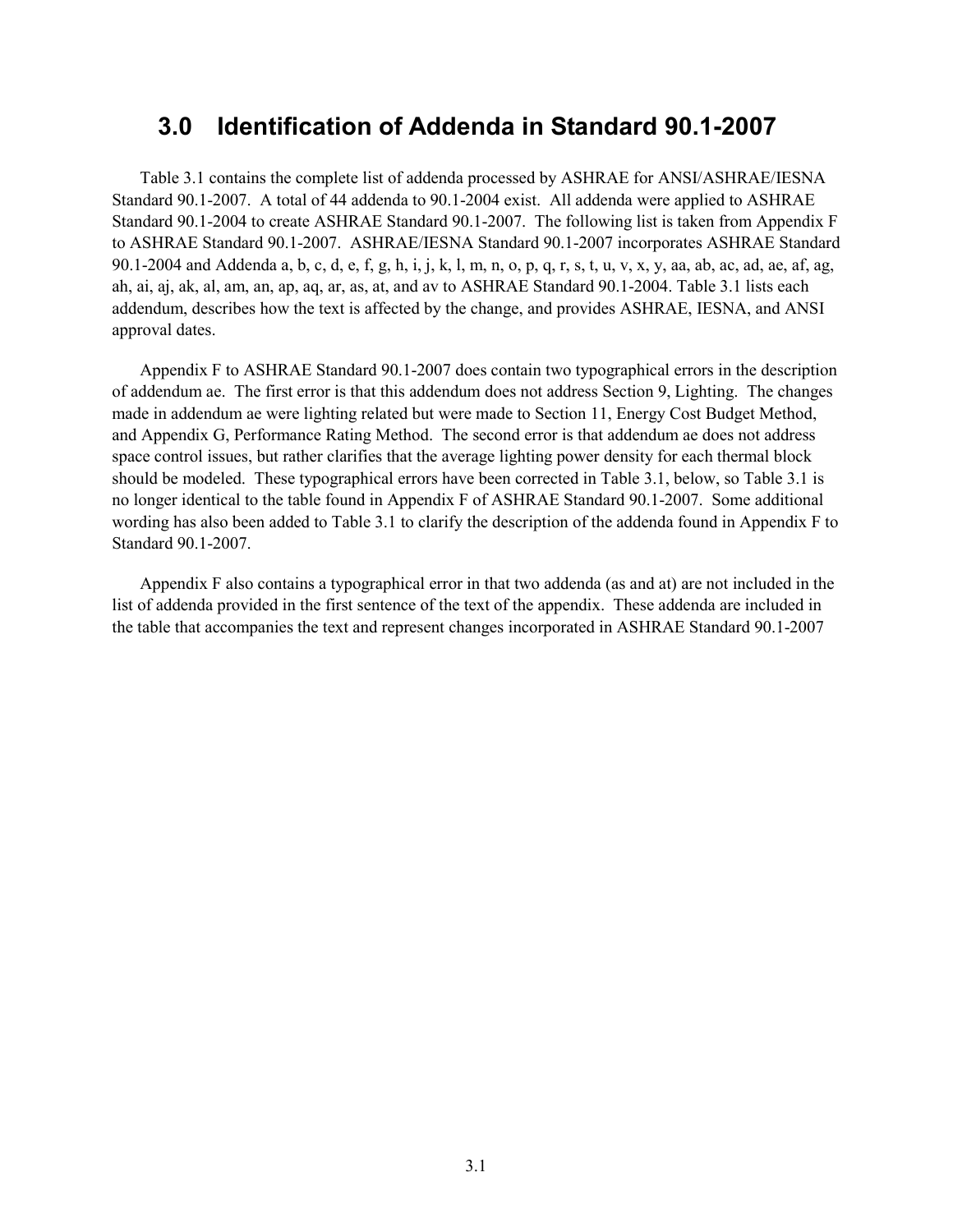<span id="page-15-0"></span>

| Addenda to<br>90.1-2004 | <b>Section(s) Affected</b>                       | <b>Description of Changes</b>                                                                                                                                                                                                                                                                                                                                                                                                                                                                                                                                                                                   | <b>ASHRAE</b><br><b>Standards</b><br><b>Committee</b><br><b>Approval Date</b> | <b>ASHRAE</b><br><b>Board of</b><br><b>Directors</b><br><b>Approval</b><br>Date | <b>IESNA</b><br>Approval<br>Date | <b>ANSI</b><br>Approval<br>Date |
|-------------------------|--------------------------------------------------|-----------------------------------------------------------------------------------------------------------------------------------------------------------------------------------------------------------------------------------------------------------------------------------------------------------------------------------------------------------------------------------------------------------------------------------------------------------------------------------------------------------------------------------------------------------------------------------------------------------------|-------------------------------------------------------------------------------|---------------------------------------------------------------------------------|----------------------------------|---------------------------------|
| 90.1a                   | Informative Appendix G                           | This addendum clarifies how windows should be distributed in the baseline<br>simulation model, clarifies how uninsulated assemblies should be treated in<br>the baseline simulation model, increases the size range for the use of<br>packaged VAV systems in the baseline model, and provides more detail on<br>how service hot-water systems should be modeled. Many of these changes<br>may affect the ultimate performance rating of buildings using Appendix G. In<br>addition, a reference was added to ASHRAE Standard 140 establishing the<br>method of testing of building energy simulation software. | 1/21/06                                                                       | 1/26/06                                                                         | 1/18/06                          | 4/10/06                         |
| 90.1 <sub>b</sub>       | 6. Heating, Ventilating,<br>and Air Conditioning | Revises Table 6.8.1D and adds a definition for single-package vertical air-<br>conditioner and single-package vertical heat pump.                                                                                                                                                                                                                                                                                                                                                                                                                                                                               | 6/25/05                                                                       | 6/30/05                                                                         | 8/3/05                           | 8/3/05                          |
| 90.1c                   | 5. Building Envelope                             | This addendum revises the definition of <i>building entrance</i> to include<br>vestibules and clarifies the requirements and exceptions for vestibules in<br>Section 5.4.3.4.                                                                                                                                                                                                                                                                                                                                                                                                                                   | 6/25/05                                                                       | 6/30/05                                                                         | 8/3/05                           | 8/3/05                          |
| 90.1 <sub>d</sub>       | 12. Normative References                         | This addendum updates the references applicable to the building envelope and<br>deletes references that are not cited in the standard.                                                                                                                                                                                                                                                                                                                                                                                                                                                                          | 6/25/05                                                                       | 6/30/05                                                                         | 8/3/05                           | 8/3/05                          |
| 90.1e                   | 9. Lighting                                      | This addendum recognizes that track and busway type lighting systems can be<br>limited by circuit breakers and permanently installed current limiters in<br>Section 9.1.4.                                                                                                                                                                                                                                                                                                                                                                                                                                      | 6/25/05                                                                       | 6/30/05                                                                         | 8/3/05                           | 8/3/05                          |
| 90.1f                   | 6. Heating, Ventilating,<br>and Air Conditioning | This addendum modifies Tables 6.8.1A and 6.8.1B by raising the minimum<br>efficiency for three-phase air-cooled central conditioners and heat pumps to<br>be consistent with federal minimum standards.                                                                                                                                                                                                                                                                                                                                                                                                         | 1/21/06                                                                       | 1/26/06                                                                         | 1/18/06                          | 4/10/06                         |
| 90.1g                   | 6. Heating, Ventilating,<br>and Air Conditioning | This addendum amends the minimum efficiency levels of air-cooled air<br>conditioners and heat pumps in Tables 6.8.1 A and 6.8.1 B to be consistent<br>with federal minimum standards.                                                                                                                                                                                                                                                                                                                                                                                                                           | 1/21/06                                                                       | 1/26/06                                                                         | 1/18/06                          | 4/10/06                         |
| 90.1h                   | 6. Heating, Ventilating,<br>and Air Conditioning | This addendum revises the exceptions to Sections 6.4.3.1.2 and 6.4.3.6 by<br>removing specific exceptions on temperature and humidification dead bands<br>for data processing centers.                                                                                                                                                                                                                                                                                                                                                                                                                          | 1/21/06                                                                       | 1/26/06                                                                         | 1/18/06                          | 4/10/06                         |

# **Table 3.1**. Addenda to ASHRAE Standard 90.1-2004, Changes Identified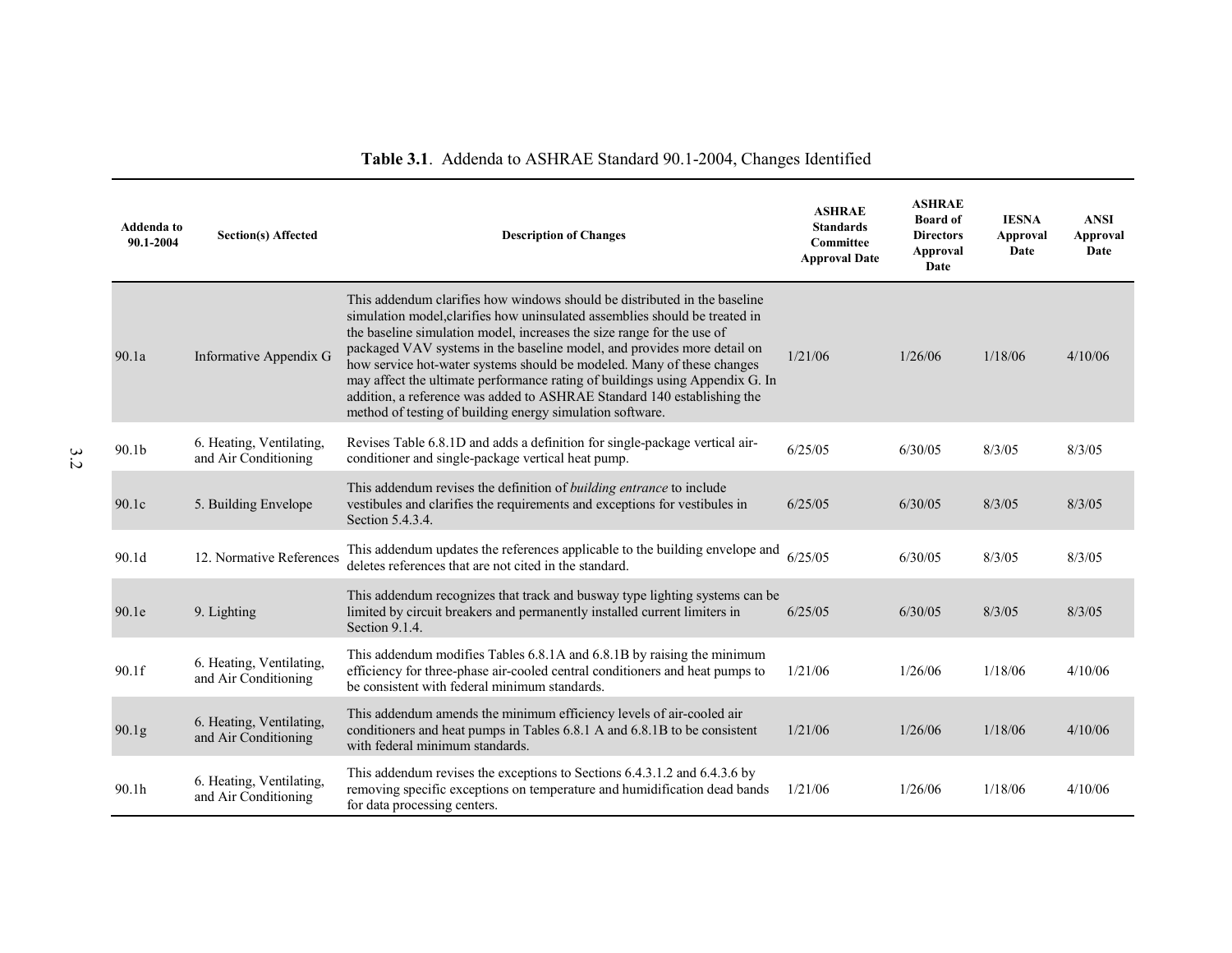| Addenda to<br>90.1-2004 | <b>Section(s) Affected</b>                                    | <b>Description of Changes</b>                                                                                                                                                                                    | <b>ASHRAE</b><br><b>Standards</b><br><b>Committee</b><br><b>Approval Date</b> | <b>ASHRAE</b><br><b>Board of</b><br><b>Directors</b><br>Approval<br>Date | <b>IESNA</b><br><b>Approval</b><br>Date | <b>ANSI</b><br><b>Approval</b><br>Date |
|-------------------------|---------------------------------------------------------------|------------------------------------------------------------------------------------------------------------------------------------------------------------------------------------------------------------------|-------------------------------------------------------------------------------|--------------------------------------------------------------------------|-----------------------------------------|----------------------------------------|
| 90.1i                   | 9. Lighting                                                   | This addendum adds language to Section 9.1.4(b) that allows additional<br>flexibility in assigning wattage to luminaires with multi-level ballasts where<br>other luminaire components would restrict lamp size. | 1/21/06                                                                       | 1/26/06                                                                  | 1/18/06                                 | 4/10/06                                |
| 90.1j                   | 9. Lighting                                                   | This addendum to Section 9.4.1.3 allows additional flexibility in complying<br>with the controls requirements by allowing additional combinations of<br>commonly available control equipment.                    | 1/21/06                                                                       | 1/26/06                                                                  | 1/18/06                                 | 4/10/06                                |
| 90.1k                   | Informative Appendix A                                        | This addendum revises Table A2.3 to add U-factors for screw-down roofs<br>with R-19 insulation.                                                                                                                  | 1/21/06                                                                       | 1/26/06                                                                  | 1/18/06                                 | 4/10/06                                |
| 90.11                   |                                                               | 12. Normative References This addendum updates the reference to ASHRAE Standard 140.                                                                                                                             | 1/21/06                                                                       | 1/26/06                                                                  | 1/18/06                                 | 4/10/06                                |
| 90.1 <sub>m</sub>       | 9. Lighting                                                   | This addendum revises the exception to Section 9.2.2.3 to provide an option<br>for compliance that exempts the commonly used furniture mounted track<br>lighting if it incorporates automatic shutoff.           | 1/21/06                                                                       | 1/26/06                                                                  | 1/18/06                                 | 4/10/06                                |
| 90.1n                   | 5. Building Envelope                                          | This addendum revises Section 5.5.4.4.1 to provide an exception to allow a<br>user to take credit for partially opaque overhangs towards compliance with the 1/21/06<br>maximum SHGC requirements.               |                                                                               | 1/26/06                                                                  | 1/18/06                                 | 4/10/06                                |
| 90.1 <sub>o</sub>       | Normative Appendix D                                          | This addendum increases the amount of international climatic data in<br>Appendix D.                                                                                                                              | 1/21/06                                                                       | 1/26/06                                                                  | 1/18/06                                 | 4/10/06                                |
| 90.1 <sub>p</sub>       | 9. Lighting                                                   | This addendum modifies Exception $(g)$ to Section 9.2.2.3 to allow for<br>increased lighting for medical- and age-related issues in addition to visual<br>impairment.                                            | 1/21/06                                                                       | 1/26/06                                                                  | 1/18/06                                 | 4/10/06                                |
| 90.1q                   | 6. Heating, Ventilating,<br>and Air Conditioning              | This addendum removes Exception (a) to Section 6.4.3.2 for HVAC systems<br>serving hotel/motel rooms and guest rooms.                                                                                            | 1/21/06                                                                       | 1/26/06                                                                  | 1/18/06                                 | 4/10/06                                |
| 90.1r                   | 12. Normative References                                      | This addendum updates the reference to ARI 340/260 from the 2000 edition<br>to the 2004 edition.                                                                                                                 | 1/21/06                                                                       | 1/26/06                                                                  | 1/18/06                                 | 4/10/06                                |
| 90.1s                   | 6. Heating, Ventilating,<br>12. Normative References updated. | This addendum updates language in the standard based on differences<br>and Air Conditioning and between Standard 62-1999 and 62.1-2004. The reference has also been                                              | 1/21/06                                                                       | 1/26/06                                                                  | 1/18/06                                 | 4/10/06                                |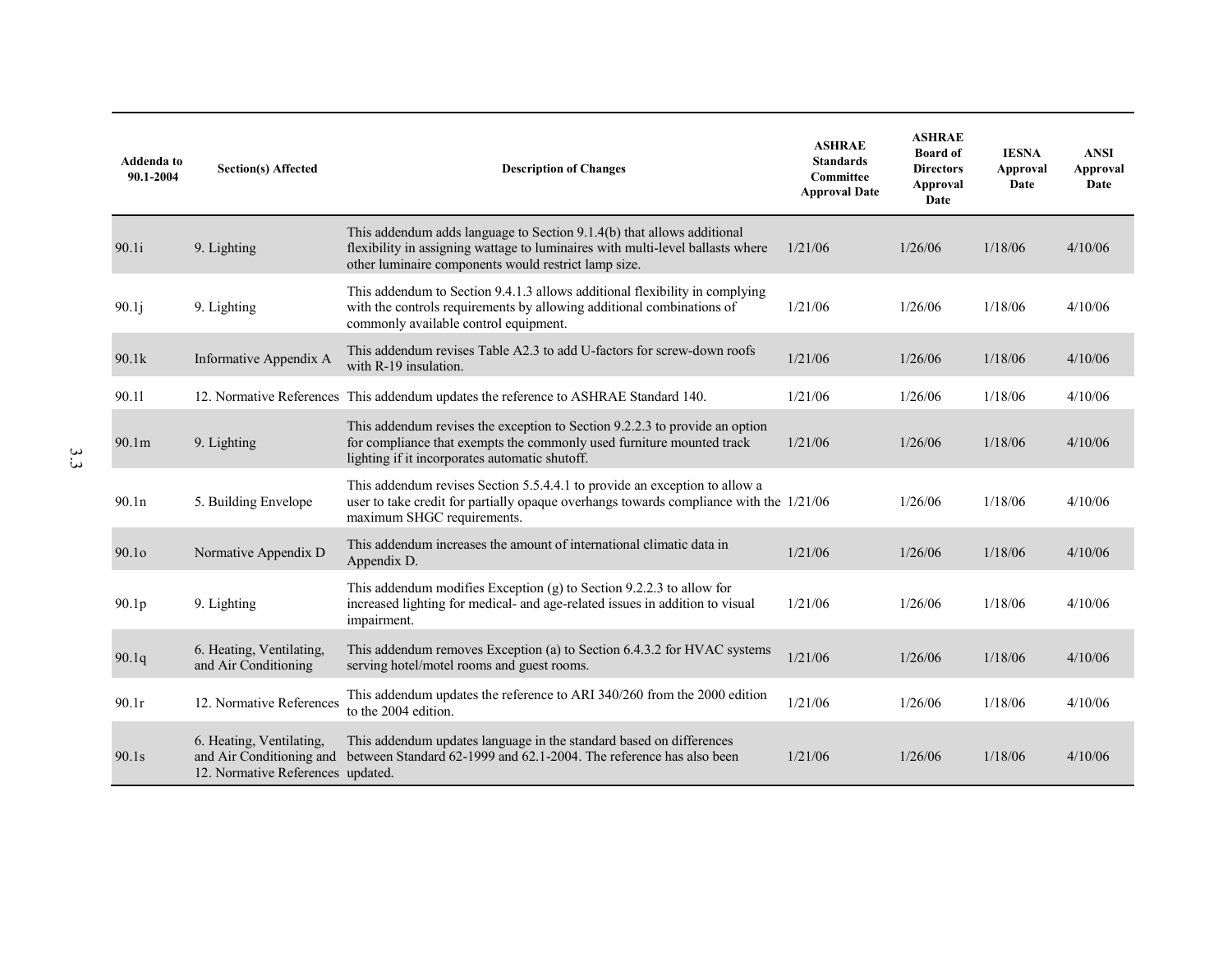| Addenda to<br>90.1-2004 | Section(s) Affected                                                              | <b>Description of Changes</b>                                                                                                                                                                                                                                                                     | <b>ASHRAE</b><br><b>Standards</b><br><b>Committee</b><br><b>Approval Date</b> | <b>ASHRAE</b><br><b>Board</b> of<br><b>Directors</b><br>Approval<br>Date | <b>IESNA</b><br>Approval<br>Date | <b>ANSI</b><br><b>Approval</b><br>Date |
|-------------------------|----------------------------------------------------------------------------------|---------------------------------------------------------------------------------------------------------------------------------------------------------------------------------------------------------------------------------------------------------------------------------------------------|-------------------------------------------------------------------------------|--------------------------------------------------------------------------|----------------------------------|----------------------------------------|
| 90.1t                   | 6. Heating, Ventilating,<br>and Air Conditioning and<br>12. Normative References | This addendum changes Table 6.8.1F to add an additional requirement of<br>combustion efficiency to the current requirement of thermal efficiency for<br>boilers, which will increase minimum efficiency. The reference in Section 12<br>has also been changed to reflect the change in the table. | 1/21/06                                                                       | 1/26/06                                                                  | 1/18/06                          | 4/10/06                                |
| 90.1u                   | Informative Appendix G                                                           | This addendum provides guidance for complying with the intent of the<br>baseline building design for HVAC systems 5, 6, 7, and 8, which shall be<br>modeled as floor-by-floor HVAC systems.                                                                                                       | 1/21/06                                                                       | 1/26/06                                                                  | 1/18/06                          | 4/10/06                                |
| 90.1v                   | 6. Heating, Ventilating,<br>and Air Conditioning                                 | This addendum modifies the provisions of Section 6.4.3.8 to allow for<br>demand control ventilation.                                                                                                                                                                                              | 1/21/06                                                                       | 1/26/06                                                                  | 1/18/06                          | 5/10/06                                |
| 90.1x                   | 12. Normative References<br>and Informative<br>Appendix G                        | This addendum updates the normative references in Section 12 and<br>Informative Appendix G for ATM-02 to ATM-04.                                                                                                                                                                                  | 1/21/06                                                                       | 1/26/06                                                                  | 1/18/06                          | 4/10/06                                |
| 90.1y                   | 5. Envelope, 12.<br>Normative References,<br>and<br>Informative Appendix G       | This addendum adds a reference and method of test for deriving SRI (ASTM<br>Test Method E, 1980) for high albedo roofs. The changes in the standard were 6/24/06<br>in both Section 5 and Informative Appendix G.                                                                                 |                                                                               | 6/29/06                                                                  | 6/18/06                          | 3/3/07                                 |
| 90.1aa                  | 9. Lighting                                                                      | This addendum modifies Section 9.1 to clarify some lighting requirements.                                                                                                                                                                                                                         | 6/24/06                                                                       | 6/29/06                                                                  | 6/18/06                          | 3/3/07                                 |
| 90.1ab                  | 11. Energy Cost Budget<br>Method and Informative<br>Appendix G                   | This addendum corrects the referenced section in Tables 11.3.1 and G3.1;<br>Heating, Ventilating, and Air Conditioning to Sections 9.1.3, 9.1.4, and 9.2.                                                                                                                                         | 6/24/06                                                                       | 6/29/06                                                                  | 6/18/06                          | 3/3/07                                 |
| 90.1ac                  | 3. Definitions and<br>6. Heating, Ventilating,<br>and Air Conditioning           | This addendum modifies the fan power limitation requirements in Section<br>6.5.3.                                                                                                                                                                                                                 | 1/27/07                                                                       | 3/2/07                                                                   | 1/18/07                          | 3/27/07                                |
| 90.1ad                  | 5. Building Envelope                                                             | This addendum changes the exception to Section 5.3.1.1 to add a requirement<br>that the values for solar reflectance and thermal emittance be determined by a<br>laboratory accredited by a nationally recognized accreditation organization,<br>such as the Cool Roof Rating Council.            | 2/5/05                                                                        | 2/10/05                                                                  | 2/3/05                           | 3/14/05                                |
| 90.1ae                  | 11. Energy Cost Budget<br>Method and Informative<br>Appendix G                   | Clarifies that average lighting power density for each thermal block should be<br>modeled (originally listed as "Change to Section 9.2.1.1, "Space Control," in 1/27/07<br>Appendix F).                                                                                                           |                                                                               | 3/2/07                                                                   | 1/18/07                          | 3/27/07                                |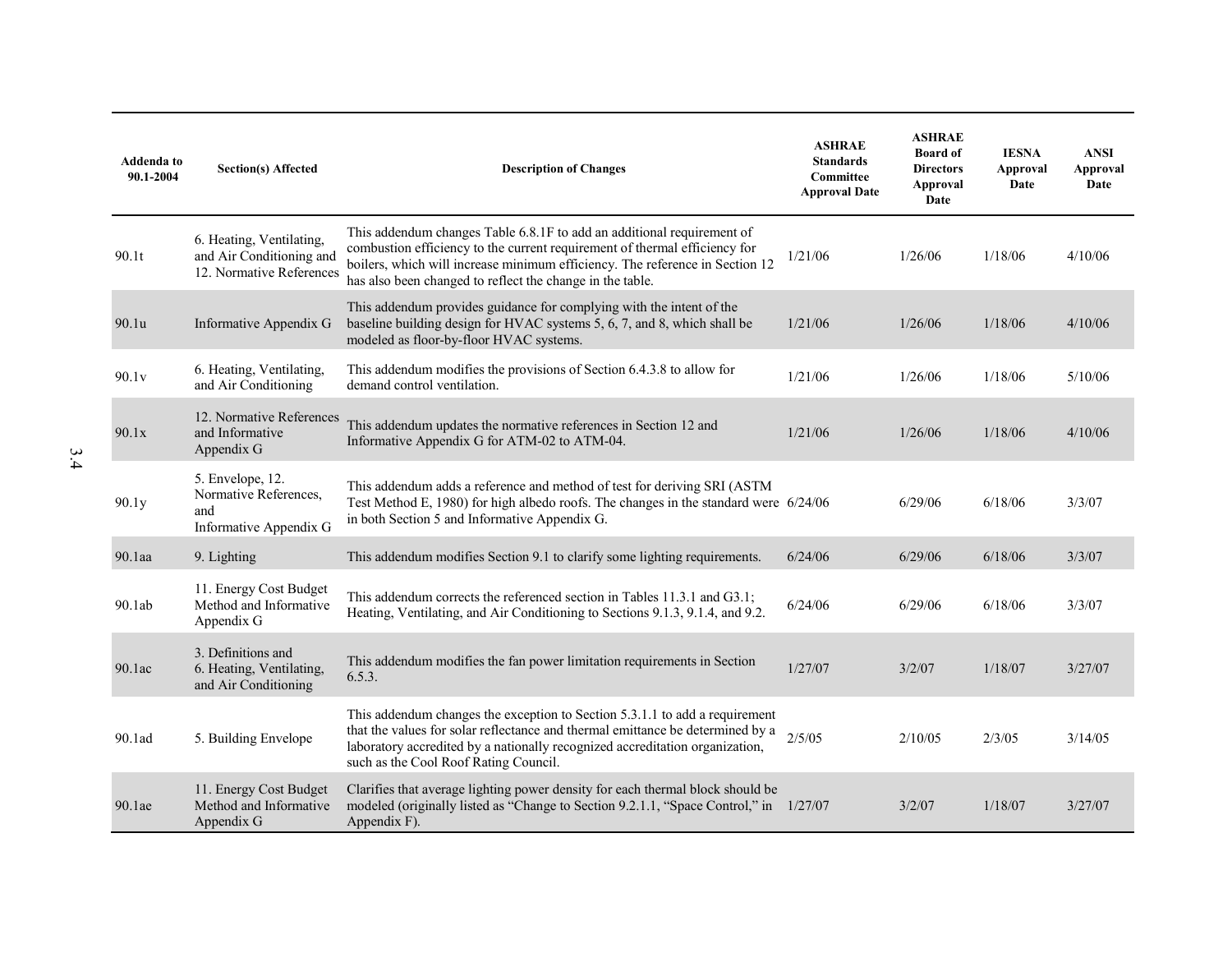| Addenda to<br>90.1-2004 | Section(s) Affected                                                                                | <b>Description of Changes</b>                                                                                                                                                                                     | <b>ASHRAE</b><br><b>Standards</b><br><b>Committee</b><br><b>Approval Date</b> | <b>ASHRAE</b><br><b>Board of</b><br><b>Directors</b><br><b>Approval</b><br>Date | <b>IESNA</b><br><b>Approval</b><br>Date | <b>ANSI</b><br>Approval<br>Date |
|-------------------------|----------------------------------------------------------------------------------------------------|-------------------------------------------------------------------------------------------------------------------------------------------------------------------------------------------------------------------|-------------------------------------------------------------------------------|---------------------------------------------------------------------------------|-----------------------------------------|---------------------------------|
| 90.1ag                  | Informative Appendix G                                                                             | This addendum clarifies that only HVAC fans that provide outdoor air for<br>ventilation need to be modeled as running continuously.                                                                               | 6/24/06                                                                       | 6/29/06                                                                         | 6/18/06                                 | 3/3/07                          |
| 90.1ah                  | 11. Energy Cost Budget<br>Method                                                                   | This addendum modifies the requirements in Table 11.3.1 for condenser heat<br>recovery.                                                                                                                           | 6/24/06                                                                       | 6/29/06                                                                         | 6/18/06                                 | 3/3/07                          |
| 90.1ai                  | 9. Lighting                                                                                        | This addendum modifies the interior lighting power requirements for retail<br>display lighting in Section 9.6.2.                                                                                                  | 1/27/07                                                                       | 3/2/07                                                                          | 1/18/07                                 | 3/27/07                         |
| 90.1 aj                 | 5. Building Envelope                                                                               | This addendum modifies the exception to Section 5.5.3.1 by adding the<br>ASTM Test Method E 1980-Standard Practice for Calculating Solar<br>Reflectance Index (SRI) of Horizontal and Low Sloped Opaque Surfaces. | 6/24/06                                                                       | 6/29/06                                                                         | 6/18/06                                 | 3/3/07                          |
| 90.1ak                  | Table 6.2.1G,<br>Performance<br>Requirements for Heat<br>Rejection Equipment, and<br>Section 6.2.1 | This addendum changes Table 6.2.1G to add requirements for cooling towers<br>to be tested to CTI test procedures and to update the corresponding references 6/24/06<br>in Section 6.2.1.                          |                                                                               | 6/29/06                                                                         | 6/18/06                                 | 3/3/07                          |
| 90.1al                  | Normative Appendix A                                                                               | This addendum corrects the terminology used in Section A2.3 for metal<br>building roofs.                                                                                                                          | 6/24/06                                                                       | 6/29/06                                                                         | 6/18/06                                 | 3/3/07                          |
| 90.1am                  | 11. Energy Cost Budget<br>Method and Informative<br>Appendix G                                     | This addendum modifies the VAV turndown requirements in Section 11 and<br>Informative Appendix G in accordance to the requirements in Section 6.5.2.1.                                                            | 6/24/06                                                                       | 6/29/06                                                                         | 6/18/06                                 | 3/3/07                          |
| 90.1an                  | 6. Heating, Ventilating,<br>and Air Conditioning                                                   | This addendum modifies the equipment efficiency requirements for<br>commercial boilers in Table 6.8.1F.                                                                                                           | 1/27/07                                                                       | 3/2/07                                                                          | 1/18/07                                 | 3/27/07                         |
| $90.1$ ao               | 6. Heating, Ventilating,<br>and Air Conditioning                                                   | This addendum adds a footnote for increasing unit heater efficiency<br>requirements (requiring intermittent ignition devices, power venting, or flue<br>dampers) to comply with federal law.                      | 1/27/07                                                                       | 3/2/07                                                                          | 1/18/07                                 | 3/27/07                         |
| 90.1ap                  | 9. Lighting                                                                                        | This addendum clarifies the intent of a "sales area" space in Table 9.6.1.                                                                                                                                        | 1/27/07                                                                       | 3/2/07                                                                          | 1/18/07                                 | 3/3/07                          |
| 90.1aq                  |                                                                                                    | 12. Normative References This addendum updates the references to CTI documents.                                                                                                                                   | 1/27/07                                                                       | 3/2/07                                                                          | 1/18/07                                 | 3/3/07                          |
| 90.1 <sub>ar</sub>      | 6. Mechanical                                                                                      | This addendum lowers the part-load fan power limitation from 15 HP to 10<br>HP in Section $6.5.3.2.1$ .                                                                                                           | 1/27/07                                                                       | 3/2/07                                                                          | 1/18/07                                 | 3/3/07                          |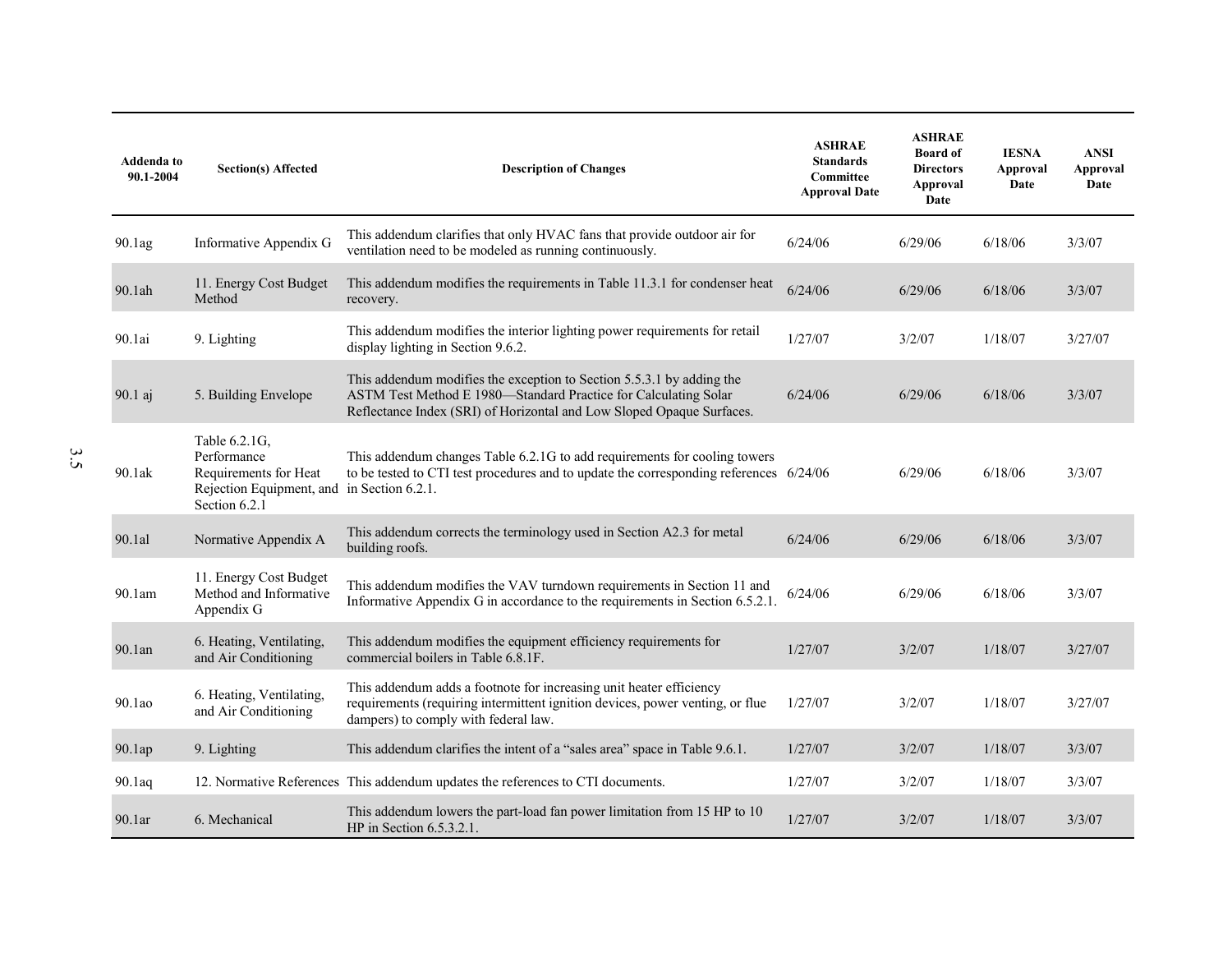| Addenda to<br>90.1-2004 | <b>Section(s) Affected</b> | <b>Description of Changes</b>                                                                                                                                           | <b>ASHRAE</b><br><b>Standards</b><br>Committee<br><b>Approval Date</b> | <b>ASHRAE</b><br><b>Board of</b><br><b>Directors</b><br>Approval<br>Date | <b>IESNA</b><br>Approval<br>Date | ANSI<br><b>Approval</b><br>Date |
|-------------------------|----------------------------|-------------------------------------------------------------------------------------------------------------------------------------------------------------------------|------------------------------------------------------------------------|--------------------------------------------------------------------------|----------------------------------|---------------------------------|
| $90.1$ as               | 5. Building Envelope       | This addendum modifies the opaque assembly requirements in Tables 5.5-1<br>through $5.5-8$ .                                                                            | 5/18/07                                                                | 6/4/07                                                                   | 6/4/07                           | 12/18/07                        |
| 90.1at                  | 5. Building Envelope       | This addendum modifies the fenestration requirements in Tables 5.5-1<br>through $5.5-8$ .                                                                               | 5/18/07                                                                | 6/4/07                                                                   | 6/4/07                           | 12/18/07                        |
| $90.1$ av               | 5. Building Envelope       | This addendum adds an exception to Section 5.5.4.4.1 to allow credit for<br>overhangs composed of open louvers toward compliance with the maximum<br>SHGC requirements. | 1/27/07                                                                | 3/2/07                                                                   | 1/18/07                          | 3/3/07                          |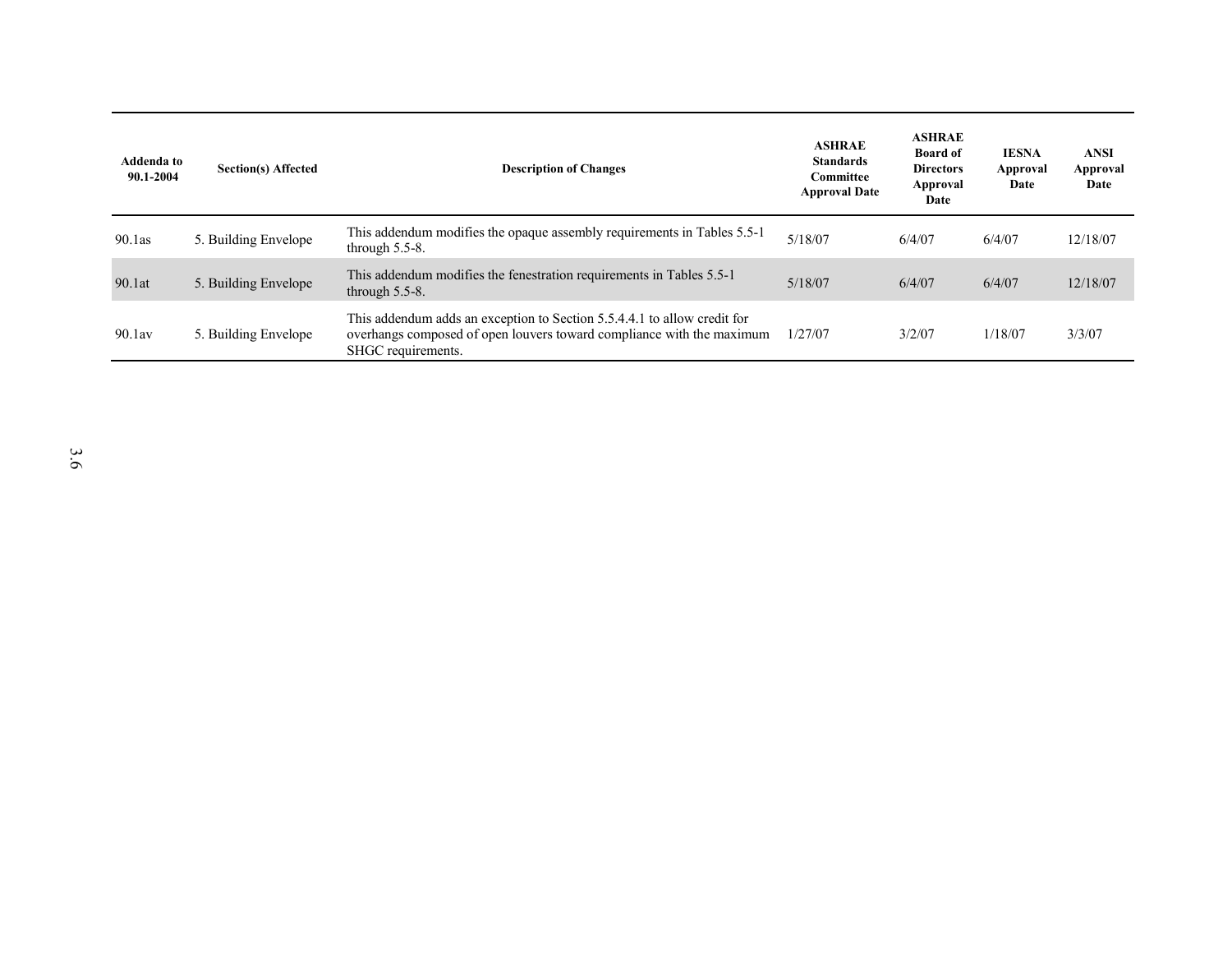# <span id="page-20-0"></span>**4.0 Evaluation of Energy Efficiency Impacts of Addenda in Standard 90.1-2007**

After obtaining the complete listing of ASHRAE addenda (Table 3.1), each addendum was examined to provide a subjective evaluation of the impact of the addenda on overall building energy efficiency. Many of the addenda simply clarify the text of Standard 90.1 and have no impact on energy efficiency. Other addenda have significant positive or negative impacts on energy efficiency. The most common type of positive impact on energy efficiency occurs when a requirement is changed to a higher level of performance. The reverse change, from a higher level of performance to a lower level of performance, is less common. However, there are a number of addenda where exceptions are provided for various requirements and addition of an exception or expansion of an exception would be considered a negative impact on energy efficiency.

No attempt is made to quantify the impact on energy efficiency except to rank changes as major or minor. Quantification of the impact on energy efficiency is the focus of the second part of DOE's determination process. A later section in this document will address the possibility of quantifying the impact of each individual addendum.

Table 4.1 assesses the energy efficiency impact of each addendum. Addenda are ranked as "+" (having significant positive impact), "minor +" (minor positive impact), "0" (no impact), "-" (negative impact), or "minor -" (minor negative impact) on energy efficiency. A reason for the ranking is provided for each addendum as well. Two addenda are also listed as having "small but unquantifiable impact" because the assumed impact depends on DOE's interpretations of the existing language of Standard 90.1- 2004. The rating provided for each addendum includes consideration of its impact on all compliance paths where the addendum has an impact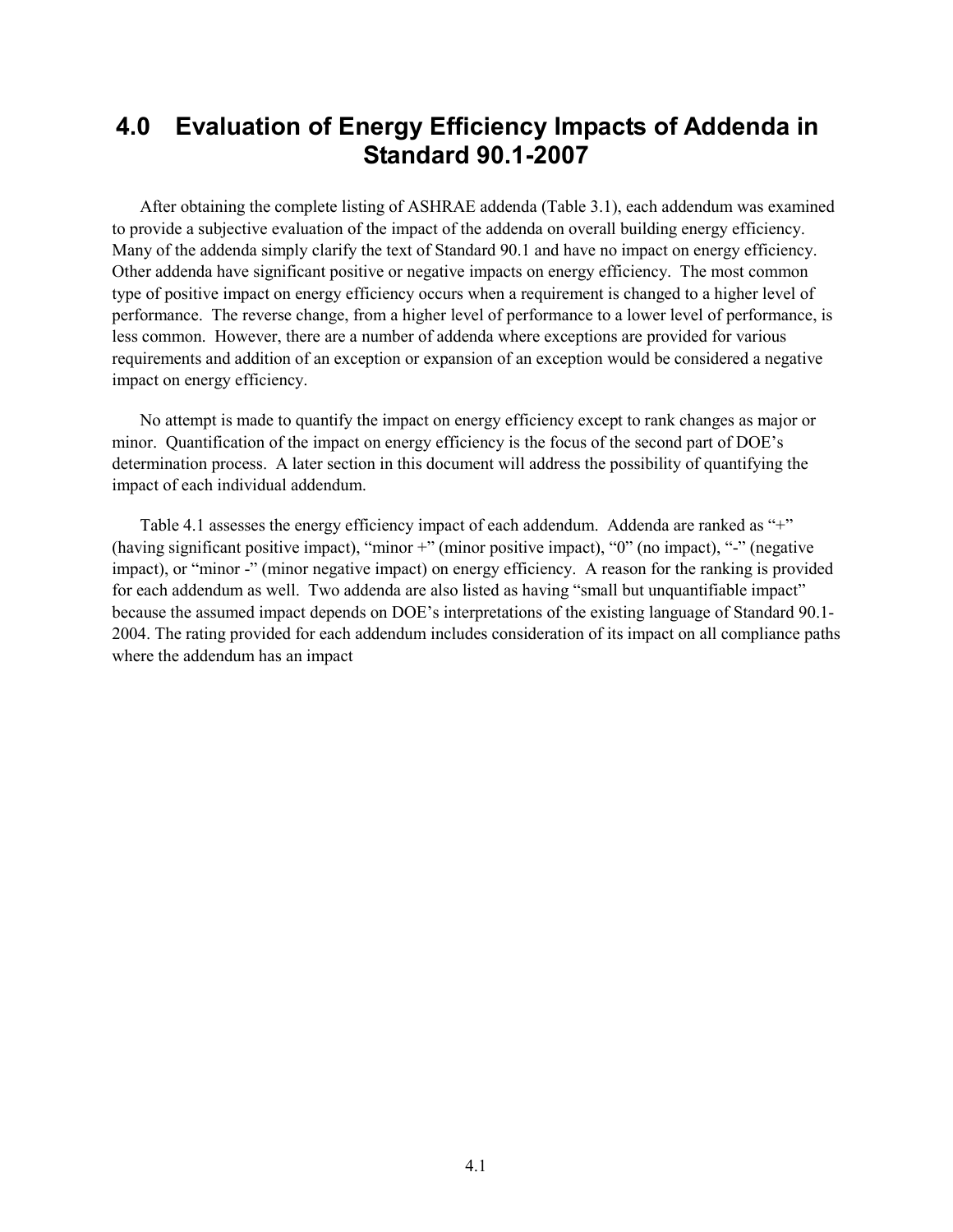<span id="page-21-0"></span>

| No.            | Addenda<br>to 90.1-<br>2004 | <b>Section Affected</b>                                    | Location in 90.1-2004 Edition                                                                                                                                                                                                                          | <b>Location</b> in<br>90.1-2007<br><b>Edition</b> | <b>Description of Changes</b>                                                                                                                                                                                                                                                                                                                                                                                                              | <b>Impact on Energy</b><br><b>Efficiency and</b><br>Reason                                      |
|----------------|-----------------------------|------------------------------------------------------------|--------------------------------------------------------------------------------------------------------------------------------------------------------------------------------------------------------------------------------------------------------|---------------------------------------------------|--------------------------------------------------------------------------------------------------------------------------------------------------------------------------------------------------------------------------------------------------------------------------------------------------------------------------------------------------------------------------------------------------------------------------------------------|-------------------------------------------------------------------------------------------------|
|                | 90.1-04a                    | Informative<br>Appendix G.<br>Performance<br>Rating Method | Sections G2.1.4, G3.1, G3.6,<br>G3.8, G4.1, G4.2, G4.3, and<br>G4.5.                                                                                                                                                                                   | Same                                              | Clarifies window distribution, treatment of un-insulated<br>assemblies, increases size range for use of packaged<br>VAV systems, and provides more detail on hot water<br>system modeling. Also adds reference to ASHRAE<br>Standard 140.                                                                                                                                                                                                  | 0 (adds language to<br>informative appendix<br>only)                                            |
| $\overline{2}$ | $90.1 - 04b$                | 6. Heating,<br>Ventilating, and<br>Air Conditioning        | Table 6.8.1D                                                                                                                                                                                                                                           | Same                                              | Revision of requirements for single package vertical air<br>conditioners and heat pumps to address appropriate test<br>procedures and match Federal regulations.                                                                                                                                                                                                                                                                           | 0 (brings standard into<br>alignment with<br>existing Federal<br>regulations)                   |
| 3              | 90.1-04c                    | 5. Building<br>Envelope                                    | Section 5.4.3.4 Vestibules                                                                                                                                                                                                                             | Same                                              | Clarification of vestibule requirements and bringing<br>those requirements in line with good building practices<br>in moderate and cold climates. Limits previous 90.1-<br>2004 exception for building less than four stories above<br>grade to buildings in climate zones 3 and 4 less than<br>10,000 ft <sup>2</sup> in floor area and adds an exception for small<br>buildings (less than $1,000 \text{ ft}^2$ ) in climates zones 5-8. | Minor $+$ (limits<br>exception for building<br>height in mandatory<br>envelope<br>requirements) |
| 4              | $90.1 - 04d$                | 12. Normative<br>References                                | 12. Normative References                                                                                                                                                                                                                               | Same                                              | Updates ASTM and NFRC references                                                                                                                                                                                                                                                                                                                                                                                                           | 0 (updates references<br>only)                                                                  |
| 5              | $90.1 - 04e$                | 9. Lighting                                                | 9.1.4 Luminaire Wattage                                                                                                                                                                                                                                | Same                                              | Allows use of circuit breaker and permanently installed<br>current limiter wattage instead of a fixed 30 watts per<br>linear foot for line-voltage track and plug-in busway                                                                                                                                                                                                                                                                | 0 (no evidence it will<br>increase or decrease<br>energy usage)                                 |
| 6              | 90.1-04f                    | 6. Heating,<br>Ventilating, and<br>Air Conditioning        | Table 6.8.1A Electrically<br>Operated Unitary Air<br>Conditioners and Condensing<br>Units - Minimum Efficiency<br>Requirements, Table 6.8.1B<br><b>Electrically Operated Unitary</b><br>and Applied Heat Pumps -<br>Minimum Efficiency<br>Requirements | Same                                              | Implements results of US Appeals Court decision<br>reinstating SEER 13 requirements for residential-sized<br>(less than 65,000 Btu/hr) air conditioners                                                                                                                                                                                                                                                                                    | 0 (brings standard into<br>alignment with<br>existing Federal<br>regulations)                   |

**Table 4.1**. Summary of Differences between Standards 90.1-2004 and 90.1-2007, by Addenda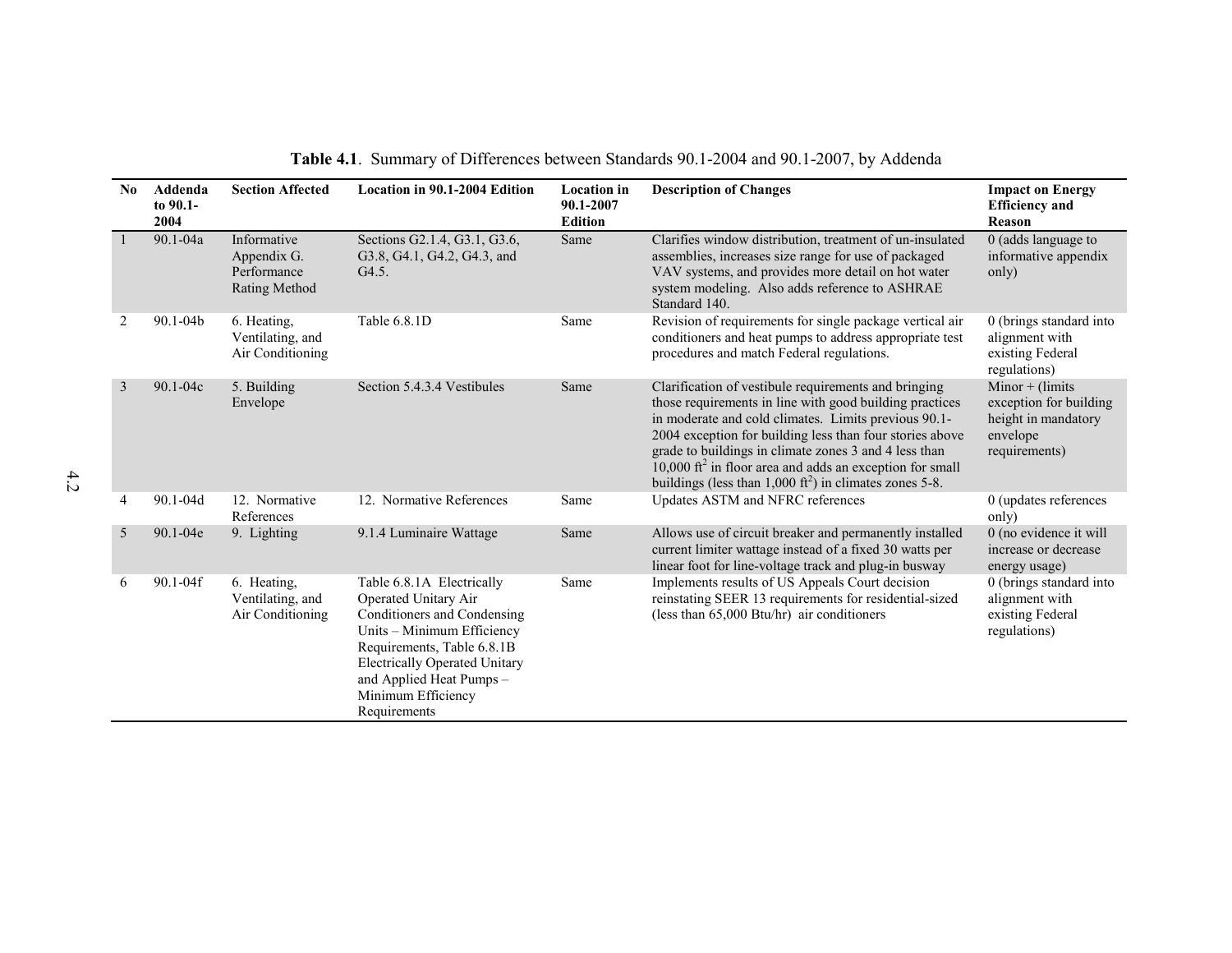| No              | Addenda<br>to 90.1-<br>2004 | <b>Section Affected</b>                                                                                                              | <b>Location in 90.1-2004 Edition</b>                                                                                                                                                                                                                   | <b>Location</b> in<br>90.1-2007<br><b>Edition</b> | <b>Description of Changes</b>                                                                                                                                      | <b>Impact on Energy</b><br><b>Efficiency</b> and<br><b>Reason</b>             |
|-----------------|-----------------------------|--------------------------------------------------------------------------------------------------------------------------------------|--------------------------------------------------------------------------------------------------------------------------------------------------------------------------------------------------------------------------------------------------------|---------------------------------------------------|--------------------------------------------------------------------------------------------------------------------------------------------------------------------|-------------------------------------------------------------------------------|
| $7\phantom{.0}$ | 90.1-04g                    | 6. Heating,<br>Ventilating, and<br>Air Conditioning                                                                                  | Table 6.8.1A Electrically<br>Operated Unitary Air<br>Conditioners and Condensing<br>Units - Minimum Efficiency<br>Requirements, Table 6.8.1B<br><b>Electrically Operated Unitary</b><br>and Applied Heat Pumps -<br>Minimum Efficiency<br>Requirements | Same                                              | Implements results of DOE equipment rulemaking for<br>air conditioners larger than 65,000 Btu/hr                                                                   | 0 (brings standard into<br>alignment with<br>existing Federal<br>regulations) |
| 8               | 90.1-04h                    | 6. Heating,<br>Ventilating, and<br>Air Conditioning                                                                                  | Section 6.4.3.1.2 Dead Band and<br>Section 6.4.3.6 Humidification<br>and Dehumidification                                                                                                                                                              | Same                                              | Removes dead band exception for data processing areas<br>and removes exception to ban on simultaneous<br>humidification and dehumidification for computer<br>rooms | $Minor + (removes$<br>exceptions)                                             |
| 9               | $90.1 - 04i$                | 9. Lighting                                                                                                                          | Section 9.1.4 Luminaire<br>Wattage                                                                                                                                                                                                                     | Same                                              | Adds option to use maximum labeled wattage of<br>luminaire for luminaires with permanently installed or<br>remote ballast or transformers                          | 0 (adds nominally<br>equal energy option)                                     |
| 10              | $90.1 - 04$ j               | 9. Lighting                                                                                                                          | Section 9.4.1.3 Exterior Lighting<br>Control                                                                                                                                                                                                           | Same                                              | Allows use of a combination of a photosensor and a time<br>switch in place of an astronomical time switch for<br>controlling exterior lighting                     | 0 (adds nominally<br>equal energy option)                                     |
| 11              | 90.1-04k                    | Normative<br>Appendix A. Rated<br>R-Value of<br>Insulation and<br>Assembly U-<br>Factor, C-Factor,<br>and F-Factor<br>Determinations | Table A2.3 Assembly U-Factors<br>for Metal Building Roofs                                                                                                                                                                                              | Same                                              | Adds U-factors for R-19 insulation in screw down roofs                                                                                                             | 0 (adds reference data)                                                       |
| 12              | 90.1-041                    | 12. Normative<br>References                                                                                                          | 12. Normative References                                                                                                                                                                                                                               | Same                                              | Updates reference to ASHRAE Standard 140                                                                                                                           | 0 (updates references<br>only)                                                |
| 13              | $90.1 - 04m$                | 9. Lighting                                                                                                                          | 9.2.2.3 Interior Lighting Power                                                                                                                                                                                                                        | Same                                              | Adds an exception for furniture mounted task lighting<br>controlled by automatic shutoff                                                                           | Minor but<br>unquantifiable $-$ see<br>detailed discussion                    |
| 14              | 90.1-04n                    | 5. Envelope                                                                                                                          | 5.5.4.4 Fenestration Solar Heat<br>Gain Coefficient (SHGC)                                                                                                                                                                                             | Same                                              | Adds instructions for dealing with SHGC credit for<br>partially opaque permanent projections such as framing<br>with glass or perforated metal                     | 0 (adds nominally<br>equal energy option)                                     |
| 15              | 90.1-040                    | Normative<br>Appendix D.<br>Climatic Data                                                                                            | Table D-3 International<br>Climatic Data                                                                                                                                                                                                               | Same                                              | Adds additional climatic data for China and Taiwan and<br>corrects errors for climatic data for Malaysia and<br>Mexico                                             | 0 (adds or corrects<br>reference data)                                        |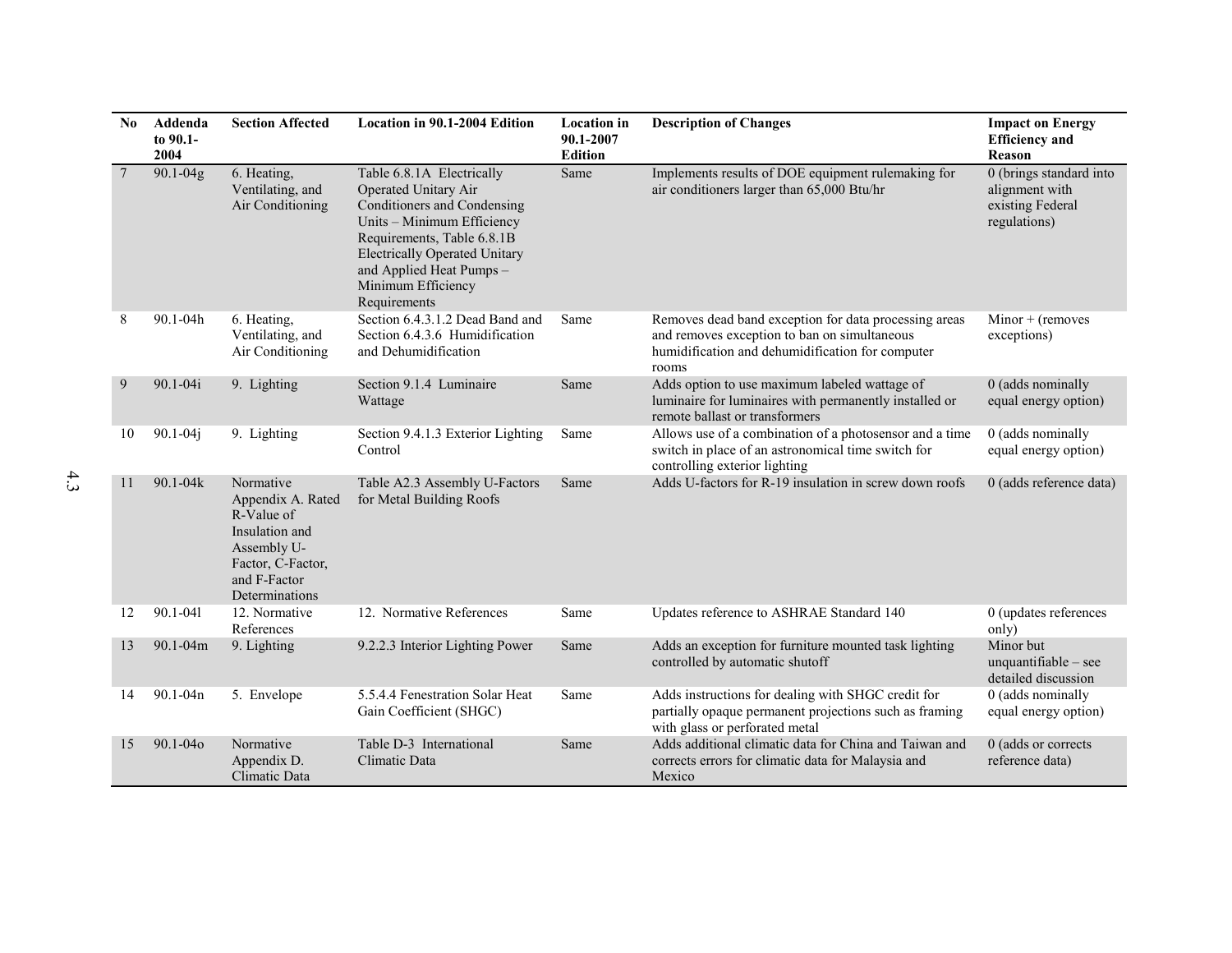| N <sub>0</sub> | Addenda<br>to 90.1-<br>2004 | <b>Section Affected</b>                                                                                      | <b>Location in 90.1-2004 Edition</b>                                                                                                                                      | <b>Location</b> in<br>90.1-2007<br><b>Edition</b> | <b>Description of Changes</b>                                                                                                                                                                                                                                                                                                                                                                                                                                                  | <b>Impact on Energy</b><br><b>Efficiency</b> and<br>Reason                                                                |
|----------------|-----------------------------|--------------------------------------------------------------------------------------------------------------|---------------------------------------------------------------------------------------------------------------------------------------------------------------------------|---------------------------------------------------|--------------------------------------------------------------------------------------------------------------------------------------------------------------------------------------------------------------------------------------------------------------------------------------------------------------------------------------------------------------------------------------------------------------------------------------------------------------------------------|---------------------------------------------------------------------------------------------------------------------------|
| 16             | 90.1-04p                    | 9. Lighting                                                                                                  | 9.2.2.3 Interior Lighting Power                                                                                                                                           | Same                                              | Modifies text related to exception for lighting for<br>visually impaired to clarify that any special needs<br>lighting for visual impairment and other medical and<br>age-related issues is exempt                                                                                                                                                                                                                                                                             | Minor -, but<br>unquantifiable - see<br>detailed discussion                                                               |
| 17             | $90.1 - 04q$                | 6. Heating,<br>Ventilating, and<br>Air Conditioning                                                          | 6.4.3.2 Set Point Overlap<br>Restriction (a) Off-Hour<br>Controls) – Should be Section<br>6.4.3.3 but printed version has<br>typographical error                          | Same<br>(6.4.3.3)                                 | Removes exception of off-hour control requirements for<br>hotel/motel guest rooms                                                                                                                                                                                                                                                                                                                                                                                              | Minor $+$ (applies off-<br>hour control<br>requirements for more<br>building types)                                       |
| 18             | $90.1 - 04r$                | 12. Normative<br>References                                                                                  | 12. Normative References                                                                                                                                                  | Same                                              | Updates reference to ARI Standard 340/360 from 2000<br>to 2004 edition                                                                                                                                                                                                                                                                                                                                                                                                         | 0 (updates references<br>only)                                                                                            |
| 19             | 90.1-04s                    | 6. Heating,<br>Ventilating, and<br>Air Conditioning<br>and 12. Normative<br>References                       | 6.4.3.8 Ventilation Controls for<br>High-Occupancy Areas; 6.5.1<br>Economizers; 6.5.2.1 Zone<br>Controls; and 6.5.2.3<br>Dehumidification and 12.<br>Normative References | Same                                              | 1. Removes reference to ASHRAE Standard 62<br>compliance for ventilation controls for high-occupancy<br>areas<br>2. Replaces "gas phase air cleaning" with "non-<br>particulate air treatment" in economizer exceptions<br>3. Removes reference to ASHRAE Standard 62 in zone<br>control exceptions<br>4. Points to Section 6.2 of Standard 62.1 instead of<br>Section 6.1.3 for dehumidification exception<br>5. Updates Standard 62-1999 reference to Standard<br>62.1-2004. | 0 (editorial)<br>$(Potentially + if switch)$<br>from $62-1999$ to $62.1$<br>2004 is included. See<br>detailed discussion) |
| 20             | $90.1 - 04t$                | 6. Heating,<br>Ventilating, and<br>Air Conditioning                                                          | Table 6.8.1F                                                                                                                                                              | Same                                              | Adds additional combustion efficiency requirement to<br>thermal efficiency requirement for boilers and replaces<br>H.I. Heating Boiler Standard with new DOE 10 CFR<br>Part 431 test procedures                                                                                                                                                                                                                                                                                | 0 (brings standard into<br>alignment with exising<br>federal standards for<br>boiler combustion<br>efficiency)            |
| 21             | 90.1-04u                    | Informative<br>Appendix G                                                                                    | G3.1.1 Baseline HVAC System<br>Type and Description                                                                                                                       | Same                                              | Requires that systems 1-4 shall be modeled with a<br>system for each thermal block and systems 5-8 shall be<br>modeled with a separate system for each floor.                                                                                                                                                                                                                                                                                                                  | 0 (updates informative)<br>appendix only only)                                                                            |
| 22             | $90.1 - 04v$                | 6. Heating,<br>Ventilating, and<br>Air Conditioning<br>and 3. Definitions,<br>Abbreviations, and<br>Acronyms | 6.4.3.8 Ventilation Controls for<br>High-Occupancy Areas and 3.2<br>Definitions                                                                                           | Same                                              | Adds new definition for demand control ventilation and<br>requires demand control ventilation for spaces with<br>high-occupancy. High occupancy is now defined as<br>spaces with ventilation for more than 40 people per 1000<br>$ft^2$ (as opposed to 100 people per 1000 ft <sup>2</sup> ). Spaces<br>below 500 ft <sup>2</sup> and system with a design outdoor air flow<br>less than 1,200 cfm are exempt.                                                                 | Major $+$ (applies<br>demand control<br>ventilation to more<br>spaces)                                                    |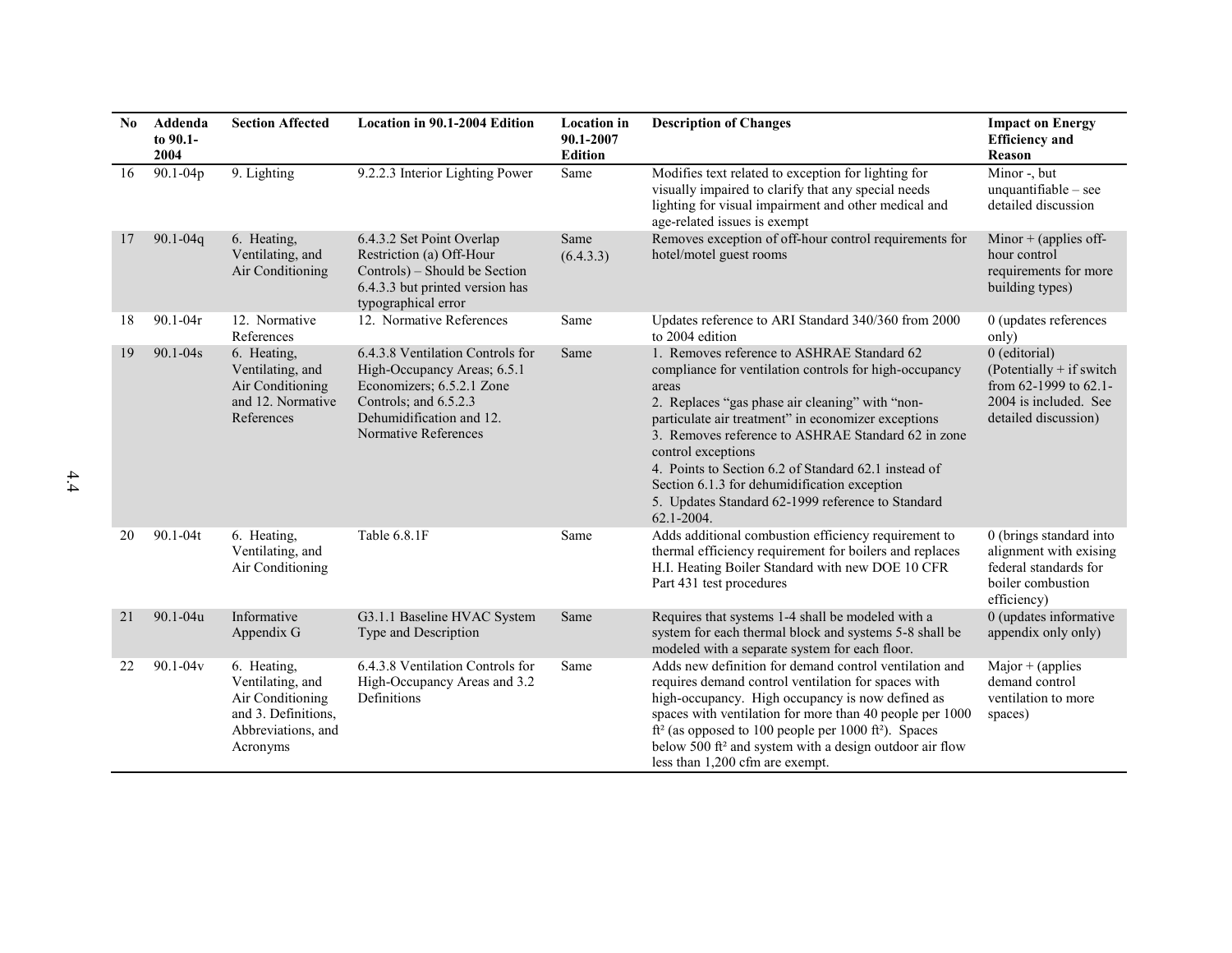| No | Addenda<br>to 90.1-<br>2004 | <b>Section Affected</b>                                                                                                              | <b>Location in 90.1-2004 Edition</b>                                                                                                                                                                           | <b>Location</b> in<br>90.1-2007<br><b>Edition</b> | <b>Description of Changes</b>                                                                                                                                                                                                                                                      | <b>Impact on Energy</b><br><b>Efficiency and</b><br>Reason |
|----|-----------------------------|--------------------------------------------------------------------------------------------------------------------------------------|----------------------------------------------------------------------------------------------------------------------------------------------------------------------------------------------------------------|---------------------------------------------------|------------------------------------------------------------------------------------------------------------------------------------------------------------------------------------------------------------------------------------------------------------------------------------|------------------------------------------------------------|
| 23 | $90.1 - 04x$                | Informative<br>Appendix G<br>Performance<br>Rating Method and<br>12. Normative<br>References                                         | Table G3.15 Building Envelope<br>Exception C and 12. Normative<br>References                                                                                                                                   | Same                                              | Updates reference to ASTM C1549 and add ASTM<br>C1549 as an allowable reference for roof reflectance<br>measurements. Eliminates references to ASTM C835<br>and ASTM E1175                                                                                                         | 0 (updates informative<br>appendix only)                   |
| 24 | $90.1 - 04y$                | 5. Building<br>Envelope and 12.<br>Normative<br>References and<br>Informative<br>Appendix G                                          | 5.5.3.1 Roof Insulation and 12.<br>Normative References                                                                                                                                                        | Same                                              | Adds reference and method of test for deriving Solar<br>Reflectivity Index (ASTM E1980) as an option to solar<br>reflectance and solar transmittance                                                                                                                               | $0$ (provides an<br>additional alternative)                |
| 25 | 90.1-04aa                   | 9. Lighting and 3.<br>Definitions.<br>Abbreviations and<br>Acronyms and<br>Informative<br>Appendix G<br>Performance<br>Rating Method | 3.2 Definitions and 9.1.3<br>Installed Interior Lighting Power<br>and Table G3.1 Item 6 Lighting<br>and Table G3.1 Item 9 Thermal<br><b>Blocks</b>                                                             | Same                                              | Adds definitions for astronomical time switch, efficacy<br>of a lamp, eye adaptation, high-frequency electronic<br>ballast, photosensor, and task lighting and also replaces<br>undefined terms "current regulator" with "transformer"<br>and "living units" with "dwelling units" | 0 (editorial changes<br>only)                              |
| 26 | 90.1-04ab                   | 11 Energy Cost<br><b>Budget Method</b><br>and Informative<br>Appendix G<br>Performance<br>Rating Method                              | Table 11.3.1 Modeling<br>Requirements for Calculating<br>Design Energy Cost and Energy<br>Cost Budget and Table G3.1<br>Modeling Requirements for<br>Calculating Proposed and<br>Baseline Building Performance | Same                                              | Changes references to lighting sections and subsections<br>to match current standard                                                                                                                                                                                               | 0 (editorial changes<br>only)                              |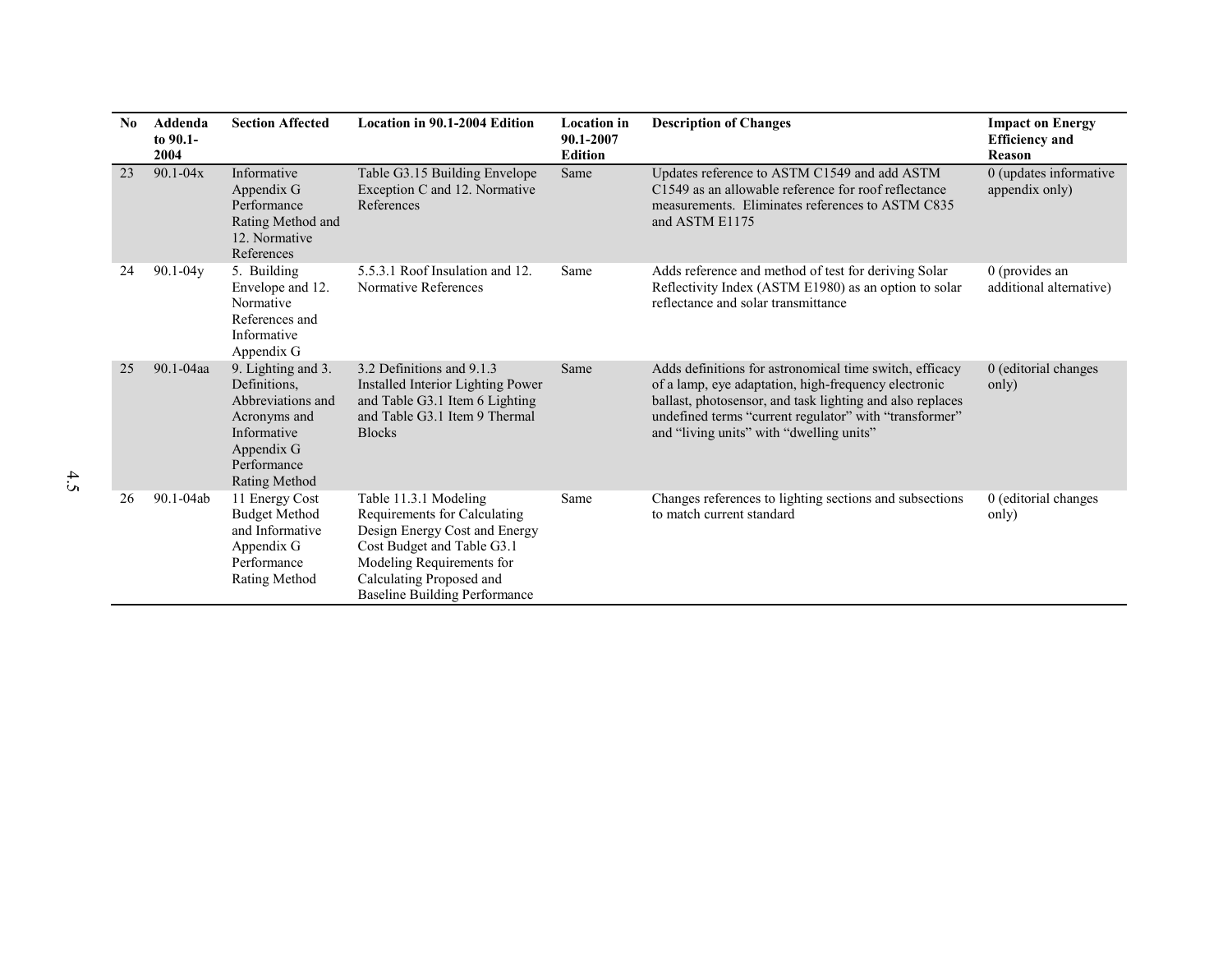| N <sub>0</sub> | Addenda<br>to 90.1-<br>2004 | <b>Section Affected</b>                                                                                      | Location in 90.1-2004 Edition                                                                                | <b>Location</b> in<br>90.1-2007<br><b>Edition</b> | <b>Description of Changes</b>                                                                                                                                                                                                                                                                                                                                                                                                                                                                                                                                           | <b>Impact on Energy</b><br><b>Efficiency</b> and<br>Reason                                                       |
|----------------|-----------------------------|--------------------------------------------------------------------------------------------------------------|--------------------------------------------------------------------------------------------------------------|---------------------------------------------------|-------------------------------------------------------------------------------------------------------------------------------------------------------------------------------------------------------------------------------------------------------------------------------------------------------------------------------------------------------------------------------------------------------------------------------------------------------------------------------------------------------------------------------------------------------------------------|------------------------------------------------------------------------------------------------------------------|
| 27             | 90.1-04ac                   | 6. Heating,<br>Ventilating, and<br>Air Conditioning<br>and 3. Definitions,<br>Abbreviations, and<br>Acronyms | 6.5.3 Air System Design and<br>Control and<br>3.2 Definitions                                                | Same                                              | Strengthens stringency in fan power limitations for<br>simple systems with an easy-to-use format/structure.<br>Expands application coverage to properly address<br>complex exhaust fan systems associated with hospitals<br>and laboratories. Improves compliance consistency by<br>changing the fan power limitation structure based on a<br>continuous curve and eliminates the nominal motor hp<br>steps.<br>Adds definitions for fan brake horsepower, fan system<br>design conditions, fan system bhp, fan system motor<br>nameplate hp, and nameplate horsepower. | $\overline{\text{Major}}$ + (expansion of<br>application coverage<br>and stringency for<br>simple systems)       |
| 28             | 90.1-04ad                   | 5. Building<br>Envelope and 12.<br>Normative<br>References                                                   | 5.5.3.1 Roof Insulation                                                                                      | Same                                              | Provides recognition for the Cool Roof Rating Council<br>as a national accreditation organization for solar<br>reflectance and thermal emittance through their Cool<br>Roof Rating Council Product Rating Program,<br>eliminates references to ASTM C835 and ASTM E1175,<br>adds reference to ASTM C1549                                                                                                                                                                                                                                                                | 0 (reference changes<br>and requirement for<br>use of data from<br>accredited<br>organization)                   |
| 29             | 90.1-04ae                   | 11. Energy Cost<br><b>Budget Method</b><br>and Informative<br>Appendix G                                     |                                                                                                              | Same                                              | Clarifies that average lighting power density for each<br>thermal block should be modeled                                                                                                                                                                                                                                                                                                                                                                                                                                                                               | 0 (clarification of<br>tradeoff and<br>informative only)                                                         |
| 30             | 90.1-04ag                   | Informative<br>Appendix G<br>Performance<br>Rating Method                                                    | Table G3.1 Modeling<br>Requirements for Calculating<br>Proposed and Baseline Building<br>Performance         | Same                                              | Clarifies that only HVAC fans that provide outdoor air<br>for ventilation need to be modeled as running<br>continuously                                                                                                                                                                                                                                                                                                                                                                                                                                                 | 0 (informative only)                                                                                             |
| 31             | 90.1-04ah                   | 11 Energy Cost<br><b>Budget Method</b>                                                                       | Table 11.3.1 Modeling<br>Requirements for Calculating<br>Design Energy Cost and Energy<br><b>Cost Budget</b> | Same                                              | Clarifies what to assume in budget building model is<br>condenser heat recovery is required by Section 6.5.2                                                                                                                                                                                                                                                                                                                                                                                                                                                            | 0 (clarification of<br>tradeoff only)                                                                            |
| 32             | 90.1-04ai                   | 9. Lighting                                                                                                  | 9.6.3                                                                                                        | Same                                              | Revises additional lighting power allowance for retail<br>display lighting                                                                                                                                                                                                                                                                                                                                                                                                                                                                                              | Minor $+$ (the primary<br>category power level<br>has been reduced<br>which will tend to<br>decrease energy use) |
| 33             | 90.1-04aj                   | 5. Building<br>Envelope and 12.<br>Normative<br>References                                                   | 5.5.3.1 Roof Insulation and 12.<br>Normative References                                                      | Same                                              | Replaces roof U-multiplier table with prescriptive roof<br>U-factors and R-values. Also allows use of ASTM<br>E1980 for solar reflective index and adds requirements<br>when that standard is used.                                                                                                                                                                                                                                                                                                                                                                     | 0 (mainly editorial<br>changes to an option)                                                                     |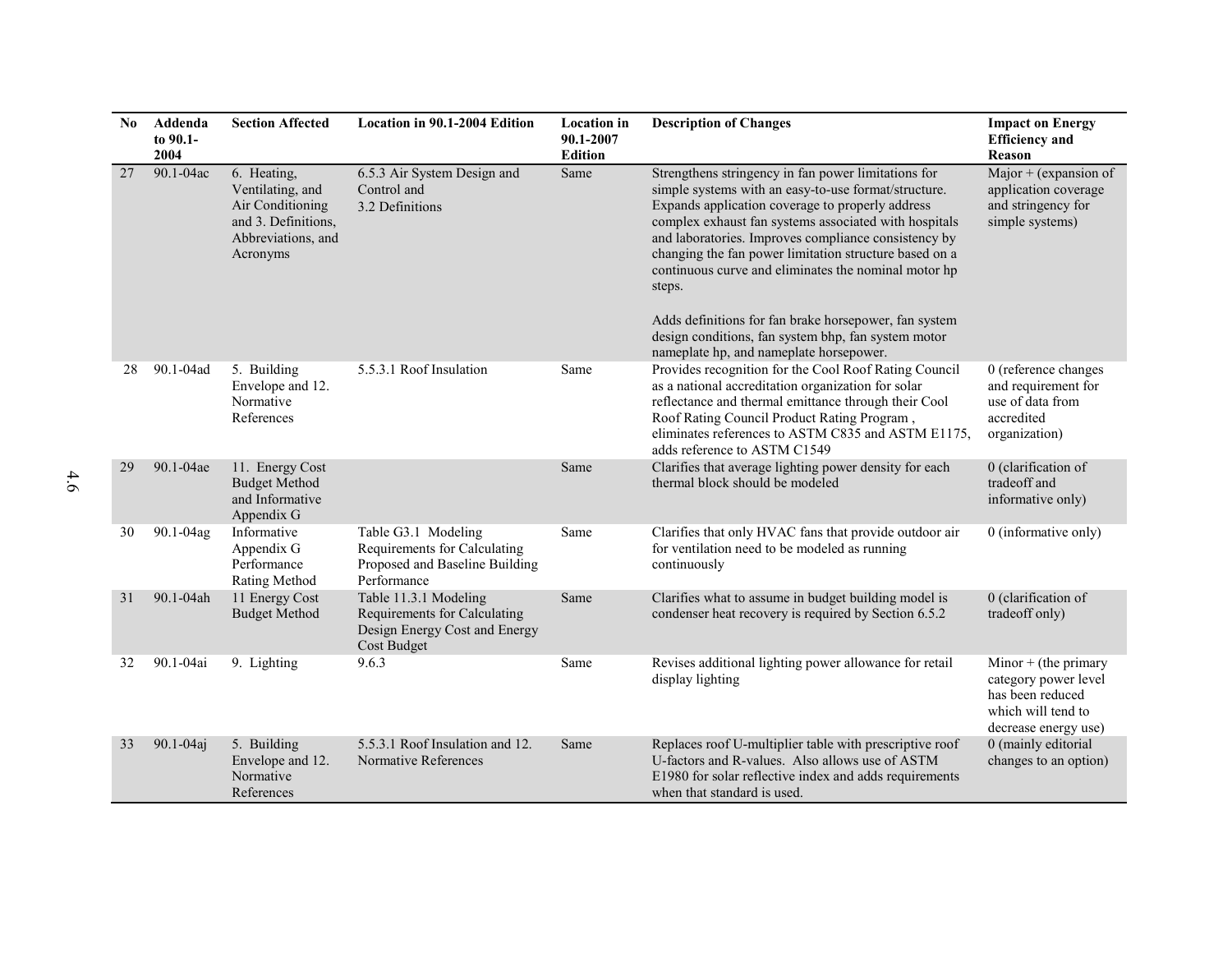| N <sub>0</sub> | Addenda<br>to 90.1-<br>2004 | <b>Section Affected</b>                                                                                                              | Location in 90.1-2004 Edition                                                                                                                | <b>Location</b> in<br>90.1-2007<br><b>Edition</b> | <b>Description of Changes</b>                                                                                                                                                                                                                                                                                                                         | <b>Impact on Energy</b><br><b>Efficiency</b> and<br>Reason         |
|----------------|-----------------------------|--------------------------------------------------------------------------------------------------------------------------------------|----------------------------------------------------------------------------------------------------------------------------------------------|---------------------------------------------------|-------------------------------------------------------------------------------------------------------------------------------------------------------------------------------------------------------------------------------------------------------------------------------------------------------------------------------------------------------|--------------------------------------------------------------------|
| 34             | 90.1-04ak                   | 6. Heating,<br>Ventilating, and<br>Air Conditioning                                                                                  | Table 6.8.1G Performance<br>Requirements for Heat Rejection<br>Equipment                                                                     | Same                                              | Adds a third-party performance certification testing<br>program to heat rejection equipment requirements                                                                                                                                                                                                                                              | Minor + (additional<br>certification)                              |
| 35             | 90.1-04al                   | Normative<br>Appendix A. Rated<br>R-Value of<br>Insulation and<br>Assembly U-<br>Factor, C-Factor,<br>and F-Factor<br>Determinations | A2.3 Metal Building Roofs and<br>Table A2.3 Assembly U-Factors<br>for Metal Building Roofs                                                   | Same                                              | Changes "metal spanning members" to "metal roof<br>panels" in definition of metal building roofs, includes<br>mention of thermal spacer blocks for standing seam<br>roofs in Table A2.3 and changes description of "screw<br>down roofs" to "Thru-fastened roofs without thermal<br>spacer blocks"                                                    | 0 (editorial)                                                      |
| 36             | 90.1-04am                   | 11. Energy Cost<br><b>Budget Method</b><br>and Informative<br>Appendix G<br>Performance<br>Rating Method                             | Table 11.3.2A Budget System<br>Descriptions and G3.1.3.13<br>VAV Minimum Flow Setpoints<br>(Systems 5 and 7)                                 | Same                                              | Changes the minimum flow setpoints of VAV systems<br>to $0.4 \text{ cfm}/\text{ft}^2$ of floor area OR the minimum ventilation<br>rate, whichever is larger.                                                                                                                                                                                          | 0 (clarification of<br>tradeoff method and<br>informative method)  |
| 37             | 90.1-04an                   | 6. Heating,<br>Ventilating, and<br>Air Conditioning                                                                                  | Table 6.8.1F Gas and Oil Fired<br>Boilers, Minimum Efficiency<br>Requirements                                                                | Same                                              | Raises efficiency requirements for boilers in 2009 and<br>2019. Adds efficiency requirement for lower capacity<br>category for oil-fired (residual) boilers. In addition, a<br>new product class is created for gas natural draft steam<br>boilers in order to permit a more gradual transition to the<br>proposed new standard level for this class. | $Major + (increases)$<br>efficiency for most<br>boilers in future) |
| 38             | 90.1-04ao                   | 6. Heating,<br>Ventilating, and<br>Air Conditioning                                                                                  | Table 6.8.1E Warm Air Furnaces<br>and Combination Warm Air<br>Furnaces/Air-Conditioning<br>Units, Warm Air Duct Furnaces<br>and Unit Heaters | Same                                              | Adds requirement for intermittent ignition device as<br>required by the Energy Policy Act of 2005, Section 135.                                                                                                                                                                                                                                       | 0 (adds existing<br>Federal regulatory<br>requirement)             |
| 39             | 90.1-04ap                   | 9. Lighting                                                                                                                          | Table 9.6.1 Lighting Power<br>Densities Using the Space-by-<br>Space Method                                                                  | Same                                              | Clarifies intent of "sales area" space type and the<br>application of the retail additional lighting power<br>allowance                                                                                                                                                                                                                               | 0 (clarification only)                                             |
| 40             | $90.1 - 04$ aq              | 12. Normative<br>References                                                                                                          | 12. Normative References                                                                                                                     | Same                                              | Updates references for CTI ATC-105 and STD-201                                                                                                                                                                                                                                                                                                        | 0 (editorial only)                                                 |
| 41             | $90.1 - 04$ ar              | 6. Heating,<br>Ventilating, and<br>Air Conditioning                                                                                  | 6.5.3.2.1 Part-Load Fan Power<br>Limitation                                                                                                  | Same                                              | Changes the part-load fan power limitation from 15 hp<br>to $10$ hp                                                                                                                                                                                                                                                                                   | Minor $+$ (applies<br>requirements to more<br>VAV fans)            |
| 42             | 90.1-04as                   | 5. Building<br>Envelope                                                                                                              |                                                                                                                                              | Same                                              | Updates building envelope criteria for opaque<br>assemblies                                                                                                                                                                                                                                                                                           | Major $+$ (some<br>increase in stringency)                         |
| 43             | 90.1-04at                   | 5. Building<br>Envelope                                                                                                              |                                                                                                                                              |                                                   | Update building envelope criteria for fenestration                                                                                                                                                                                                                                                                                                    | $Major + (some$<br>increase in stringency)                         |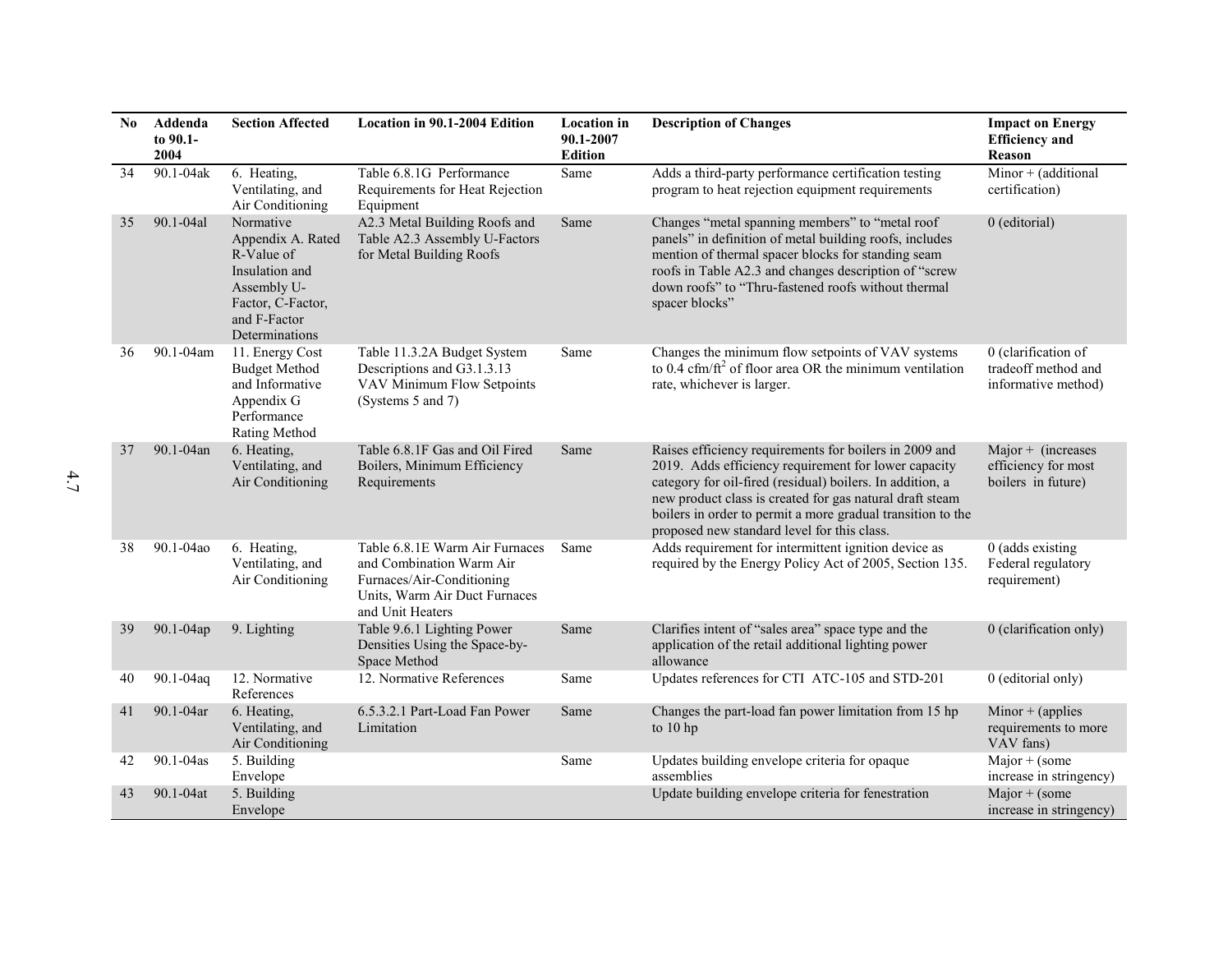| No | Addenda<br>to 90.1-<br>2004 | <b>Section Affected</b> | Location in 90.1-2004 Edition                              | <b>Location</b> in<br>90.1-2007<br>Edition | <b>Description of Changes</b>          | <b>Impact on Energy</b><br><b>Efficiency and</b><br>Reason |
|----|-----------------------------|-------------------------|------------------------------------------------------------|--------------------------------------------|----------------------------------------|------------------------------------------------------------|
| 44 | $90.1 - 04$ av              | 5. Building<br>Envelope | 5.5.4.4 Fenestration Solar Heat<br>Gain Coefficient (SHGC) | Same                                       | Provides credit for louvered overhangs | Minor - (potential for<br>some additional<br>cooling load) |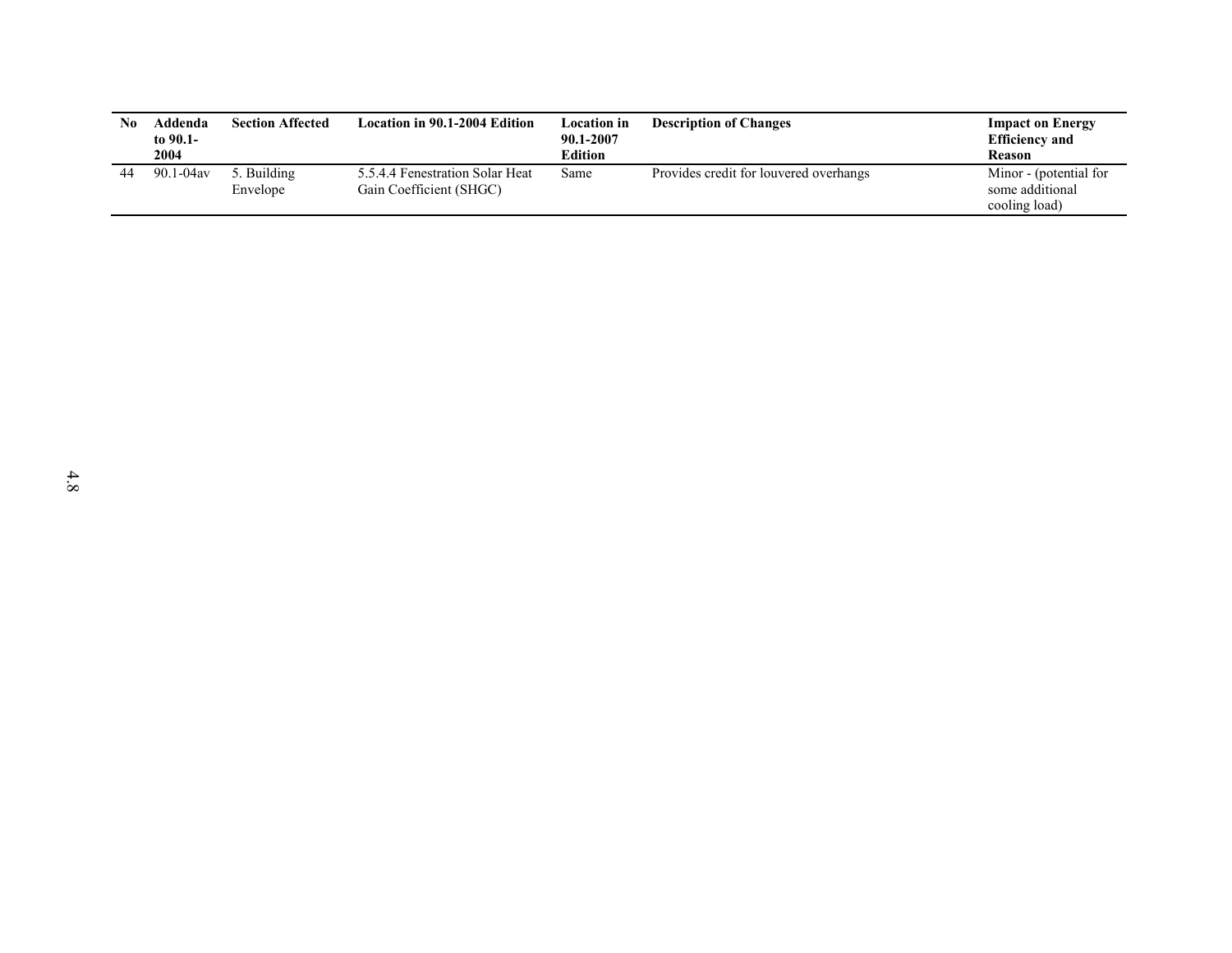<span id="page-28-0"></span>Table 4.2 shows the overall summary of the impacts of addenda.

| Maior Negative | Minor Negative | Neutral | Small but not quantifiable                                           | <b>Minor Positive</b> | <b>Major Positive</b> | Total |
|----------------|----------------|---------|----------------------------------------------------------------------|-----------------------|-----------------------|-------|
|                | 2(p,av)        | 30      | (m)                                                                  | 6 (c, h, q, ai,       | 5(v, ac, an, as,      | 44    |
|                |                |         |                                                                      | ak, ar,               | at l                  |       |
|                |                |         | Addenda with potential negative impacts for some buildings or spaces |                       |                       |       |
|                | 2(p, av)       |         | (m)                                                                  |                       | $2$ (as, at)          |       |

**Table 4.2**. Overall Summary of Addenda Impact Overall Impact of Addenda

<span id="page-28-1"></span>Table 4.3 shows the results of the textual analysis by section.

| Section of Standard                  | Number of       | Number of Positive | Number of      | Number of      | Number of        |
|--------------------------------------|-----------------|--------------------|----------------|----------------|------------------|
|                                      | Changes Made to | (Energy Saving)    | Unquantifiable | Neutral (No    | Negative (Energy |
|                                      | Section         | Changes            | Changes        | Energy Saving) | Increasing)      |
|                                      |                 |                    |                | Changes        | Changes          |
| Title, Purpose, and                  | $\theta$        | $\theta$           | $\overline{0}$ | $\theta$       | $\theta$         |
| Scope                                |                 |                    |                |                |                  |
| Definitions*                         | 0               | $\Omega$           | 0              | $\Omega$       | $\theta$         |
| Administration and<br>Enforcement    | $\Omega$        | $\Omega$           | $\Omega$       | $\Omega$       | $\Omega$         |
| Envelope and<br>Normative Appendices | 11              | 3                  | $\theta$       | 7              |                  |
| HVAC Equipment and<br>Systems        | 13              | 6                  | $\Omega$       |                | $\theta$         |
| Service Water Heating                | $\theta$        | 0                  | $\theta$       | $\Omega$       | $\theta$         |
| Power                                | $\theta$        | $\theta$           | $\theta$       | $\Omega$       | $\theta$         |
| Lighting                             | 9               |                    |                |                |                  |
| <b>Energy Cost Budget</b>            | $\mathbf{r}$    | $\Omega$           | $\Omega$       |                | $\Omega$         |
| and Appendix G                       |                 |                    |                |                |                  |
| Performance Rating                   |                 |                    |                |                |                  |
| Method                               |                 |                    |                |                |                  |
| Normative and                        | 4               | $\theta$           | $\Omega$       | 4              | $\theta$         |
| Informative                          |                 |                    |                |                |                  |
| References                           |                 |                    |                |                |                  |
| Overall                              | 44              | 11                 |                | 30             | $\overline{2}$   |

**Table 4.3**. Results of Textual Analysis by Section of Standard 90.1

\* No addendum dealt solely with definitions. However, several addenda did include definitional changes in addition to changes to other sections. For purposes of tracking the addenda, this table focuses only on the most important changes for each addendum.

Overall, the impacts of the positive changes outweigh the negative changes on a simple count basis.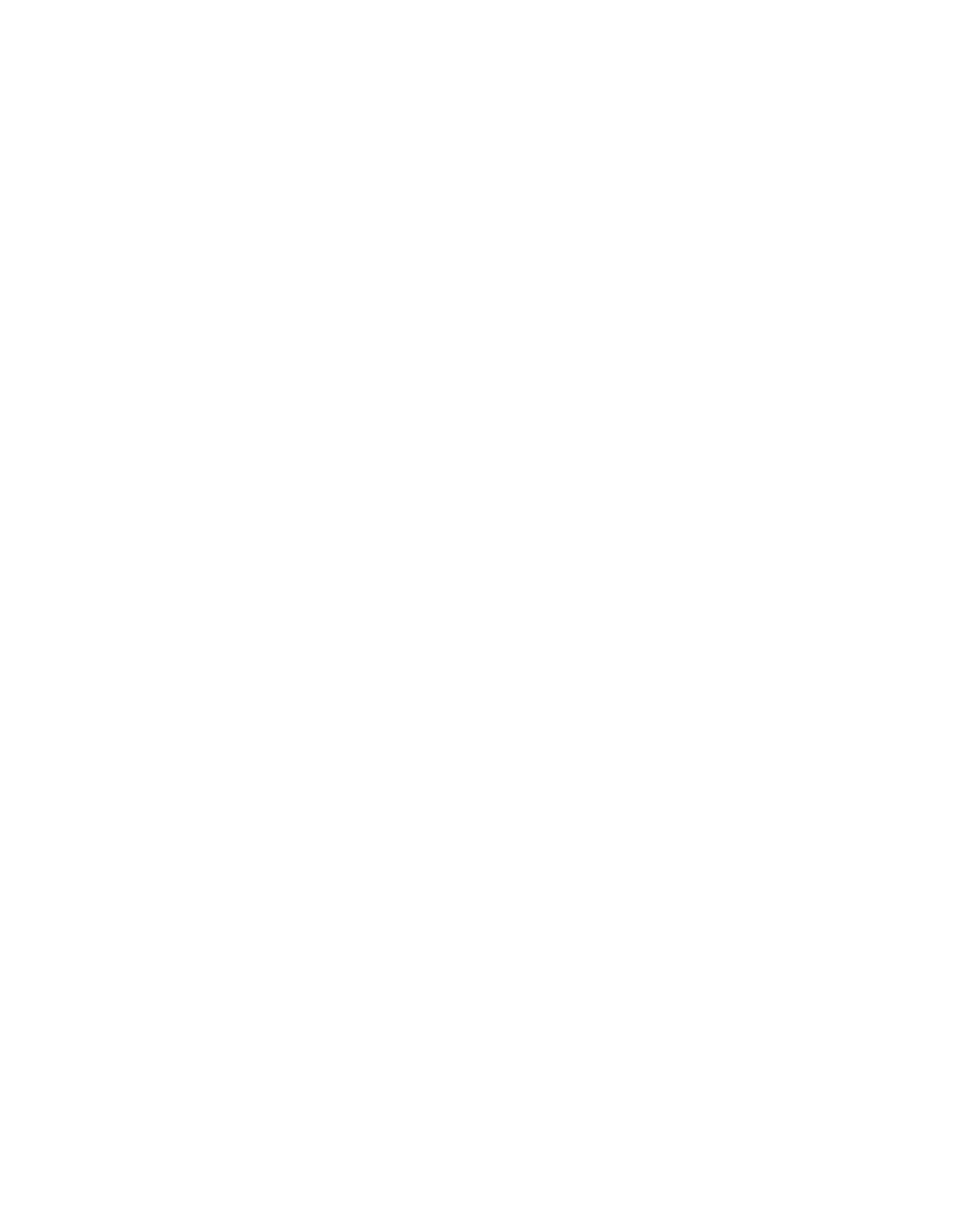# <span id="page-30-0"></span>**5.0 Detailed Discussion of Impacts of Addenda on Various Sections of Standard 90.1-2007**

Standard 90.1-2007 contains 12 normative sections and 4 normative appendices that are considered part of the standard. Standard 90.1-2007 also contains 3 informative appendices that provide additional information relevant to use of the Standard, but that are not considered part of Standard 90.1-2007. DOE's evaluation of Standard 90.1-2007 focuses on the normative sections and appendices of the standard. This section of the qualitative analysis looks at each normative section and its associated appendices to identify the changes associated with each section and to assess the impact of those changes on various compliance paths allowed for that section.

Sections 5-9 are the heart of the technical requirements of Standard 90.1-2007. For Sections 5-9, Standard 90.1-2007 offers multiple compliance paths. Each section has mandatory requirements that must be met for all buildings. Each section may also have one or more sets of prescriptive requirements that must be met for all buildings unless a tradeoff option is used. Sections 5 and 6 have specific tradeoff options for use within these sections. Section 6 also has a simple system approach that combines mandatory and prescriptive requirements for certain buildings. Section 11 also provides an overall whole building tradeoff for Standard 90.1-2007 based on equal energy cost between a baseline building and the proposed design.

#### <span id="page-30-1"></span>**5.1 Changes to Section 1, Purpose**

No changes were made to Section 1, Purpose, during the creation of Standard 90.1-2007.

### <span id="page-30-2"></span>**5.2 Changes to Section 2, Scope**

No changes were made to Section 2, Scope, during the creation of Standard 90.1-2007.

### <span id="page-30-3"></span>**5.3 Changes to Section 3, Definitions, Abbreviations, and Acronyms**

There were a number of updates to definitions in addenda to Standard 90.1-2004 that were included in Standard 90.1-2007. These definitions, and their impact on the stringency of the standard, are discussed in conjunction with the appropriate technical section (5-11) of Standard 90.1-2007, below.

### <span id="page-30-4"></span>**5.4 Changes to Section 4, Administration and Enforcement**

No changes were made to Section 4, Administration and Enforcement, during the creation of Standard 90.1.2007.

### <span id="page-30-5"></span>**5.5 Changes to Section 5, Building Envelope and Normative Appendices A-D**

The building envelope section has mandatory requirements applicable to all compliance paths and contains two compliance paths: prescriptive and envelope tradeoff. In addition, the prescriptive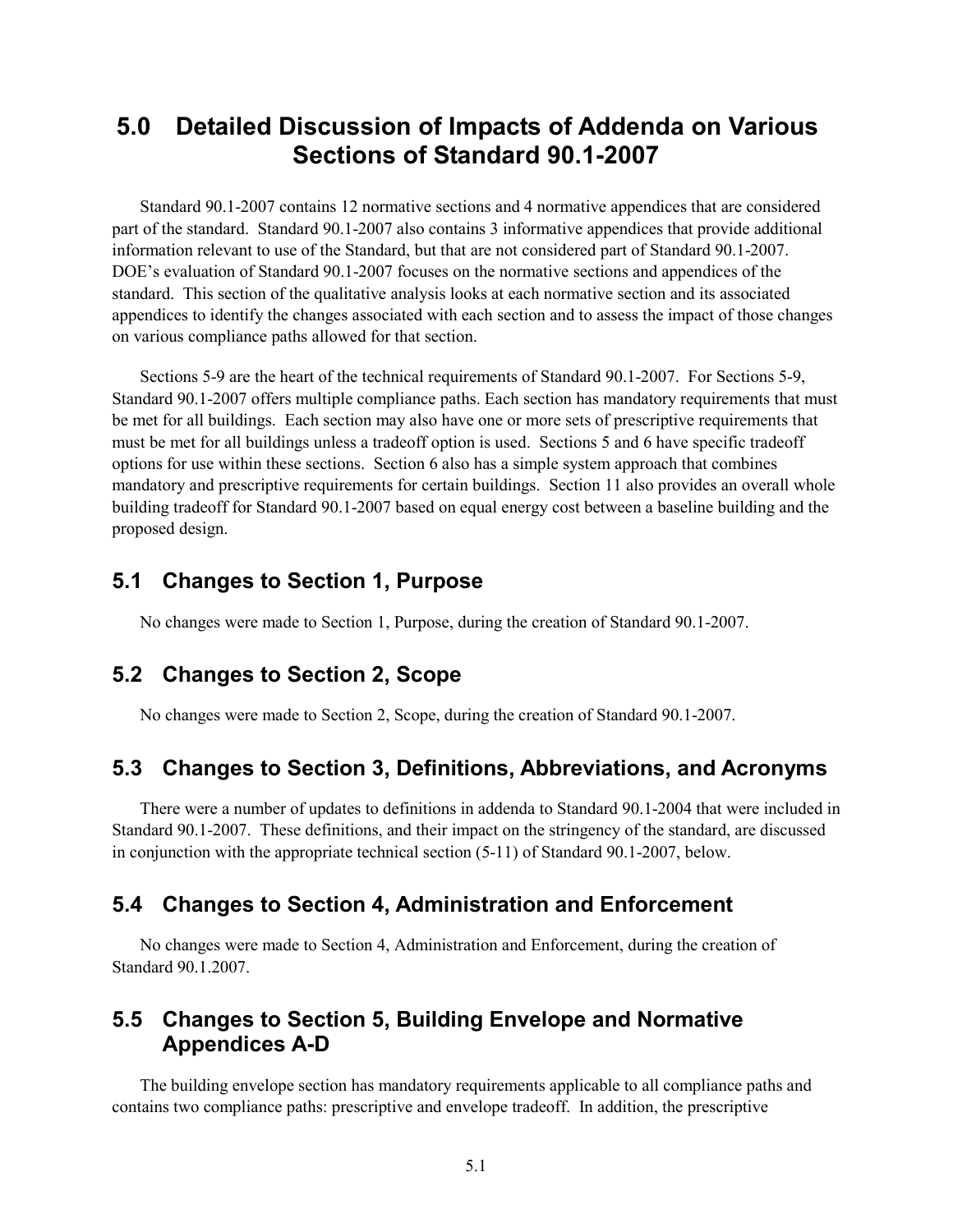requirements of the building envelope section form the baseline envelope requirements for the whole building tradeoff method in Section 11, Energy Cost Budget Method.

Addendum c modifies the definition of building entrance to include vestibules and makes a series of changes to the vestibule requirement that use the revised definition. The addendum also changes the actual vestibule requirement by modifying the exceptions to requirement. The modifications include elimination of the blanket exemption for buildings less than four stories in grade and replacement of that exemption with two more specific exemptions—one exemption for buildings less than four stories and less than 10,000 ft<sup>2</sup> in zones 3 and 4 and another exemption for buildings less than 1,000 ft<sup>2</sup> in zones 5, 6, 7, and 8. The end result of this addendum is that more buildings should be required to have vestibules, and this should lead to a minor energy savings. This is a mandatory requirement for the building envelope and therefore would have the same impact when used with the prescriptive, envelope tradeoff, or whole building compliance paths.

Addendum k adds a reference table value for R-19 batt insulation installed in metal buildings with screw-down roofs. Because this addendum only impacts the reference tables and not the actual requirements, no energy impact on any compliance path is expected from this addendum.

Addendum n adds instructions for dealing with solar heat gain coefficient (SHGC) credit for partially opaque permanent projections such as framing with glass or perforated metal. The standard previously allowed SHGC credit only for opaque permanent projections. Because this addendum is allowing credit for nominally equivalent partially opaque permanent projections, no energy impact for any compliance path is expected from this addendum.

Addendum o adds new climatic data for China and Taiwan to Table D-3, International Climate Data, and also corrects climate data for Malaysia and Mexico in the same table. None of this data impacts DOE's determination and therefore the energy impact in all compliance paths of this addendum is zero.

Addendum y adds the option to use the Solar Reflective Index (SRI), as determined by American Society for Testing and Materials (ASTM) E1980, when calculating credit for high albedo roofs. Because this is simply an additional alternative to use of the solar reflectance and thermal emittance and the values chosen for SRI were chosen to match the requirements for solar reflectance and thermal emittance, no energy savings for any compliance path are expected from this addendum.

Addendum ad adds the Cool Roof Rating Council as the example for a nationally recognized accreditation organization for cool roofs and adds ASTM C1549 as an optional solar reflectance test method, while deleting ASTM E1175 and C835 as test methods due to their limited availability to the general public through laboratories. Because ASTM C1549 is considered to be equivalent to the two deleted test methods, there should be no energy impact on any compliance path from this addendum.

Addendum aj rewrites the high albedo roof credit section to replace the table of roof insulation multipliers with actual roof insulation requirements. This addendum makes editorial changes to an optional set of requirements and therefore the energy impact on all compliance paths of this addendum is zero.

Addendum al modifies the base assembly description and reference U-factor tables for metal building roofs in Appendix A of Standard 90.1. Addenda al also changes the nomenclature used for metal building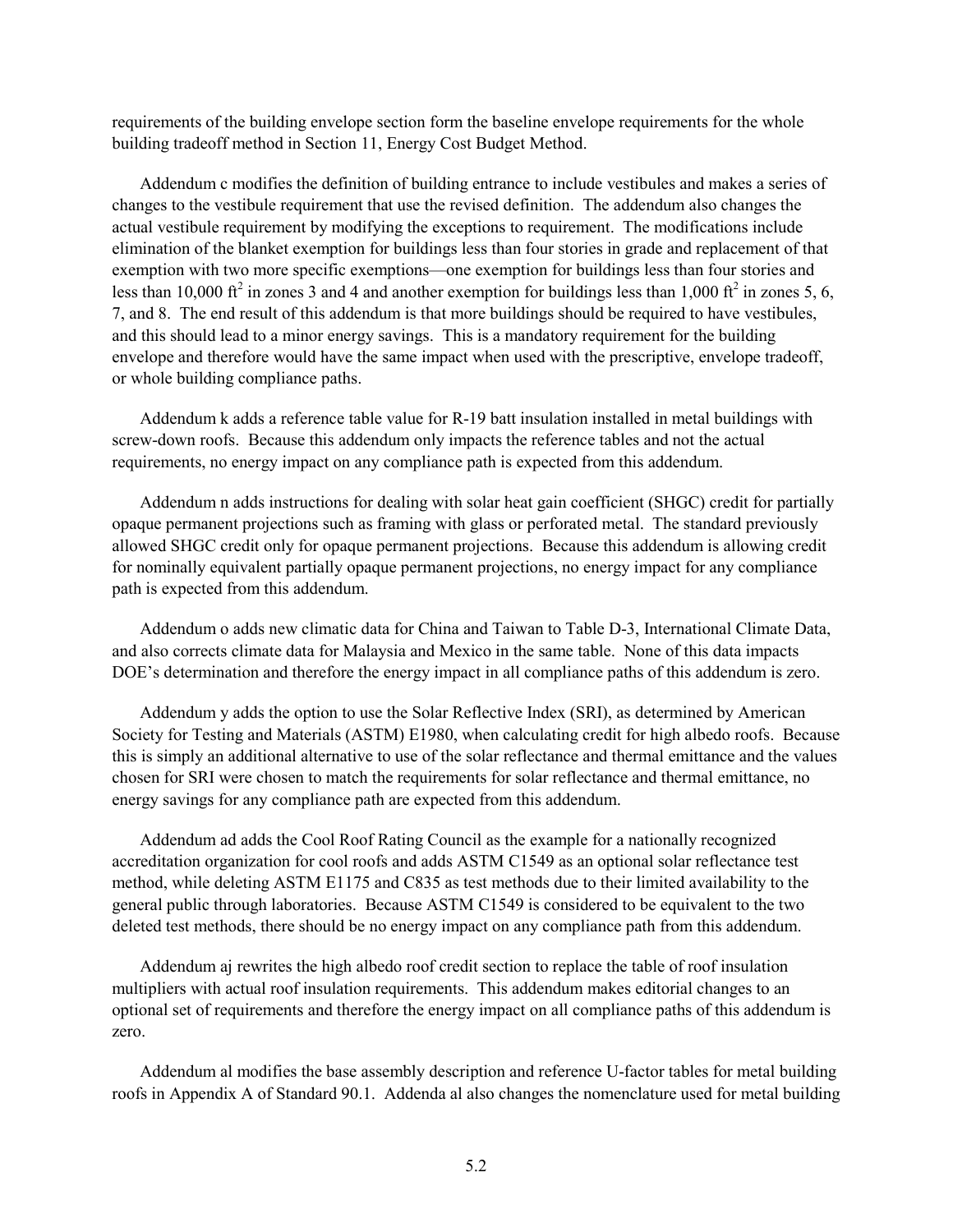roofs. Because this addendum does not change the actual requirement for metal building roofs, the energy impact for all compliance paths of this addendum is zero.

Addendum as modifies the building envelope requirements for opaque assemblies only. While most of the changes result in increased stringency, some of the changes result in reduced stringency. A detailed discussion of Addenda as is provided below in the indented paragraph and in Appendix A. Overall, this addendum is expected to directly increase the stringency of the prescriptive envelope requirements and indirectly increase the stringency of both the envelope tradeoff and whole building tradeoff, thus leading to an overall energy savings.

In this addendum, the nonresidential heated slab on grade floors changed from  $F-0.84<sup>1</sup>$  $F-0.84<sup>1</sup>$  $F-0.84<sup>1</sup>$  to F-0.86 in zones 5 and 6. In zone 7, nonresidential heated slab on grade floors changed from F-0.84 to F-0.843, but since both of these zone 7 requirements also state R-10 for 36 inches, this appears to be simply a matter of how many digits are being shown in the different versions of the standard. Residential heated slabs in zones 4 and 5 also changed from F-0.84 to F-0.86. F-0.84 corresponds to R-10 for 36 inches. F-0.86 corresponds to R-15 for 24 inches. Comparing the 16 nonresidential and residential heated slab requirements in Standard 90.1-2007 with the Standard 90.1-2004 requirements, four show an increase in allowed F-factor by 2.4 percent (a reduction in stringency), five have the identical F-factor, and seven have a reduction in F-factor of from 9 to 12 percent (an increase in stringency). All other opaque envelope requirements (including non-heated slabs) are either identical or more stringent in Standard 90.1-2007. *In practice* <sup>−</sup> *None of the building models contemplated for use in the determination involve heated slabs due to their infrequent usage in the general building population and due to difficulty in doing detailed simulation of heated slabs. So the impact of this change would not show up in DOE's quantitative (whole building energy use) analysis. It is anticipated, however, that the decreases in heated slab F-factor (improvements in efficiency) outweigh the increases in heated slab F-factor (degradation in efficiency). It should be noted that half the heated slab changes occur in buildings with residential spaces. This might include hotels or motels with guest rooms with heated slabs-on-grade, hospitals or nursing homes with patient rooms with heated slabs-on-grade, or high-rise apartment buildings with apartment or condominium spaces with heated slabs-on-grade. While all of these cases are allowed under Standard 90.1-2007, there is little or no information available to say how common any of these are in general construction. Requirements for all other opaque wall and roof materials either got more stringent or stayed the same under 90.1- 2007.* 

Addendum at modifies the building envelope requirements for fenestration. While most of the changes result in increased stringency, some of the changes result in reduced stringency. A detailed discussion of Addenda at is provided below in the indented paragraph and in Appendix A. Overall, this addendum is expected to directly increase the stringency of the prescriptive envelope requirements and indirectly increase the stringency of both the envelope tradeoff and whole building tradeoff, thus leading to an overall energy savings.

<span id="page-32-0"></span> $1 F-0.84$  refers to the F-factor of slab. F-factor is the perimeter heat loss factor for the slab-on-grade floor, expressed in Btu/h-ft<sup>2</sup>- $\rm{P}$ F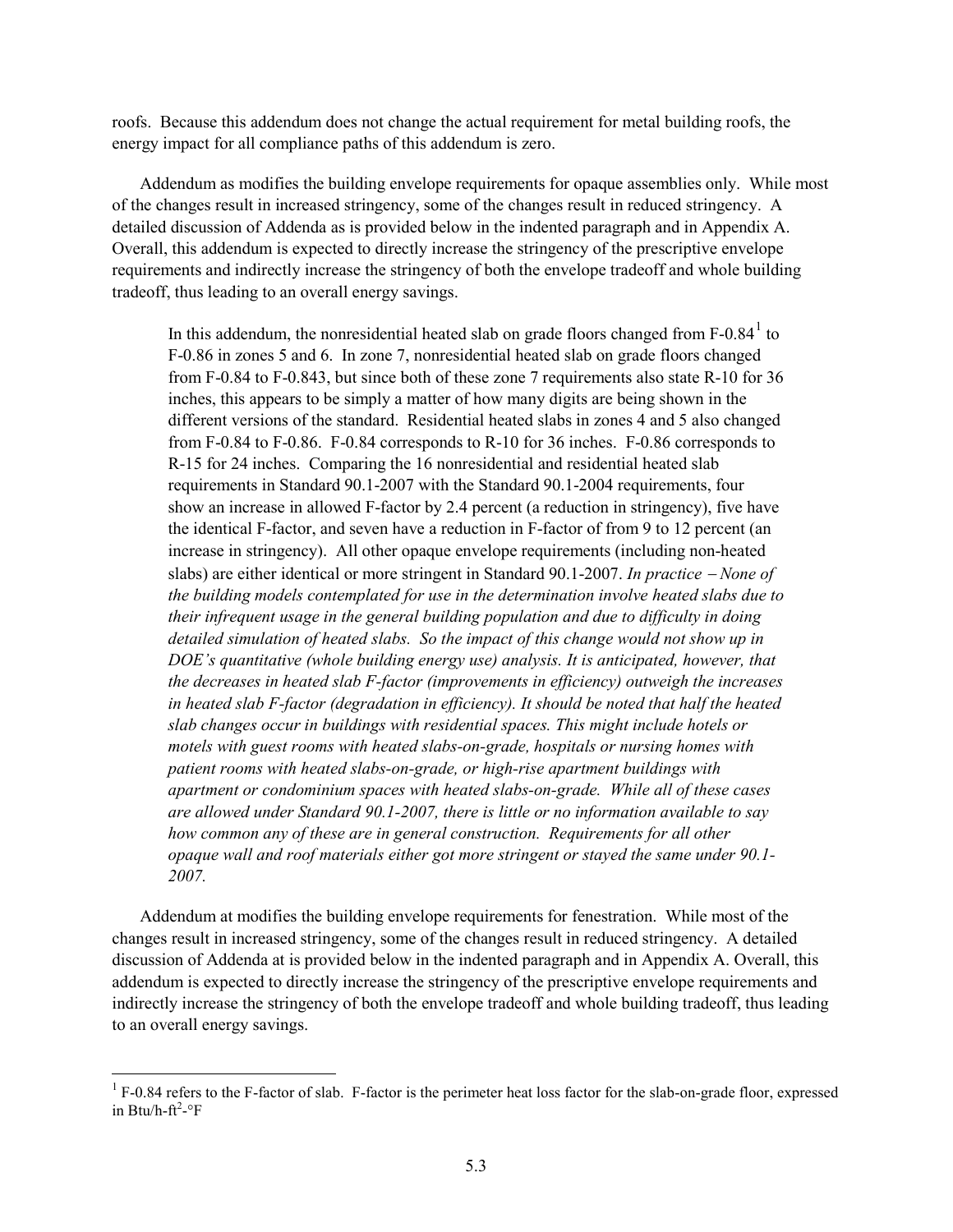In this addendum, the U-factor<sup>[2](#page-32-0)</sup> requirements for residential and nonresidential glazing in zones 3A and 3B were raised slightly from 0.57 (for fixed windows) and 0.67 (for operable windows) to values ranging from 0.60 (metal framed curtain wall and storefront) to 0.65 (nonmetal frames and metal framed other fenestration) to 0.90 (metal framed entrance doors). In all other zones, U-factor requirements were lowered, sometimes dramatically for non-metal framing, metal framing curtain wall and storefront, and metal framing all other categories. For example, in zone 2 (primarily the Gulf Coast, but also parts of west Texas, Arizona, and California), U-factor is lowered from 1.22 to values ranging from 0.70 (metal framed curtain wall and storefront) to 0.75 (nonmetal frames and metal framed other fenestration). For metal framing entrance doors, the Ufactor requirements were increased in zones 3-8 but were reduced in zones 1 and 2. The zones (3a and 3b) with slight increases in window U-factor (not including the changes in entrance doors) also showed slight decrease in maximum SHGC for low window-to-wall ratio (WWR) buildings, which would tend to counteract (in terms of annual usage) the energy impact of the change in U-factor. The higher U-factor and lower SHGC do constitute a potential fuel shift with these buildings potentially using somewhat more heating and somewhat less cooling. In general, the total amount of window area in entrance doors is believed to be relatively small and the increase in allowed U-value here is believed to be outweighed by the positive changes to other fenestration. All other fenestration requirements are either identical or more stringent in Standard 90.1-2007.

Addendum av provides clarification for the use of louvered overhangs (as opposed to completely opaque overhangs or partially opaque overhangs or perforated overhangs) in calculating SHGC credits. The requirements for louvered overhangs are that they are eligible for full credit if no sun penetrates the louvers during the peak sun angle on June 21 (in the northern hemisphere). There are pluses and minuses to this addendum. For some buildings with daylighting controls, louvers may be a very significant energy savings feature and therefore giving credit for these louvers in terms of SHGC may have a net positive impact. For other buildings, if the sun does not penetrate the louvers on June 21, but does penetrate on July 21 and creates an additional cooling load, the net impact of the louver on energy efficiency may be slightly negative. Overall, the net impact of this addendum in all envelope compliance paths is potentially slightly negative, but very hard to determine. *In practice – It is unlikely that an architect or designer looking to add overhangs of any type to a building intentionally would design the overhangs to increase cooling load. Architects and designers looking at overhangs of all types are typically looking to reduce cooling loads, and this addendum simply provides designers with the option to use one more type of overhang.*

## <span id="page-33-0"></span>**5.6 Changes to Section 6, Heating, Ventilating, and Air-Conditioning**

The heating, ventilating, and air-conditioning (HVAC) section contains two intertwined compliance paths: simple buildings (a combination of mandatory and prescriptive requirements for a specific set of systems) and complex systems (mandatory and prescriptive requirements for all other systems). This section also contains a tradeoff between economizer usage and equipment efficiency. In addition, the

 $2$  U-factor is also referred to as thermal transmittance and is defined as heat transmission in unit time through unit area of a material or construction and the boundary air films, induced by unit temperature difference between the environments on each side. Units of U are Btu/h- $ft^2$ - $°F$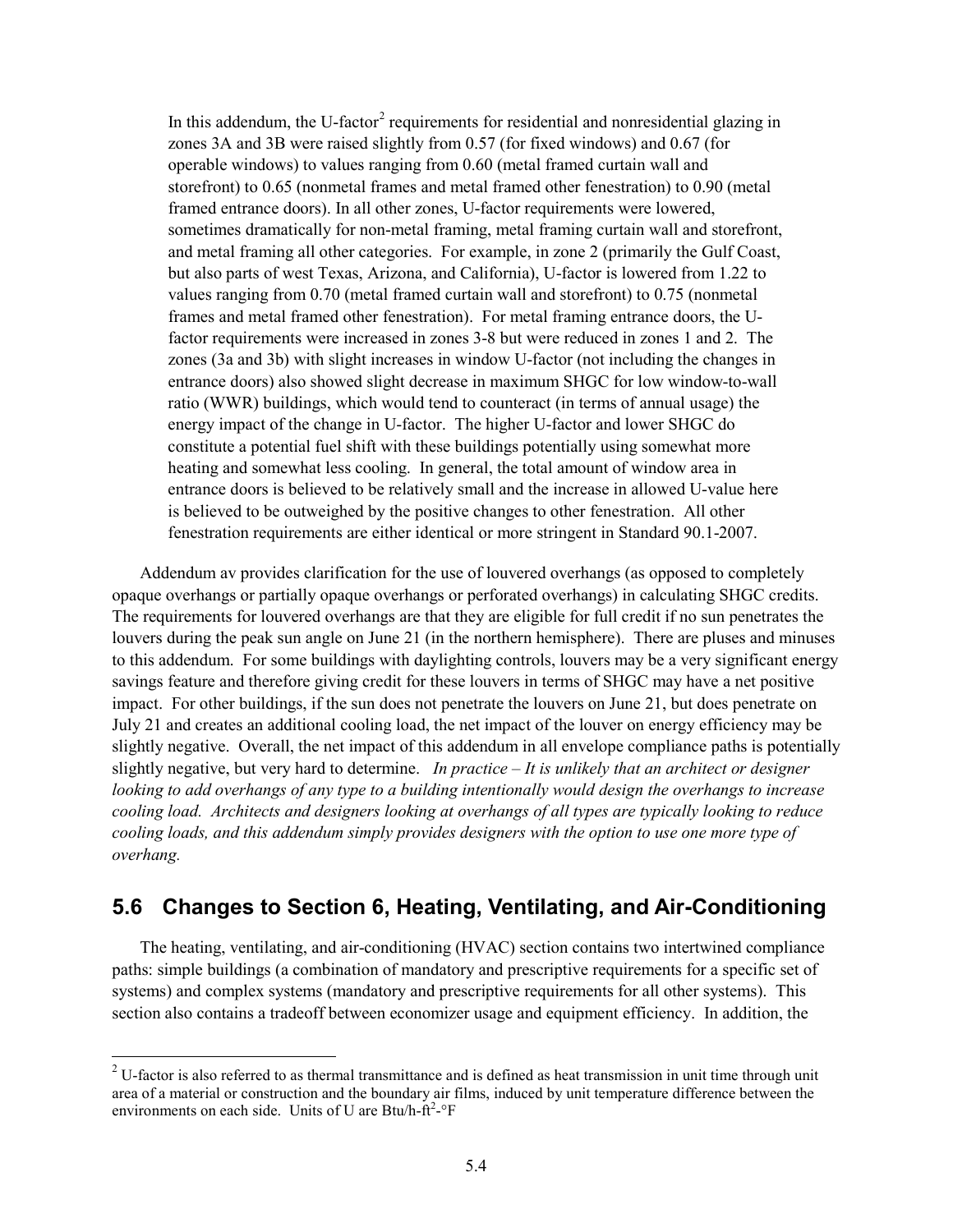prescriptive requirements of this section form the baseline HVAC requirements for the whole building tradeoff method in Section 11, Energy Cost Budget Method.

Addendum b adds definitions of single package vertical air conditioner and single package vertical heat pump and modifies the requirements for these pieces of equipment to match DOE's rulemaking on this type of equipment. Because this addendum simply implements the results of DOE's rulemaking, the energy savings of this addendum is zero in all compliance paths.

Addendum f raises the minimum efficiency standard for three-phase air-cooled central air conditioners and heat pumps less than 65,000 Btu/h to 13 SEER/7.7 HSPF to be consistent with Federal minimum standards for single-phase residential equipment. The proposal also removes the product class for small duct high velocity (SDHV) equipment to be consistent with the DOE final rule. Because this addendum is simply implementing the results of a DOE rulemaking process, the impact of this addendum is assumed to be zero in all compliance paths.

Addendum g amends the minimum efficiency levels of air-cooled air conditioners and heat pumps greater or equal to 65,000 Btu/h contained in Tables 6.8.1A and 6.8.1B of ASHRAE Standard 90.1-2004 to be consistent with the DOE's rulemaking for these types of equipment. Because this addendum is simply implementing the results of a DOE rulemaking process, the impact of this addendum is assumed to be zero in all compliance paths.

Addendum h removes the exception for data processing systems from the dead band requirement of Standard 90.1 and also removes the exception for computer rooms from the requirement prohibiting simultaneous operation of humidification and dehumidification systems. The exceptions were removed as a result of work performed for ASHRAE's publication "Thermal Guidelines for Data Processing Environments," which found that data processing and computer equipment were not as sensitive to temperature and humidity variation as previously thought. Systems that would have previously been exempt from the requirements under the exceptions will now be required to maintain dead band requirements and avoid simultaneous operation of humidification and dehumidification systems. Because this addendum removes the exceptions for these systems, the addendum is expected to achieve a modest amount of energy savings in the complex system and whole building tradeoff compliance paths.

Addendum r updates the reference to Air-Conditioning and Refrigeration Institute (ARI) 340/360, "Commercial and Industrial Unitary Air Conditioning and Heat Pump Equipment." Because this addendum is simply updating a reference, no energy impact is expected in any compliance path.

Addendum s revises the reference to ASHRAE Standard 62.1, "Ventilation for Acceptable Indoor Air Quality," as well as text callouts to Standard 62.1 in Standard 90.1. This addendum can be considered either editorial (with no impact in all compliance paths) or potentially impactful in all compliance paths (because Standard 62.1-2004 has different ventilation requirements from Standard 62-1999). Standard 62.1-2004 has lower ventilation rate requirements than Standard 62-1999 for some building types, and the lower ventilation rate means that there is less outside air that must be heated or cooled, and therefore less energy used to heat or cool that air. Different ventilation requirements will lead to different energy usage by buildings and there are differences between Standards 62-1999 and 62.1-2004. However, this difference is due to not so much to a change in Standard 90.1 as to changes in Standard 62. DOE will investigate the impact of this addendum in the quantitative analysis of Standard 90.1-2007 and decide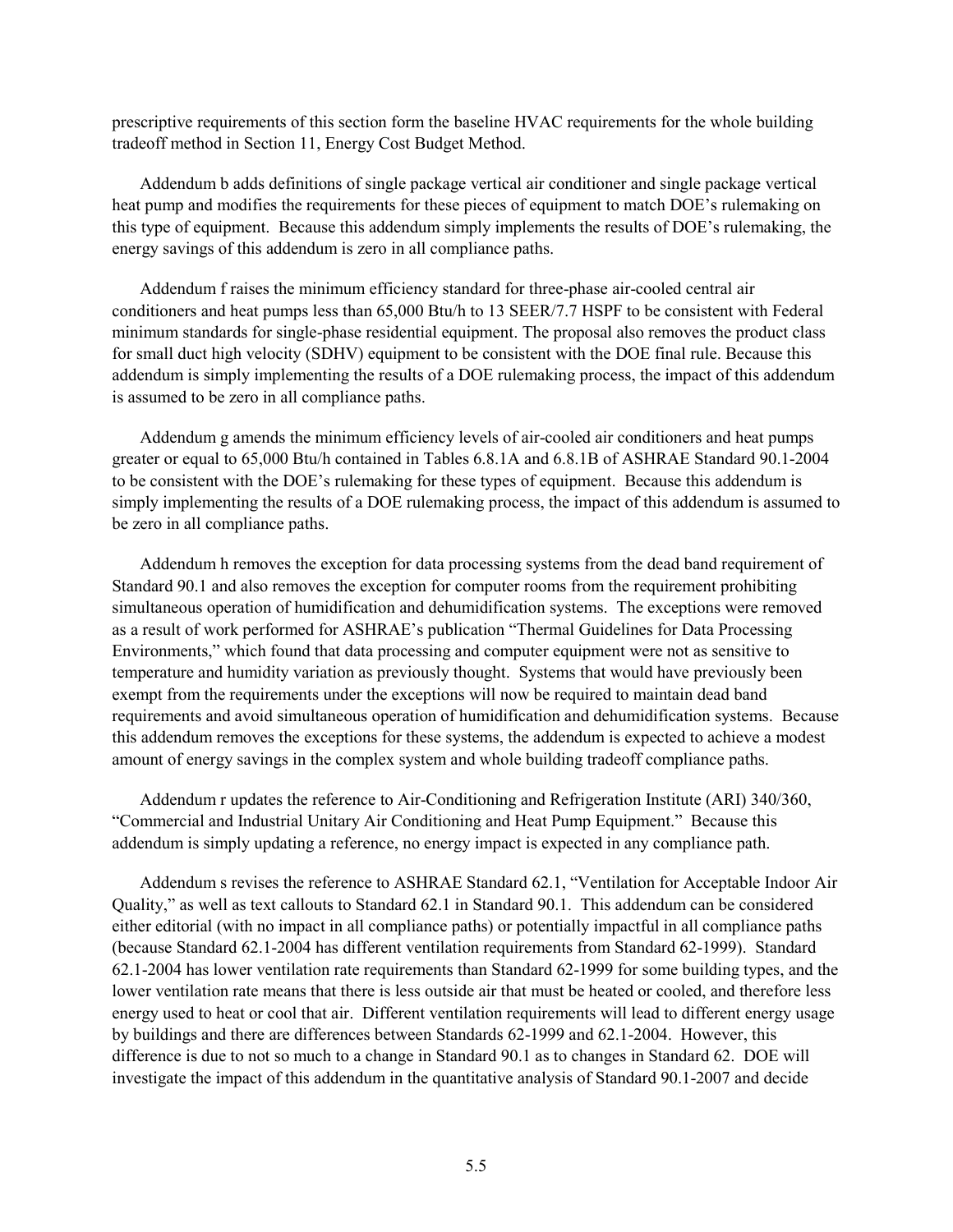whether or not to include the energy savings associated with this change in Standard 62 in the overall energy savings associated with Standard 90.1.

Addendum t adds an additional combustion efficiency requirement to the existing thermal efficiency requirements for boilers and replaces the existing H.I. Heating Boiler Standard with DOE's 10 CFR Part 435 Test Procedures. Because this addendum simply reiterates existing Federal standards for boilers, no energy impact is expected in any compliance path.

Addendum v adds a definition of demand controlled ventilation to Section 3.2 definitions and revises the requirements for ventilation of high-occupancy spaces to explicitly require demand control ventilation. Previously, the standard had required some means to reduce ventilation based on occupancy, but demand controlled ventilation was not specified. The threshold for demand controlled ventilation is also lowered from 100 occupants per 1,000 ft<sup>2</sup> to 40 occupants per 1,000 ft<sup>2</sup>, indicating that this requirement will be applied in more situations in Standard 90.1-2007 than it would have been in Standard 90.1-2004. This should result in a significant energy savings in the complex systems and whole building tradeoff compliance paths associated with this addendum.

Addendum ac adds five new definitions to Section 3.2: fan brake horsepower, fan system design conditions, fan system bhp, fan system motor nameplate hp, and nameplate horsepower. Addendum ac also makes extensive changes to Section 6.5.3, Air System Design and Control, to make use of these definitions. The addendum also increases the stringency of the fan power limitation for systems that use the motor nameplate horsepower option. For simple systems with low pressure drop, the allowable fan power limitation drops from 1.2 hp per 1,000 CFM to 1.1 hp per 1,000 CFM for constant volume systems and from 1.7 hp per 1,000 CFM to 1.5 hp per 1,000 CFM for variable volume systems. For larger systems that may have larger pressure drops and that use the fan system bhp approach, the stringency difference is hard to calculate. The allowable hp per 1,000 CFM is reduced in the addendum, but an additional term accounting for pressure drop is added to the requirement. Overall, it is expected that there will be some increase in stringency in the complex system and whole building tradeoff compliance paths associated with this addendum.

Addendum ak adds a third-party certification requirement for heat rejection equipment by requiring the use of Cooling Tower Institute (CTI) STD-201, "Standard for the Certification of Water-Tower Cooling Thermal Performance." There is potentially a minor amount of energy savings in the complex systems and whole building tradeoff approaches attributable to third-party certification because an independent third party has checked the thermal performance of the cooling tower.

Addendum an raises efficiency requirements for boilers 3 years after approval by the ASHRAE Board of Directors and again 13 years after approval by the ASHRAE Board of Directors. These dates are listed as March 2, 2010, and March 2, 2020, in Standard 90.1-2007. Increases in efficiency range from 0 percent (for small boilers) to up to 5 percent improvement for intermediate sized boilers and up to 2.5 percent for large boilers. This addendum will likely produce significant energy savings in all compliance paths when the requirements become mandatory. Only the requirements that become mandatory in 2010 will be considered in the quantitative analysis.

Addendum ao adds a requirement for intermittent ignition devices for warm air unit heaters. This requirement was added in response to legislative mandates in Section 135 of the Energy Policy Act of 2005 and therefore this addendum is considered to have zero energy savings in all compliance paths.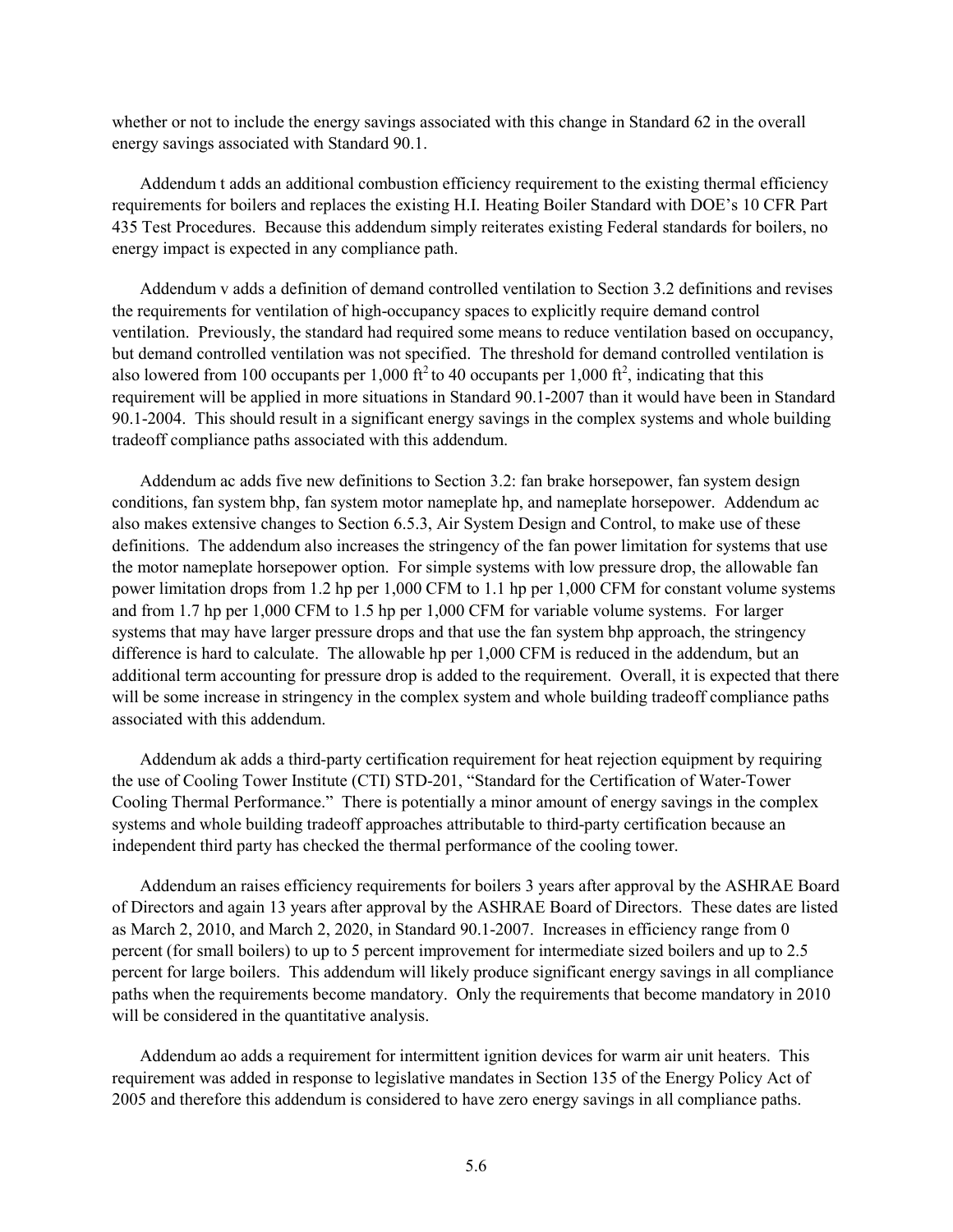Addendum ar reduces the part-load fan power limitation from 15 hp to 10 hp. This has the effect of requiring some sort of control or device that reduces fan motor demand when the static pressure setpoint is below total design static pressure, and therefore saves energy. This addendum is expected to save a significant amount of energy in the complex system and whole building tradeoff compliance paths.

### <span id="page-36-0"></span>**5.7 Changes to Section 7, Service Water Heating**

No changes were made to Section 7, Service Water Heating, during the creation of Standard 90.1- 2007.

### <span id="page-36-1"></span>**5.8 Changes to Section 8, Power**

No changes were made to Section 8, Power, during the creation of Standard 90.1-2007.

# <span id="page-36-2"></span>**5.9 Changes to Section 9, Lighting**

The lighting section has mandatory requirements applicable to all compliance paths and contains two compliance paths: the building area method and the space-by-space method. In addition, the requirements of the lighting section form the baseline lighting requirements for the whole building tradeoff method in Section 11, Energy Cost Budget Method.

Addendum e modifies how luminiare wattage is calculated for track and busway type lighting fixtures by allowing use of the wattage limit of the circuit breaker or other current limiting devices in the system. Because this addendum simply offers two additional alternatives for calculating the luminaire wattage, this addendum is considered to have zero energy savings for all compliance paths.

Addendum i allows the use of the maximum labeled wattage of the luminiare as opposed to the operating input wattage of the maximum lamp/auxiliary combination for luminiares with permanently installed or remote ballasts or transformers. The stated purpose of the addendum is to provide additional flexibility, and no energy savings are expected from this addendum in any compliance path.

Addendum j provides editorial clarification of the exterior lighting control requirements by allowing either a combination of a photo sensor and time switch OR an astronomical time switch. Addendum j also requires that all time switches (not just astronomical time switches) be capable of retaining programming during loss of power for at least 10 hours. This addendum is considered to be primarily editorial, and no energy savings are expected in any compliance path.

Addendum m provides an exception that allows "furniture-mounted supplemental task lighting that is controlled by automatic shutoff" and that complies with the additional control requirements in Section 9.4.1.4(d) to be exempted from the calculation of the interior lighting power for the building. Because this addendum deals with how interior lighting power is calculated, this addendum could have minor negative impacts in all compliance paths. The impact of this is to exempt from the interior lighting power calculations any furniture-mounted task lighting that is included on the building plans. However, since furniture-mounted task lighting is rarely indicated on building plans, the effective impact is likely to be very small. *In practice* <sup>−</sup> *While exempting furniture-mounted task lighting that is provided with automatic shutoff from the interior lighting power alone is a negative impact since it "allows" for a*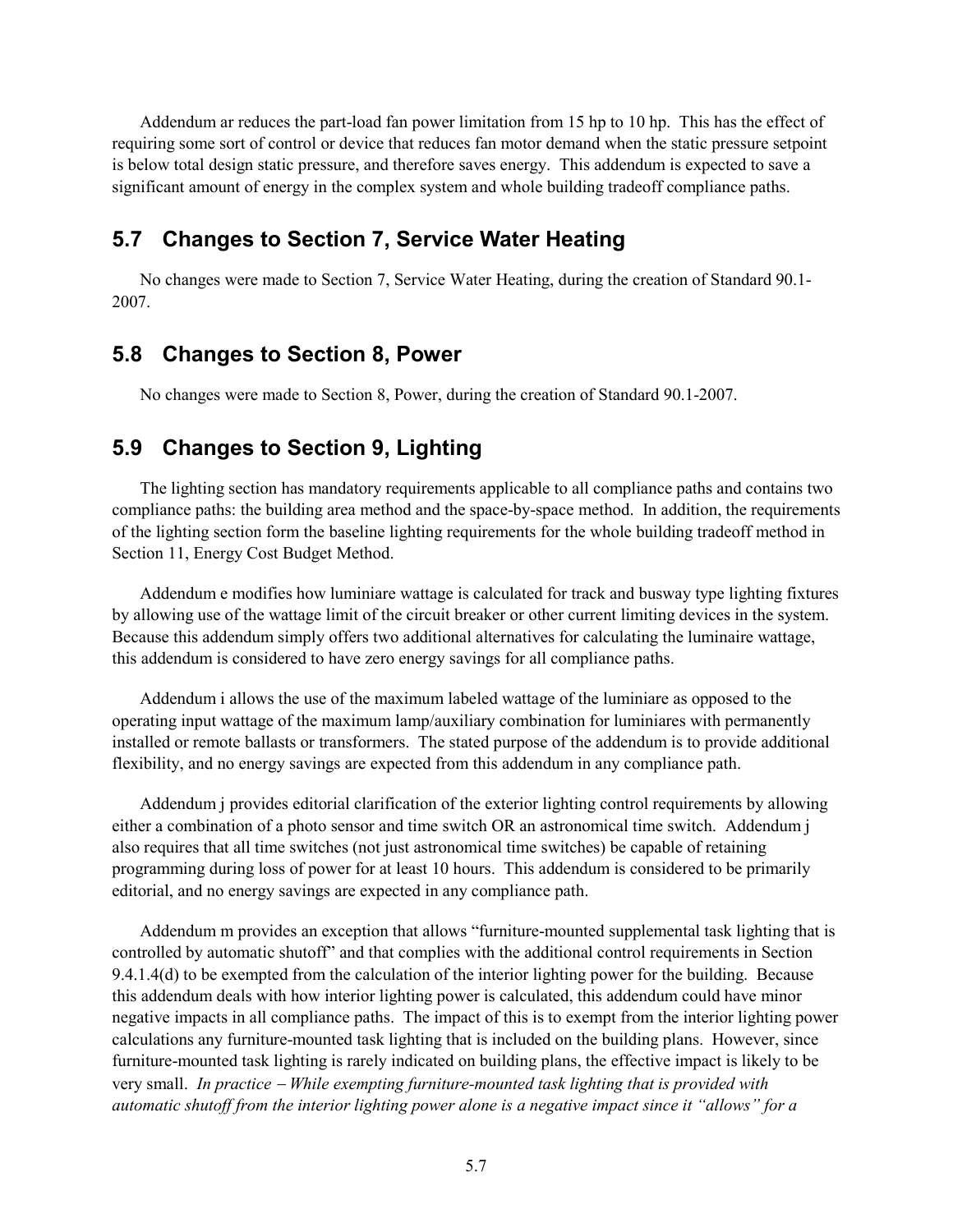*higher total lighting power to exist in the zone, deciding whether or not this addendum is an overall negative requires deciding whether the beneficial impact of requiring automatic shutoff controls on this task lighting outweighs the impact of removing such task lighting from the calculation of the base lighting power density in the building. This calculation is highly dependent on the assumed schedule of operation of furniture-mounted task lights in the building, including assumptions regarding "how well the occupants would turn off these lights in the absence of automatic lighting shutoff." In addition, we feel that the overall fraction of furniture for which furniture-mounted task lighting would be specified in the building plans is small. Overall, we would have to say that Addendum m has a small, but probably unquantifiable, impact. The magnitude of any impact would be directly related to assumptions made about the quantities and schedules of task lighting that might fall under this exemption. Since neither the quantities nor schedules are controlled by Standard 90.1-2007, this simply becomes an exercise in assumptions. No building models currently envisioned for the determination get down to the detail of including furniture-mounted task lighting or how the addition of furniture-mounted controls might impact the operating hours for those task light, and if they did, the requirement that this task lighting be subjected to automatic shutoff is a requirement that exceeds the control requirements for other task lighting.* 

Addendum p modifies the exceptions related to interior lighting power to clarify that lighting for all occupants with special lighting needs, including age-related needs, and not just lighting for visually impaired persons, is excluded from the interior lighting power calculations. This addendum could have minor negative impacts in all compliance paths. The original language in the exemption only noted visual impairment. The expanded text makes it clear that age-related issues as well as medical issues other than impaired vision may require special lighting. This might include full spectrum and/or higher levels as mediation for seasonally affected disorder and other disorders. *In practice* <sup>−</sup> *This addendum appears to have broadened the scope of exempted lighting power somewhat, although the extent of that broadening is strongly dependent on interpretation of the term "visual impairment" in the original standard. In addition, the text of this section indicates that exempted lighting must be separately controlled from the general illumination. So a table lamp or wall-mounted sconce with separate controls might be exempted. Given the explicit distinction of this special lighting from general illumination, a higher general lighting power density does not appear to be allowed under this section. The end result of this addendum appears to be primarily clarification of the term "visual impairment" that might remind users that "visual impairment" can mean many things. As such, more users might be encouraged to apply for an exception. Overall, it is likely that this addendum has a small, but probably unquantifiable, negative impact. The magnitude of any impact would be directly related to assumptions made about how much additional "visual impairment" lighting might be installed under Standard 90.1-2007. Since this quantity is not regulated in Standard 90.1-2007, this simply becomes an exercise in assumptions.* 

Addendum q removes the exception for off-hour control requirements for hotel/motel guest rooms. Removal of this exception implies that at least some hotel/motel guest rooms would be required to have off-hour controls, including automatic shutdown, setback, optimum start, and zone isolation. This addendum is expected to provide a minor amount of energy savings in all compliance paths.

Addendum aa adds definitions for six lighting-related terms used in Standard 90.1, including astronomical time switch, efficacy (of a lamp), eye adaptation, high-frequency electronic ballast, photosensor, and task lighting. Addendum aa also replaces the phrase "current regulators" with transformers in the discussion of installed interior lighting power and replaces the term "living unit" with the term "dwelling unit" in three places in the lighting section and Informative Appendix G. All of these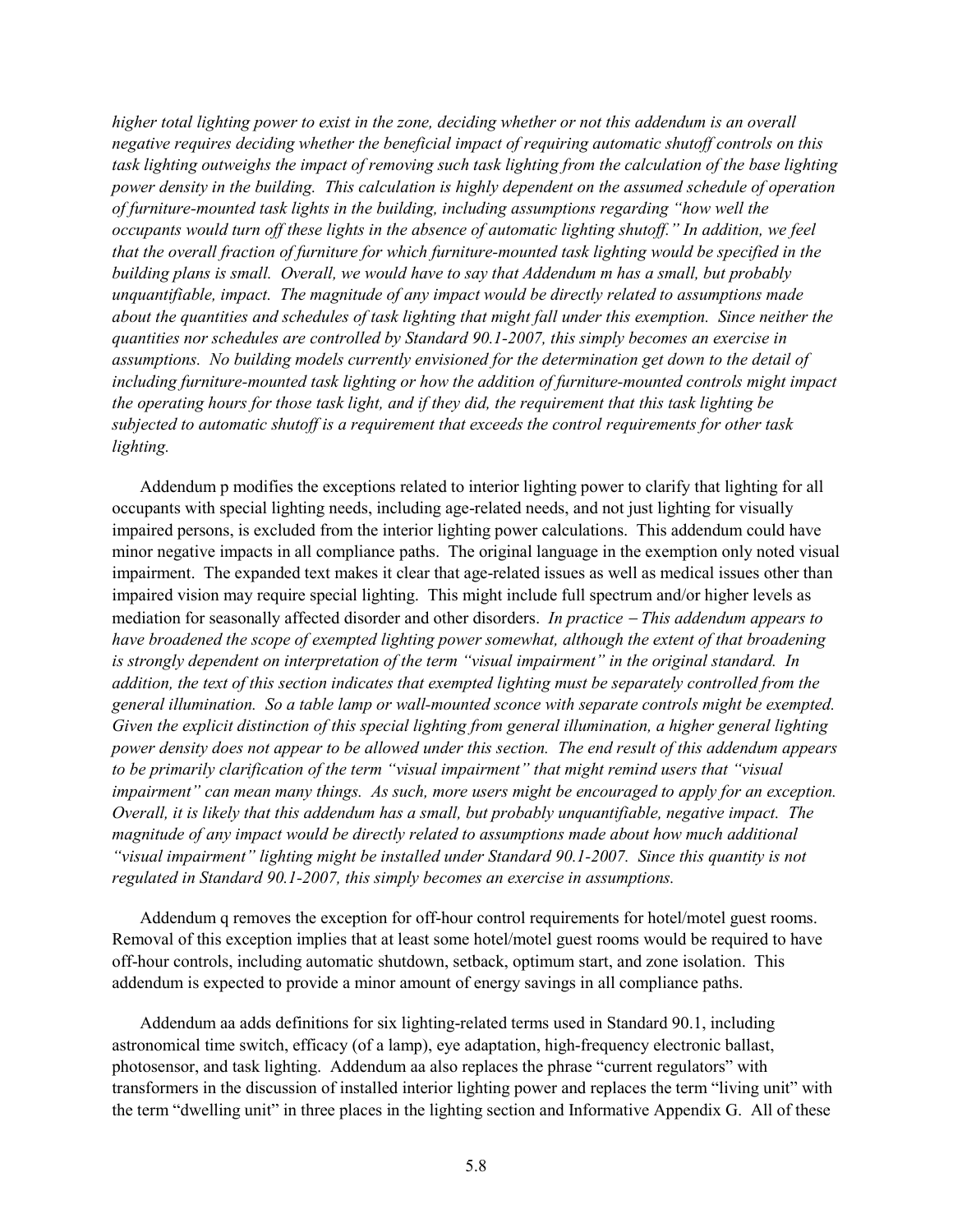changes are expected to improve the usability of Standard 90.1, but the energy savings attributable to this addendum are zero in all compliance paths.

Addendum ai modifies the handling of additional interior lighting power by eliminating the allowance for additional lighting power for use with visual display terminals and by modifying the allowances for retail spaces to four categories instead of two categories. The requirements for retail spaces change from 1.6 and 3.9 watts per square foot of specific display to 1.0, 1.7, 2.6, or 4.2 watts per square foot of floor area for specific categories of merchandise. The addendum makes it clear that only jewelry, crystal, and china qualify for the highest category of allowance. Most merchandise areas will fall under the lowest category, and this allowance is reduced from 1.6 to 1.0 watts per square foot. Because this lowest category is reduced, the overall impact of this addendum should be to provide some minor energy savings in the space-by-space method and whole building method compliance paths.

Addendum ap clarifies the intent of Standard 90.1-2004 for the "sales area" space type and the appropriate application of the retail additional lighting power allowances. This addendum is considered clarification only and therefore this addendum is considered to have zero energy savings. This addendum impacts only the space-by-space method and whole building compliance paths.

# <span id="page-38-0"></span>**5.10 Changes to Section, 10 Other Equipment**

No changes were made to Section 10, Other Equipment, during the creation of Standard 90.1-2007.

### <span id="page-38-1"></span>**5.11 Changes to Section 11, Energy Cost Budget Method**

Section 11, Energy Cost Budget Method, is the whole building tradeoff compliance method for Standard 90.1-2007. The mandatory and prescriptive requirements of the envelope, HVAC, service water heating, power, lighting, and other systems all provide the baseline requirements for the whole building tradeoff. In addition, specific changes to the rules of the tradeoff associated with Section 11 may also impact the stringency of this compliance path.

Addendum ab clarifies referenced sections in Section 11, Energy Cost Budget Method, and Informative Appendix G, Performance Rating Method, concerning lighting requirements. Because this is simply a clarification of which lighting requirements form the baseline, the energy impact of this addendum is zero.

Addendum ae changes Section 11 and Informative Appendix G to clarify the way lighting power is to be modeled. An average lighting power density for each thermal block should be determined and used in the simulation model. Because this section is clarification, this addendum is considered to have zero energy savings.

Addendum am changes the minimum ventilation rates required for variable air volume (VAV) systems with reheat in Section 11, Energy Cost Budget Method, and Informative Appendix G, Performance Rating Method. The energy impact of this addendum is zero.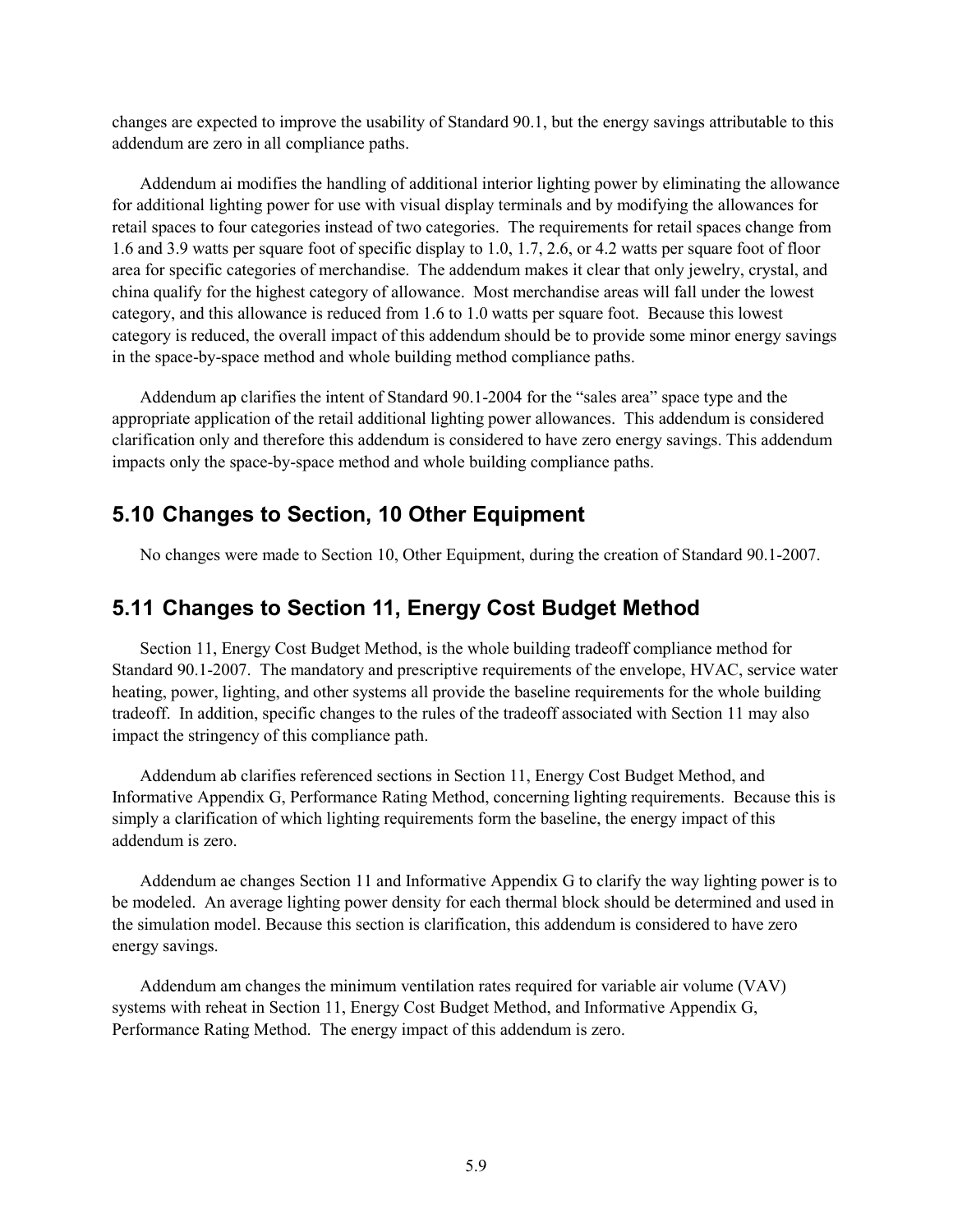### <span id="page-39-0"></span>**5.12 Changes to Section 12, Normative References**

Addendum d updates the references to seven ASTM and four National Fenestration Rating Council (NFRC) standards, and deletes references to two ASTM and three NFRC standards that no longer apply to Standard 90.1. This addendum has no energy savings in any compliance path.

Addendum l updates the reference to ANSI/ASHRAE Standard 140, "Standard Method of Test for the Evaluation of Building Energy Analysis Computer Programs." Because this addendum only impacts reference documents, no energy impact is expected from this addendum for any compliance path.

Addendum x updates the reference and callouts for ASTM C1549, "Standard Test Method for Determination of Solar Reflectance Near Ambient Temperature Using a Portable Solar Reflectometer," and deletes references to two other ASTM standards (E1175 and C835). Because this addendum only updates references, no energy impact in any compliance path is expected.

Addendum aq updates the reference years of two CTI test standards: CTI ATC-105 and CTI STD-201. This addendum is considered editorial only and to have zero energy savings for any compliance path.

# <span id="page-39-1"></span>**5.13 Changes to Informative Appendix E, Informative References**

No changes were made to Informative Appendix E, Informative References, during the creation of Standard 90.1-2007.

# <span id="page-39-2"></span>**5.14 Changes to Informative Appendix F, Addenda Description Information**

Informative Appendix F, Addenda Description Information, is simply a list of all addenda to Standard 90.1-2004 processed during the creation of Standard 90.1-2007.

# <span id="page-39-3"></span>**5.15 Changes to Informative Appendix G, Performance Rating Method**

Informative Appendix G, Performance Rating Method, is the basis of the energy points associated with the U.S. Green Building Council Leadership in Energy and Environmental Design rating system. While the addenda to this appendix may have impact beyond Standard 90.1, they have no impact on compliance with Standard 90.1.

Addenda a makes a number of changes to Informative Appendix G, Performance Rating Method, and one change to Section 3.2, Definitions. The change to the definitions was the addition of a definition for unmet load hours. The changes to Appendix G include the following:

- addition of a requirement that the simulation program be tested by ANSI/ASHRAE Standard 140,
- addition of a requirement that spreadsheets or other documentation of assumptions be used if the simulation program does not specifically model the functionality of installed systems,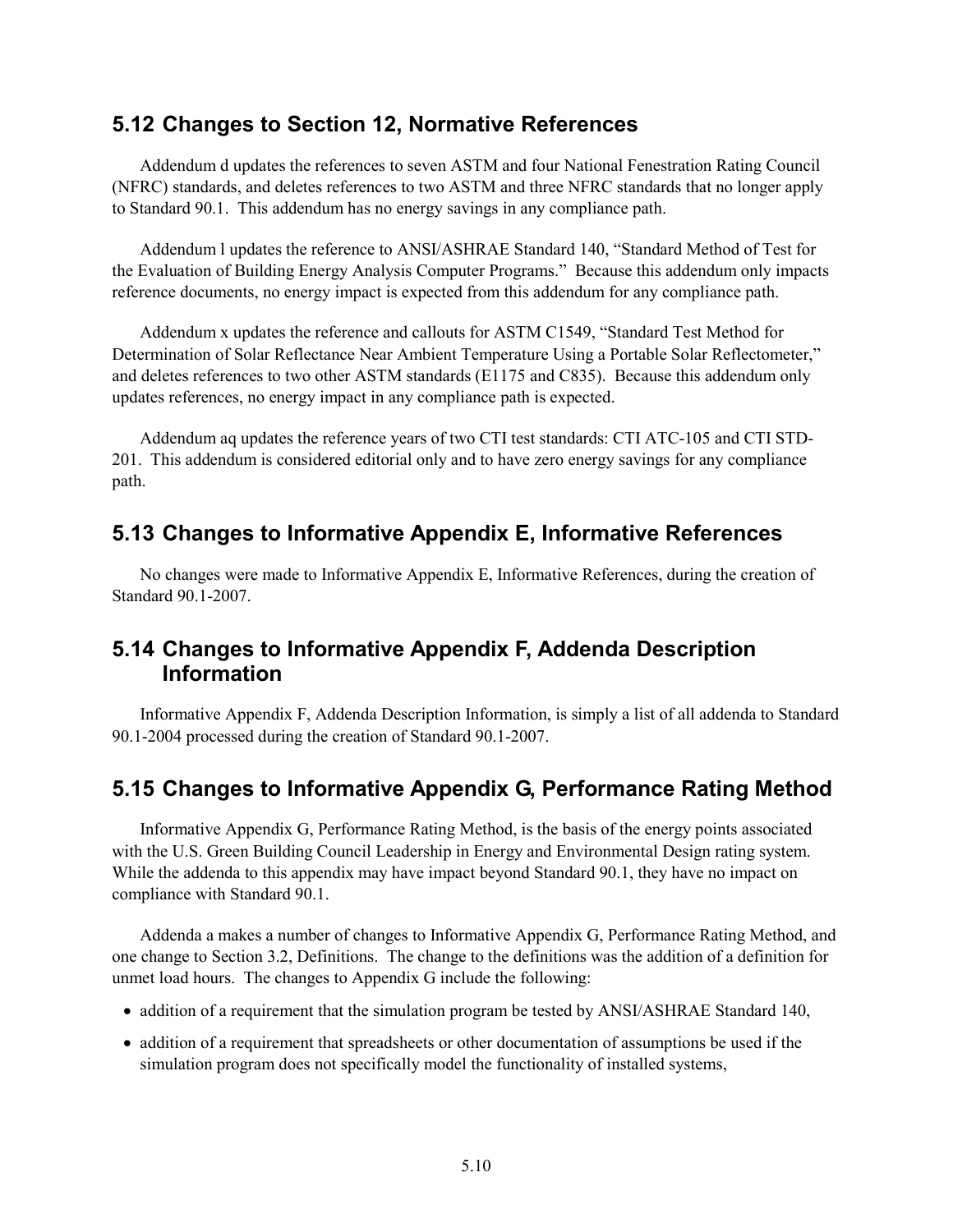- addition of specific guidance on how to model un-insulated envelope assemblies such as parapets, projecting balconies, and concrete floor beams over parking garages
- removal of an exclusion of multi-family apartment and hotel/motel guest room lighting from the overall calculation of baseline and proposed building performance,
- modification of the baseline building envelope to require that glazing be distributed in the same orientations and proportions in the baseline as in the proposed design (as opposed to requiring the baseline building to have uniformly distributed glazing),
- revision of the baseline HVAC system types to be assumed for various sizes of nonresidential buildings (revisions were made only to the sizes categories, with the category of 75,000  $\text{ft}^2$  being reduced to 25,000  $\text{ft}^2$ ), with the end result that fewer buildings will be required to use packaged single zone-AC systems and more buildings will be required to use packaged VAV with reheat,
- modification to the supply air temperature reset requirement for systems 5-8,
- addition of a requirement for calculation of recirculating pump energy usage for hot water systems,
- addition of new guidance for dealing with hot water loads, and
- addition of new guidance for dealing with other baseline loads.

The changes made clarify Appendix G and expand its guidance to systems that were previously given little coverage in Appendix G. While some of the changes may have positive impacts on energy efficiency (for example, the change in baseline systems from packaged single zone reheat to packaged VAV for some buildings), Appendix G is informative only and not part of Standard 90.1. Therefore, the energy impact of this addendum is assumed to be zero.

Addenda u provides additional modeling guidance for Baseline HVAC systems in Informative Appendix G, Performance Rating Method. Because this addendum only impacts informative Appendix G, the impact of this addendum is assumed to be zero.

Addenda ag clarifies that only HVAC fans that provide outdoor air for ventilation need to be modeled as running continuously in the rules for proposed building design in Informative Appendix G, Performance Rating Method. Because Appendix G is informative and not part of Standard 90.1, the energy impact of this addendum is zero.

Addenda ah clarifies assumptions for the baseline building in Informative Appendix G, Performance Rating Method, if condenser heat recovery for hot water is required. Because Appendix G is informative and not part of Standard 90.1, the energy impact of this addendum is zero.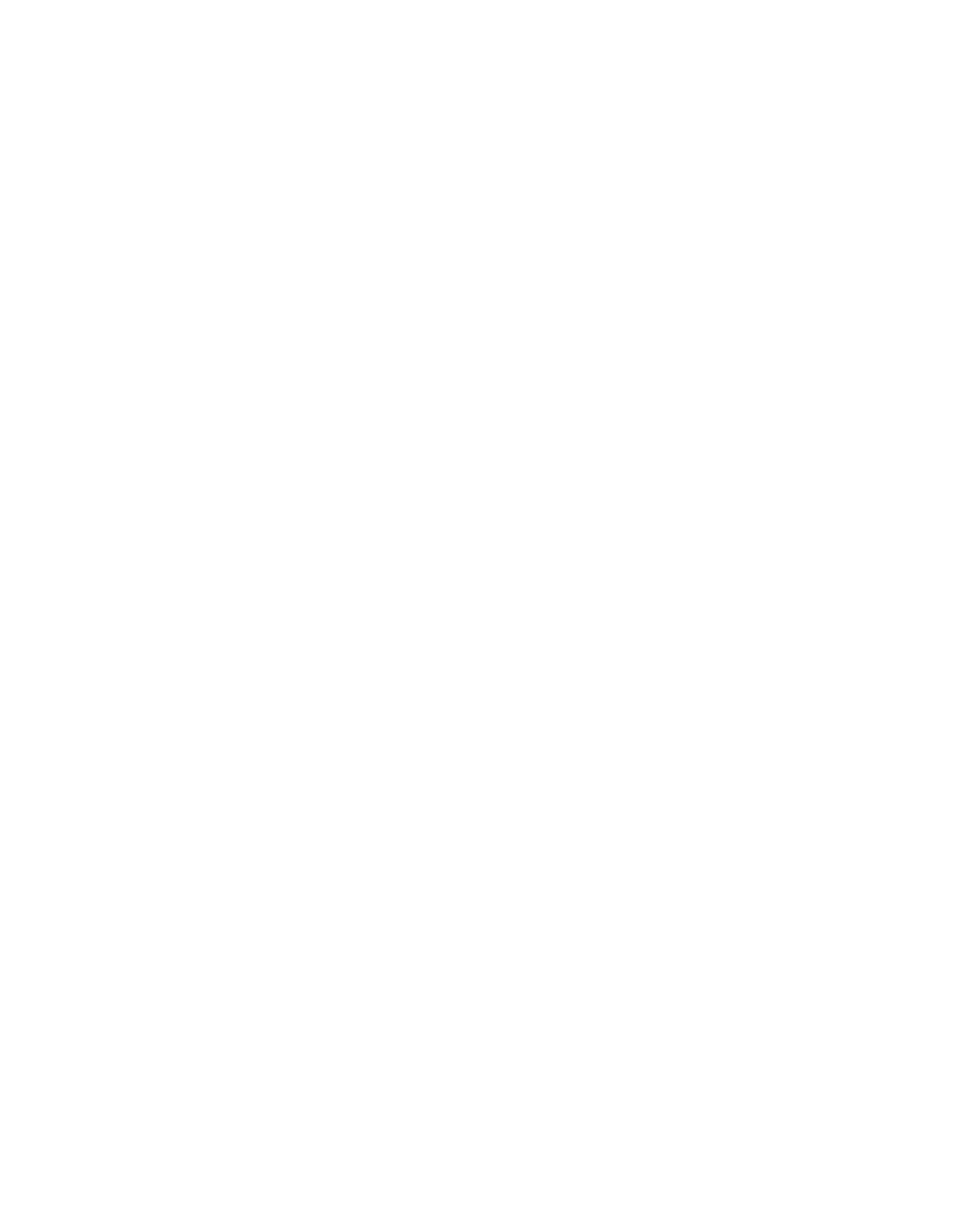# <span id="page-42-0"></span>**6.0 Evaluation of Addenda by Topic and for Inclusion in the Quantitative Analysis**

The following tables were prepared to show the addenda by topic or section of the standard. These tables are also annotated to categorize the changes that can be readily incorporated into DOE's quantitative analysis, those that could possibly be incorporated into DOE's quantitative analysis (assuming suitable building models are available), and those that cannot be readily incorporated into DOE's quantitative analysis, to indicate which addenda are suitable for inclusion in the quantitative determination, which addenda might be suitable for inclusion in the quantitative determination, and which addenda are not suitable for inclusion in the quantitative determination.

# <span id="page-42-2"></span><span id="page-42-1"></span>**6.1 Envelope Addenda**

| Addenda to<br>90.1-2004 | Included in DOE's<br>quantitative building<br>simulation analysis | Section(s) Affected                                                     | Description of Changes                                                                                                                                                                                                                                                                    |
|-------------------------|-------------------------------------------------------------------|-------------------------------------------------------------------------|-------------------------------------------------------------------------------------------------------------------------------------------------------------------------------------------------------------------------------------------------------------------------------------------|
| 90.1c                   | Possible                                                          | 5. Building Envelope                                                    | This addendum revises the definition of building entrance to<br>include vestibules and clarifies the requirements and exceptions<br>for vestibules in Section 5.4.3.4.                                                                                                                    |
| 90.1k                   | No                                                                | Informative Appendix A                                                  | This addendum revises Table A2.3 to add U-factors for screw-<br>down roofs with R-19 insulation.                                                                                                                                                                                          |
| 90.1n                   | N <sub>0</sub>                                                    | 5. Building Envelope                                                    | This addendum revises Section 5.5.4.4.1 to provide an exception<br>to allow a user to take credit for partially opaque overhangs<br>towards compliance with the maximum SHGC requirements.                                                                                                |
| 90.1y                   | No                                                                | 5. Envelope, 12. Normative<br>References, and<br>Informative Appendix G | This addendum adds a reference and method of test for deriving<br>SRI (ASTM Test Method E, 1980) for high albedo roofs. The<br>changes in the standard were in both Section 5 and Informative<br>Appendix G.                                                                              |
| 90.1ad                  | N <sub>0</sub>                                                    | 5. Building Envelope                                                    | This addendum changes the exception to Section 5.3.1.1 to add a<br>requirement that the values for solar reflectance and thermal<br>emittance be determined by a laboratory accredited by a<br>nationally recognized accreditation organization, such as the<br>Cool Roof Rating Council. |
| 90.1 aj                 | No                                                                | 5. Building Envelope                                                    | This addendum modifies the exception to Section 5.5.3.1 by<br>adding the ASTM Test Method E 1980-Standard Practice for<br>Calculating Solar Reflectance Index (SRI) of Horizontal and<br>Low Sloped Opaque Surfaces.                                                                      |
| 90.1al                  | No                                                                | Normative Appendix A                                                    | This addendum corrects the terminology used in Section A2.3<br>for metal building roofs.                                                                                                                                                                                                  |
| $90.1$ as               | Yes                                                               | 5. Building Envelope                                                    | This addendum modifies the opaque assembly requirements in<br>Tables 5.5-1 through 5.5-8.                                                                                                                                                                                                 |
| 90.1at                  | Yes                                                               | 5. Building Envelope                                                    | This addendum modifies the fenestration requirements in Tables<br>5.5-1 through 5.5-8.                                                                                                                                                                                                    |
| 90.1av                  | No                                                                | 5. Building Envelope                                                    | This addendum adds an exception to Section 5.5.4.4.1 to allow<br>credit for overhangs composed of open louvers toward<br>compliance with the maximum SHGC requirements.                                                                                                                   |

#### **Table 6.1**. Envelope Addenda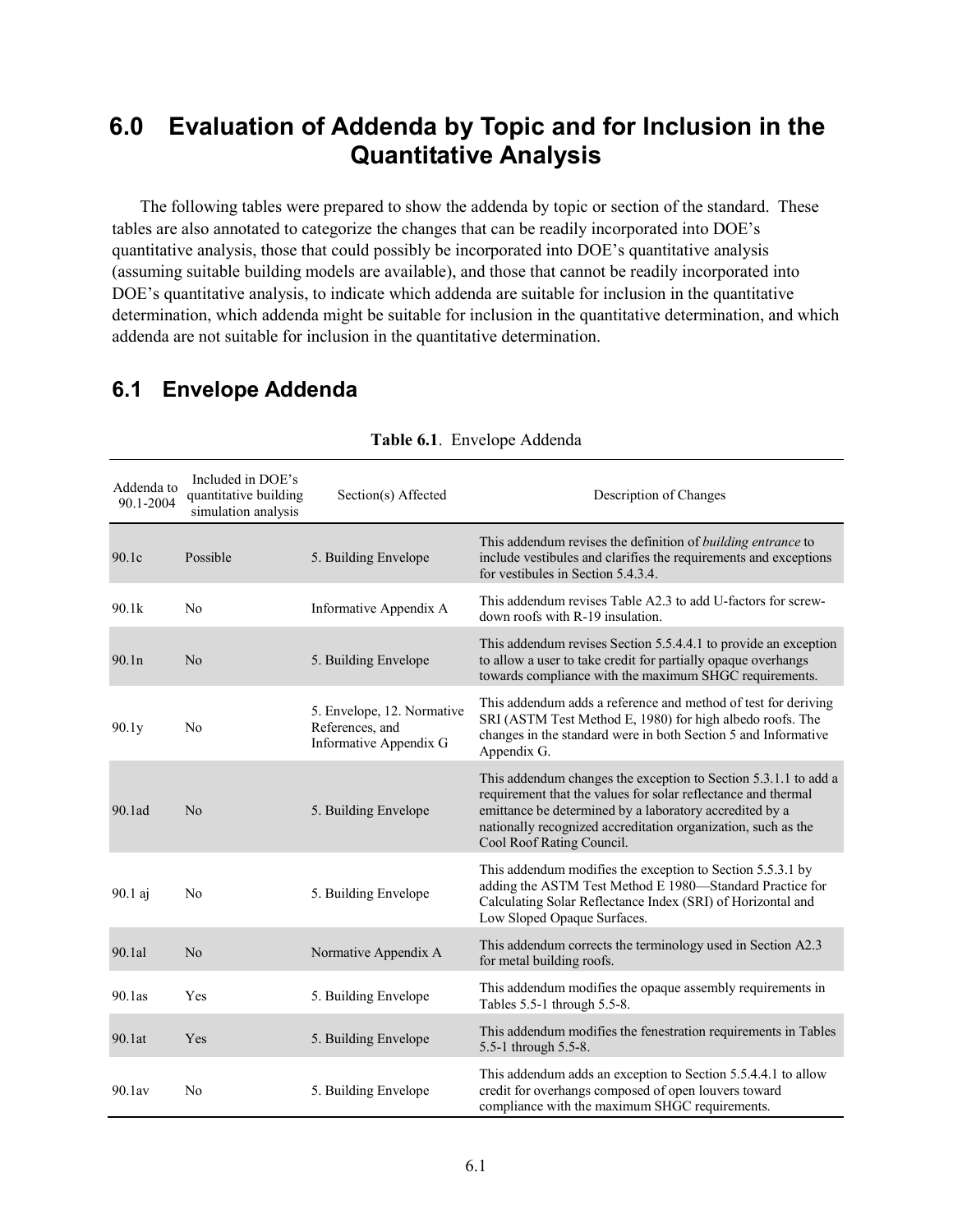# <span id="page-43-1"></span><span id="page-43-0"></span>**6.2 HVAC Addenda**

| <b>Included in DOE's</b><br>Addenda to<br>quantitative<br>90.1-2004<br>building<br>simulation analysis |                | <b>Section(s) Affected</b>                                                                      | <b>Description of Changes</b>                                                                                                                                                                                                                                                                        |
|--------------------------------------------------------------------------------------------------------|----------------|-------------------------------------------------------------------------------------------------|------------------------------------------------------------------------------------------------------------------------------------------------------------------------------------------------------------------------------------------------------------------------------------------------------|
| 90.1b                                                                                                  | No             | 6. Heating, Ventilating, and<br>Air Conditioning                                                | Revises Table 6.8.1D and adds a definition for single-package<br>vertical air-conditioner and single-package vertical heat pump.                                                                                                                                                                     |
| 90.1f                                                                                                  | N <sub>0</sub> | 6. Heating, Ventilating, and<br>Air Conditioning                                                | This addendum modifies Tables 6.8.1A and 6.8.1B by raising the<br>minimum efficiency for three-phase air-cooled central conditioners<br>and heat pumps to be consistent with federal minimum standards.                                                                                              |
| 90.1 <sub>g</sub>                                                                                      | No             | 6. Heating, Ventilating, and<br>Air Conditioning                                                | This addendum amends the minimum efficiency levels of air-<br>cooled air conditioners and heat pumps in Tables 6.8.1 A and<br>6.8.1B to be consistent with federal minimum standards.                                                                                                                |
| 90.1h                                                                                                  | N <sub>0</sub> | 6. Heating, Ventilating, and<br>Air Conditioning                                                | This addendum revises the exceptions to Sections 6.4.3.1.2 and<br>6.4.3.6 by removing data processing centers from having specific<br>exceptions on temperature and humidification dead bands.                                                                                                       |
| 90.1q                                                                                                  | Possible       | 6. Heating, Ventilating, and<br>Air Conditioning                                                | This addendum removes Exception (a) to Section 6.4.3.2 for<br>HVAC systems serving hotel/motel rooms and guest rooms.                                                                                                                                                                                |
| 90.1s                                                                                                  | Possible       | 6. Heating, Ventilating, and<br>Air Conditioning and 12.<br>Normative References                | This addendum updates language in the standard based on<br>differences between Standard 62-1999 and 62.1-2004. The<br>reference has also been updated.                                                                                                                                               |
| 90.1t                                                                                                  | N <sub>0</sub> | 6. Heating, Ventilating, and<br>Air Conditioning and 12.<br>Normative References                | This addendum changes Table 6.8.1F to add an additional<br>requirement of combustion efficiency to the current requirement of<br>thermal efficiency for boilers, which will increase minimum<br>efficiency. The reference in Section 12 has also been changed to<br>reflect the change in the table. |
| 90.1v                                                                                                  | N <sub>0</sub> | 6. Heating, Ventilating, and<br>Air Conditioning                                                | This addendum modifies the provisions of Section 6.4.3.8 to allow<br>for demand control ventilation.                                                                                                                                                                                                 |
| 90.1ac                                                                                                 | Yes            | 3. Definitions and<br>6. Heating, Ventilating, and<br>Air Conditioning                          | This addendum modifies the fan power limitation requirements in<br>Section $6.5.3$ .                                                                                                                                                                                                                 |
| 90.1ak                                                                                                 | N <sub>0</sub> | Table 6.2.1G, Performance<br>Requirements for Heat<br>Rejection Equipment, and<br>Section 6.2.1 | This addendum changes Table 6.2.1G to add requirements for<br>cooling towers to be tested to CTI test procedures and to update the<br>corresponding references in Section 6.2.1.                                                                                                                     |
| 90.1an                                                                                                 | Yes            | 6. Heating, Ventilating, and<br>Air Conditioning                                                | This addendum modifies the equipment efficiency requirements for<br>commercial boilers in Table 6.8.1F.                                                                                                                                                                                              |
| 90.1 <sub>ao</sub>                                                                                     | No             | 6. Heating, Ventilating, and<br>Air Conditioning                                                | This addendum adds a footnote for increasing unit heater<br>efficiency requirements (requiring intermittent ignition devices,<br>power venting, or flue dampers) to comply with federal law.                                                                                                         |
| 90.1ar                                                                                                 | Possible       | 6. Mechanical                                                                                   | This addendum lowers the part-load fan power limitation from 15<br>HP to 10 HP in Section $6.5.3.2.1$ .                                                                                                                                                                                              |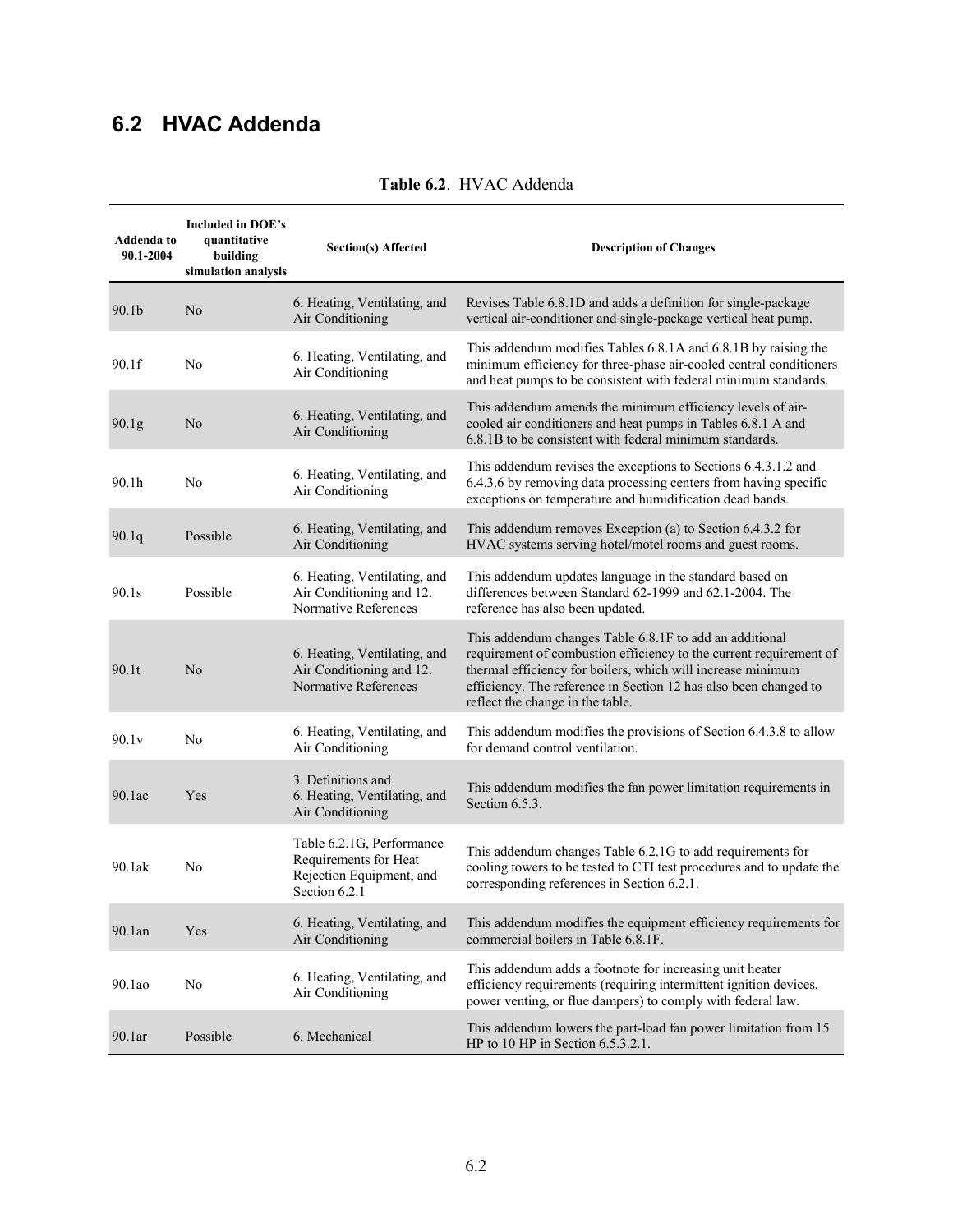# <span id="page-44-0"></span>**6.3 Service Water Heating Addenda**

No addenda were processed for the Service Water Heating section.

# <span id="page-44-1"></span>**6.4 Power Addenda**

No addenda were processed for the Power section.

# <span id="page-44-4"></span><span id="page-44-2"></span>**6.5 Lighting Addenda**

| Addenda<br>to<br>90.1-2004 | <b>Suitable for</b><br><b>Inclusion</b> in<br>Quantitative<br><b>Analysis</b> | <b>Section(s) Affected</b> | <b>Description of Changes</b>                                                                                                                                                                                        |
|----------------------------|-------------------------------------------------------------------------------|----------------------------|----------------------------------------------------------------------------------------------------------------------------------------------------------------------------------------------------------------------|
| 90.1e                      | N <sub>0</sub>                                                                | 9. Lighting                | This addendum recognizes that track and busway type lighting<br>systems can be limited by circuit breakers and permanently<br>installed current limiters in Section 9.1.4.                                           |
| 90.1i                      | N <sub>0</sub>                                                                | 9. Lighting                | This addendum adds language to Section 9.1.4(b) that allows<br>additional flexibility in assigning wattage to luminaires with multi-<br>level ballasts where other luminaire components would restrict<br>lamp size. |
| 90.1j                      | No                                                                            | 9. Lighting                | This addendum to Section 9.4.1.3 allows additional flexibility in<br>complying with the controls requirements by allowing additional<br>combinations of commonly available control equipment.                        |
| 90.1 <sub>m</sub>          | No                                                                            | 9. Lighting                | This addendum revises the exception to Section 9.2.2.3 to provide<br>an option for compliance that exempts the commonly used<br>furniture mounted track lighting if it incorporates automatic<br>shutoff.            |
| 90.1 <sub>p</sub>          | No                                                                            | 9. Lighting                | This addendum modifies Exception (g) to Section 9.2.2.3 to allow<br>for increased lighting for medical- and age-related issues in<br>addition to visual impairment.                                                  |
| 90.1aa                     | N <sub>0</sub>                                                                | 9. Lighting                | This addendum modifies Section 9.1 to clarify some lighting<br>requirements.                                                                                                                                         |
| 90.1ae                     | N <sub>o</sub>                                                                | 9. Lighting                | ECB and Appendix G clarification of how average lighting power<br>density for each thermal block should be modeled                                                                                                   |
| 90.1ai                     | Yes                                                                           | 9. Lighting                | This addendum modifies the interior lighting power requirements<br>for retail display lighting in Section 9.6.2.                                                                                                     |
| 90.1ap                     | No                                                                            | 9. Lighting                | This addendum clarifies the intent of a "sales area" space in Table<br>9.6.1.                                                                                                                                        |

| Table 6.3. Lighting Addenda |  |  |
|-----------------------------|--|--|
|-----------------------------|--|--|

# <span id="page-44-3"></span>**6.6 Other Equipment Addenda**

No addenda were processed for the Other Equipment section.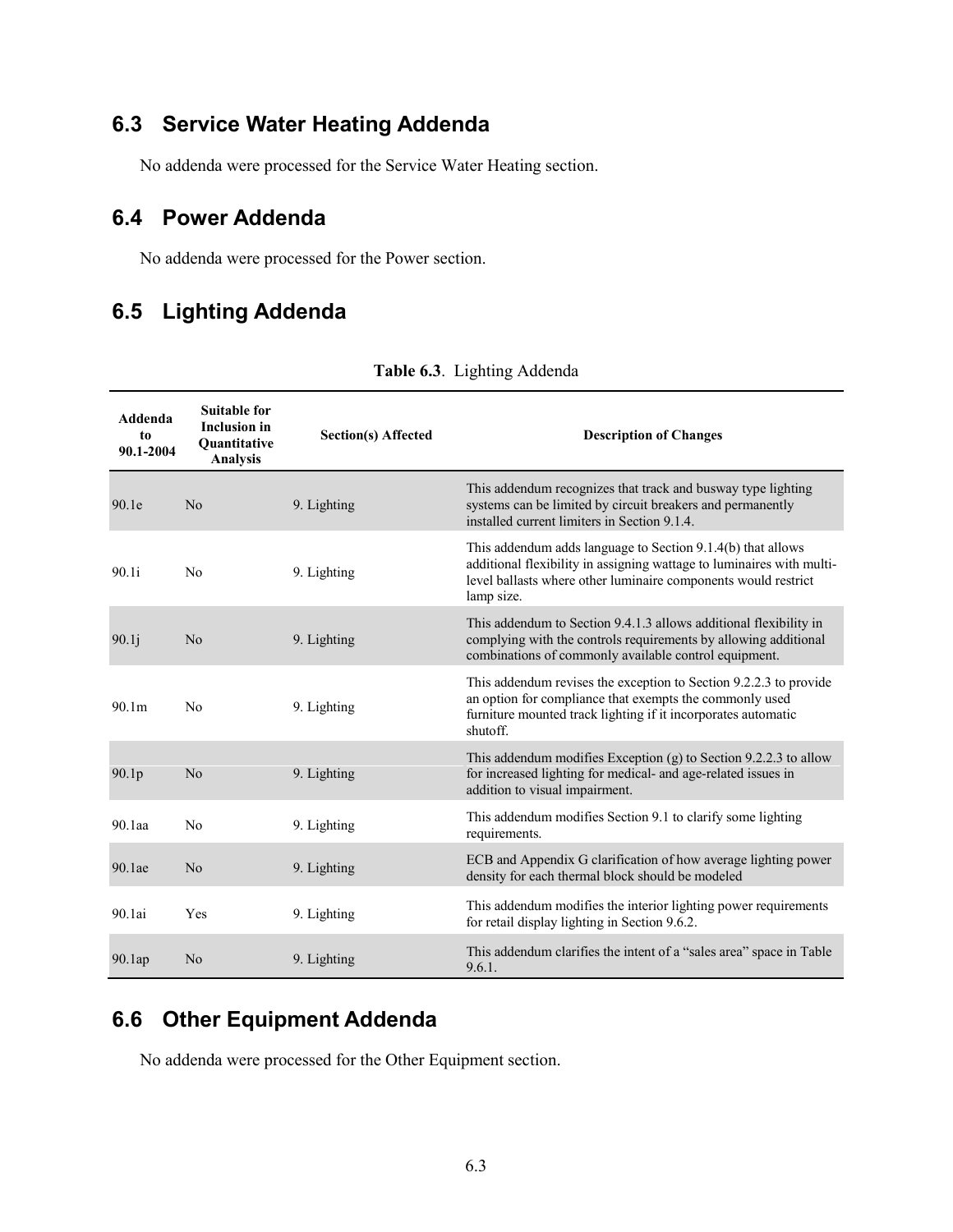# <span id="page-45-1"></span><span id="page-45-0"></span>**6.7 Other Section Addenda**

| Addenda<br>to<br>90.1-2004 | <b>Suitable for</b><br><b>Inclusion in</b><br><b>Ouantitative</b><br><b>Analysis</b> | Section(s)<br><b>Affected</b>                                            | <b>Description of Changes</b>                                                                                                                                                                                                                                                                                                                                                                                                                                                                                                                                                 |
|----------------------------|--------------------------------------------------------------------------------------|--------------------------------------------------------------------------|-------------------------------------------------------------------------------------------------------------------------------------------------------------------------------------------------------------------------------------------------------------------------------------------------------------------------------------------------------------------------------------------------------------------------------------------------------------------------------------------------------------------------------------------------------------------------------|
| 90.1a                      | N <sub>0</sub>                                                                       | Informative<br>Appendix G                                                | This addendum clarifies how windows should be distributed in the baseline<br>simulation model and how un-insulated assemblies should be treated in the<br>baseline simulation model, increases the size range for the use of packaged<br>VAV systems in the baseline model, and provides more detail on how service<br>hot-water systems should be modeled. Many of these changes may affect the<br>ultimate performance rating of buildings using Appendix G. In addition, a<br>reference was added to ASHRAE Standard 140 for the method of testing<br>simulation programs. |
| 90.1d                      | N <sub>0</sub>                                                                       | 12. Normative<br>References                                              | This addendum updates the references applicable to the building envelope and<br>deletes references that are not cited in the standard.                                                                                                                                                                                                                                                                                                                                                                                                                                        |
| 90.1k                      | N <sub>o</sub>                                                                       | Informative<br>Appendix A                                                | This addendum revises Table A2.3 to add U-factors for screw-down roofs with<br>R-19 insulation.                                                                                                                                                                                                                                                                                                                                                                                                                                                                               |
| 90.11                      | N <sub>0</sub>                                                                       | 12. Normative<br>References                                              | This addendum updates the reference to ASHRAE Standard 140.                                                                                                                                                                                                                                                                                                                                                                                                                                                                                                                   |
| 90.1 <sub>o</sub>          | N <sub>0</sub>                                                                       | Normative<br>Appendix D                                                  | This addendum increases the amount of international climatic data in Appendix<br>D.                                                                                                                                                                                                                                                                                                                                                                                                                                                                                           |
| 90.1r                      | N <sub>0</sub>                                                                       | 12. Normative<br>References                                              | This addendum updates the reference to ARI 340/260 from the 2000 edition to<br>the 2004 edition.                                                                                                                                                                                                                                                                                                                                                                                                                                                                              |
| 90.1u                      | N <sub>o</sub>                                                                       | Informative<br>Appendix G                                                | This addendum provides guidance for complying with the intent of the baseline<br>building design for HVAC systems 5, 6, 7, and 8, which shall be modeled as<br>floor-by-floor HVAC systems.                                                                                                                                                                                                                                                                                                                                                                                   |
| 90.1x                      | N <sub>0</sub>                                                                       | 12. Normative<br>References and<br>Informative<br>Appendix G             | This addendum updates the normative references in Section 12 and Informative<br>Appendix G for ATM-02 to ATM-04.                                                                                                                                                                                                                                                                                                                                                                                                                                                              |
| 90.1ab                     | No                                                                                   | 11. Energy Cost<br><b>Budget Method</b><br>and Informative<br>Appendix G | This addendum corrects the referenced section in Tables 11.3.1 and G3.1;<br>Heating, Ventilating, and Air Conditioning to Sections 9.1.3, 9.1.4, and 9.2.                                                                                                                                                                                                                                                                                                                                                                                                                     |
| 90.1ag                     | No                                                                                   | Informative<br>Appendix G                                                | This addendum clarifies that only HVAC fans that provide outdoor air for<br>ventilation need to be modeled as running continuously.                                                                                                                                                                                                                                                                                                                                                                                                                                           |
| 90.1ah                     | No                                                                                   | 11. Energy Cost<br><b>Budget Method</b>                                  | This addendum modifies the requirements in Table 11.3.1 for condenser heat<br>recovery.                                                                                                                                                                                                                                                                                                                                                                                                                                                                                       |
| 90.1am                     | No                                                                                   | 11. Energy Cost<br><b>Budget Method</b><br>and Informative<br>Appendix G | This addendum modifies the VAV turndown requirements in Section 11 and<br>Informative Appendix G in accordance to the requirements in Section 6.5.2.1.                                                                                                                                                                                                                                                                                                                                                                                                                        |
| 90.1aq                     | No                                                                                   | 12. Normative<br>References                                              | This addendum updates the references to CTI documents.                                                                                                                                                                                                                                                                                                                                                                                                                                                                                                                        |

#### **Table 6.4**. Other Section Addenda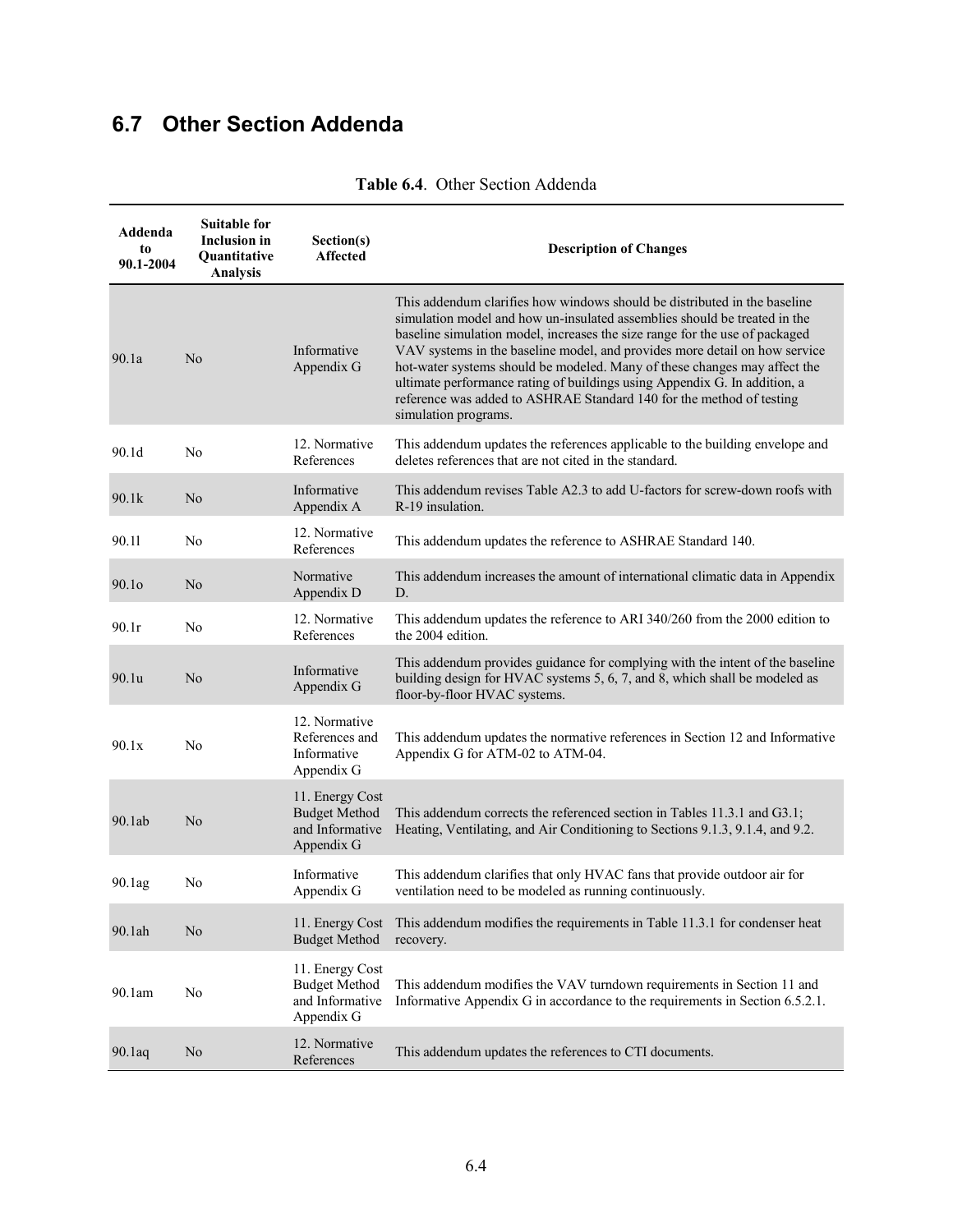# **Appendix A**

# <span id="page-46-0"></span>**Detailed Evaluation of Addenda as and at for Building Envelope**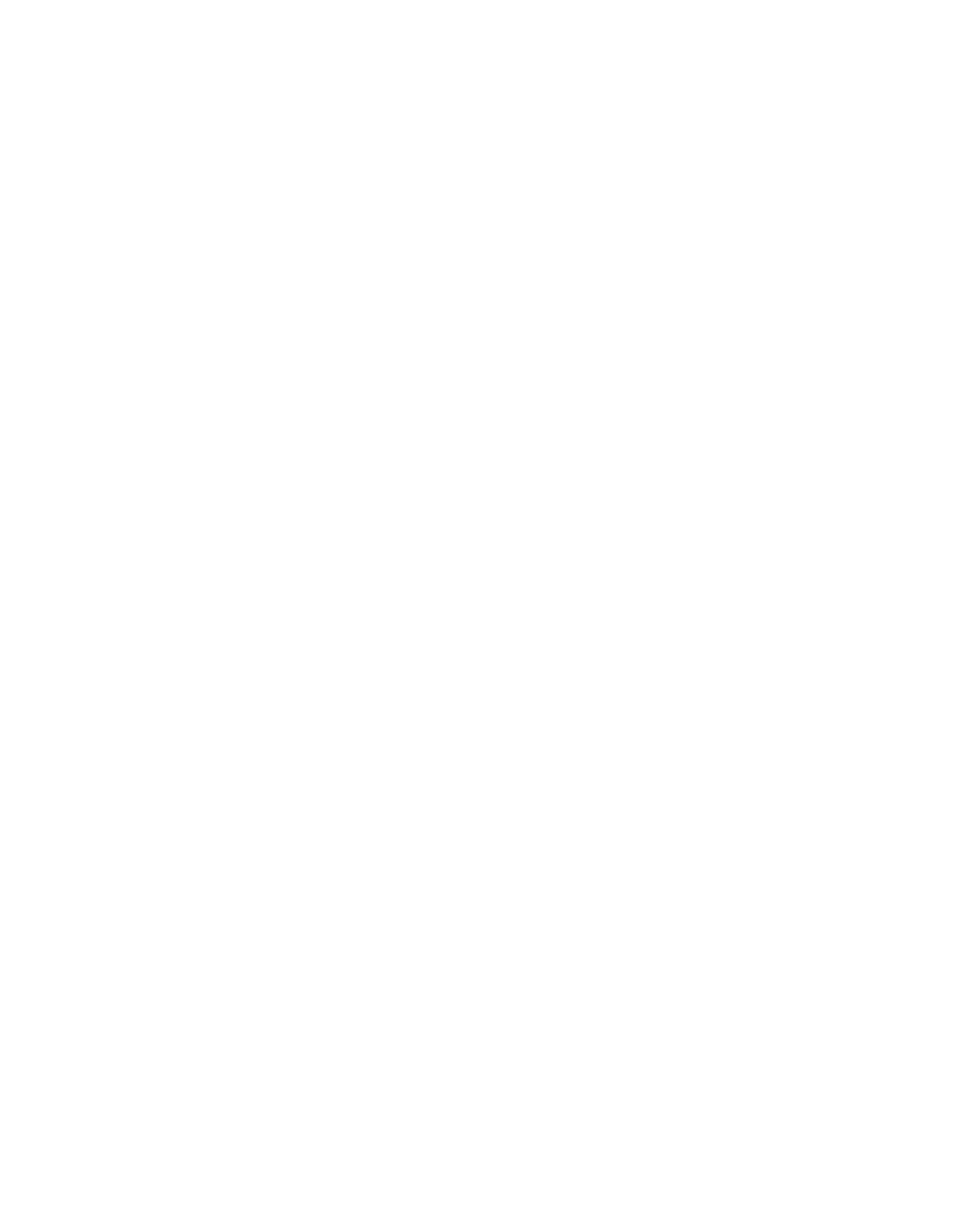# **Appendix A – Detailed Evaluation of Addenda as and at for Building Envelope**

This appendix contains a series of detailed comparison tables for fenestration and opaque envelope requirements in Standard 90.1-2004 and Standard 90.1-2007. The tables are color coded to help identify the important instances where Standard 90.1-2007 requirements are less stringent than the corresponding requirements found in Standard 90.1-2004.

- Nominally less stringent requirements for 90.1-2007 are marked in red below and bold
- Nominally more stringent requirements for 90.1-2007 are marked in green below and italics
- Nominally equal requirements for 90.1-2007 are marked in yellow below.

Overall, very few envelope requirements in Standard 90.1-2007 are less stringent than the corresponding requirements in Standard 90.1-2004. Specific values that decrease from Standard 90.1- 2004 to Standard 90.1-2007 are discussed in the text of this comparison.

Note that requirements are considered to "nominally equal" even if there is a minor difference. For example, solar heat gain coefficient (SHGC) requirements of 0.39 and 0.40 have been considered "nominally equal," as have U-factor requirements of 1.20 and 1.22. In the case of the SHGC, the difference is very small. In the case of the U-factor requirements, the difference stems from how Standard 90.1 defines single-pane glazing.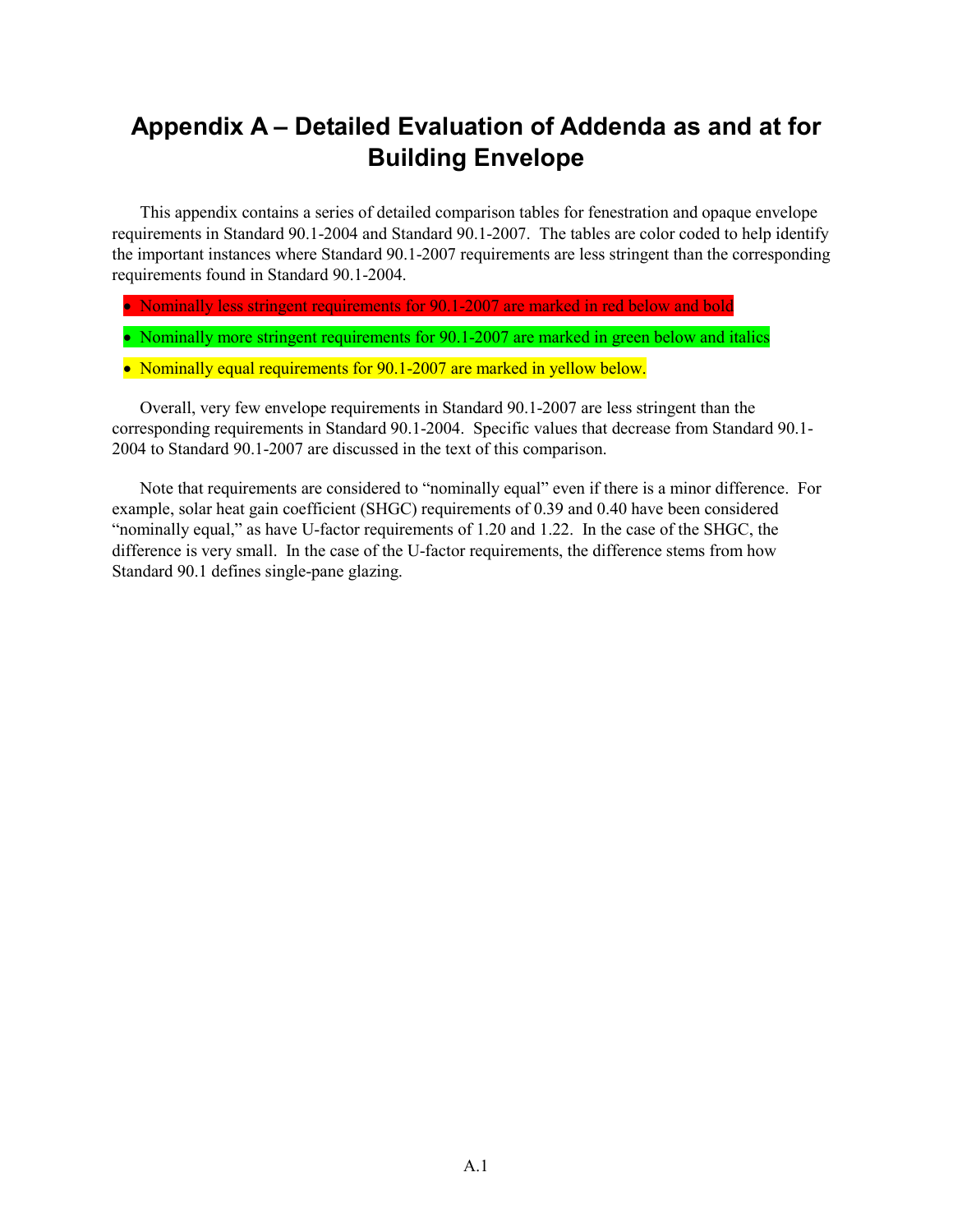|                | 90.1-2004 | 90.1-2004                                 | 90.1-2007                               | 90.1-2007 |
|----------------|-----------|-------------------------------------------|-----------------------------------------|-----------|
| Zone           | U-Factor* | SHGC**                                    | U-Factor***                             | SHGC***   |
| $\mathbf{1}$   | 1.22      | 0.25                                      | $1.20$ all                              | 0.25      |
| 2              | 1.22      | 0.25                                      | NMF - 0.75                              | 0.25      |
|                |           |                                           | $MFCS-0.70$                             |           |
|                |           |                                           | $M\bar{F}ED-1.10$                       |           |
|                |           |                                           | $MFO-0.75$                              |           |
| 3A,B           | 0.57      | $0.39(10\%)$ , 0.25                       | <b>NMF - 0.65</b>                       | 0.25      |
|                |           |                                           | $MFCS - 0.60$                           |           |
|                |           |                                           | <b>MFED - 0.90</b>                      |           |
|                |           |                                           | $MFO - 0.65$                            |           |
| 3C             | 1.22      | $0.61$ (10%), 0.39 (30%),<br>$0.34(40\%)$ | NMF - 0.65<br>$MFCS-0.60$               | 0.25      |
|                |           |                                           | $M\bar{F}ED-0.90$                       |           |
|                |           |                                           | $MFO-0.65$                              |           |
| $\overline{4}$ | 0.57      | 0.39                                      | $N\!M\!F$ - $0.40^\dagger$              | 0.40      |
|                |           |                                           | $MFCS-0.50$                             |           |
|                |           |                                           | $M\bar{F}ED-0.85$                       |           |
|                |           |                                           | $MFO-0.55$                              |           |
| 5              | 0.57      | $0.49(10\%)$ , 0.39                       | $NMF - 0.35$                            | 0.40      |
|                |           |                                           | $MFCS - 0.45$                           |           |
|                |           |                                           | $M\bar{F}ED-0.80$                       |           |
|                |           |                                           | $M\ddot{F}O-0.55$                       |           |
| 6              | 0.57      | $0.49(10\%)$ ,                            | $\emph{NMF}-0.35$                       | 0.40      |
|                |           | 0.39                                      | $MFCS - 0.45$                           |           |
|                |           |                                           | $M\bar{F}ED-0.80$                       |           |
|                |           |                                           | $MFO-0.55$                              |           |
| 7              | 0.57      | 0.49                                      | $NMF - 0.35$                            | 0.45      |
|                |           |                                           | $MFCS-0.40$                             |           |
|                |           |                                           | $M\!E\!D-0.80$                          |           |
| 8              | 0.46      | NR                                        | $MFO-0.45$<br>$\overline{NMF}$ - $0.35$ | 0.45      |
|                |           |                                           | $MFCS-0.40$                             |           |
|                |           |                                           | $M\bar{F}ED-0.80$                       |           |
|                |           |                                           | $MFO-0.45$                              |           |

#### **Table A.1**. Vertical Fenestration – Nonresidential

\* Fixed Window U-Factor up to 40% WWR– Standard 90.1-2004 also has an operable window U-factor and values up for up to 50% WWR. \*\* SHGC<sub>all</sub> – Standard 90.1-2004 also has a SHGC<sub>north</sub> that is always higher.

\*\*\* Standard 90.1-2007 has values for non-metal framing (NMF), metal framing (curtainwall/storefront) (MFCS), metal framing (entrance door) (MFED), and metal framing all other (MFO). Where all values are same, "all" is used.

\*\*\*\* SHGC<sub>all</sub>. Standard 90.1-2007 has only SHGC<sub>all</sub> values.

NR – No requirement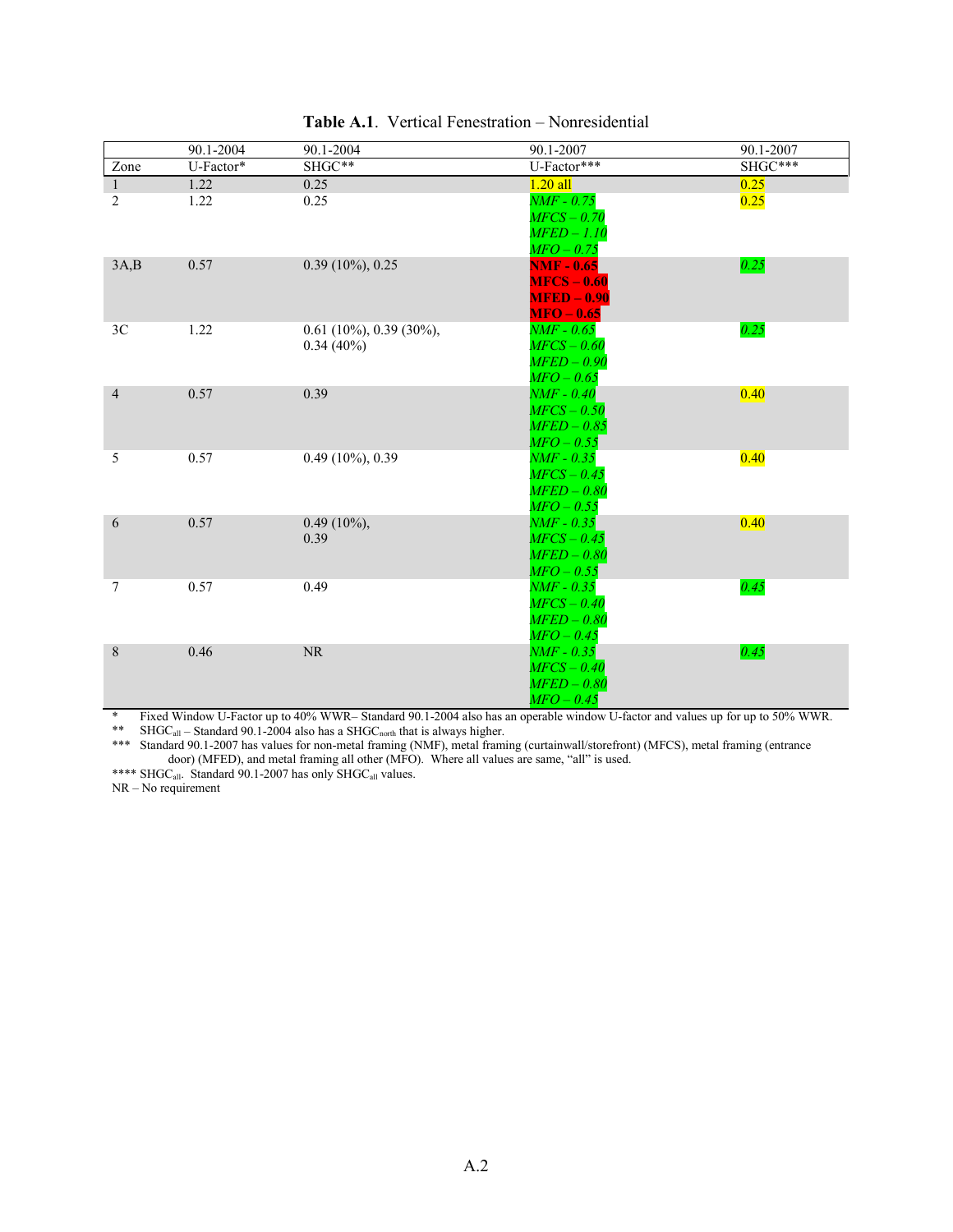|                | 90.1-2004 | 90.1-2004           | 90.1-2007                  | 90.1-2007                |
|----------------|-----------|---------------------|----------------------------|--------------------------|
| Zone           | U-Factor* | SHGC**              | U-Factor***                | SHGC***                  |
| $\mathbf{1}$   | 1.22      | 0.25                | $1.20$ all                 | 0.25                     |
| $\overline{2}$ | 1.22      | $0.39(10\%),$       | NMF - 0.75                 | 0.25                     |
|                |           | 0.25                | $MFCS-0.70$                |                          |
|                |           |                     | $M\bar{F}ED-1.10$          |                          |
|                |           |                     | $MFO-0.75$                 |                          |
| 3A,B           | 0.57      | $0.39(20\%)$ , 0.25 | <b>NMF</b> - 0.65          | 0.25                     |
|                |           |                     | $MFCS - 0.60$              |                          |
|                |           |                     | <b>MFED - 0.90</b>         |                          |
|                |           |                     | $MFO - 0.65$               |                          |
| 3C             | 1.22      | $0.61(20\%)$ , 0.39 | $\mathit{NMF}-0.65$        | 0.25                     |
|                |           | $(30\%)$ ,          | $MFCS-0.60$                |                          |
|                |           | $0.34(40\%)$        | $M\!E\!D-0.90$             |                          |
|                |           |                     | $MFO-0.65$                 |                          |
| $\overline{4}$ | 0.57      | 0.39                | $NMF-0.40$                 | 0.40                     |
|                |           |                     | $MFCS-0.50$                |                          |
|                |           |                     | $M\bar{F}ED-0.85$          |                          |
|                |           |                     | $M\!F\!O-0.55$             |                          |
| 5              | 0.57      | $0.49(10\%)$ , 0.39 | NMF - 0.35                 | 0.40                     |
|                |           |                     | MFCS – 0.45                |                          |
|                |           |                     | $M\!E\!D-0.80$             |                          |
|                |           |                     | $MFO-0.55$                 |                          |
| 6              | 0.57      | $0.49(10\%)$        | $\emph{NMF}-0.35$          | 0.40                     |
|                |           | 0.39                | $MFCS - 0.45$              |                          |
|                |           |                     | $M\bar{F}ED-0.80$          |                          |
| 7              |           | 0.49                | $MFO-0.55$<br>$NMF - 0.35$ |                          |
|                | 0.57      |                     | $MFCS-0.40$                | $\overline{\textit{NR}}$ |
|                |           |                     | $M\!E\!D-0.80$             |                          |
|                |           |                     | $MFO-0.45$                 |                          |
| $\,$ 8 $\,$    | 0.46      | NR                  | $NMF - 0.35$               | NR                       |
|                |           |                     | $MFCS-0.40$                |                          |
|                |           |                     | $M\bar{F}ED-0.80$          |                          |
|                |           |                     | $MFO-0.45$                 |                          |

#### **Table A.2**. Vertical Fenestration – Residential

\* Fixed Window U-Factor up to 40% WWR– Standard 90.1-2004 also has an operable window U-factor and values up for up to 50% WWR.

\*\* SHGC<sub>all</sub> – Standard 90.1-2004 also has a SHGC<sub>north</sub> that is always higher.

\*\*\* Standard 90.1-2007 has values for non-metal framing (NMF), metal framing (curtainwall/storefront) (MFCS), metal framing (entrance door) (MFED), and metal framing all other (MFO). Where all values are same, "all" is used.

\*\*\*\* SHGC<sub>all</sub>. Standard 90.1-2007 has only SHGC<sub>all</sub> values. NR – No requirement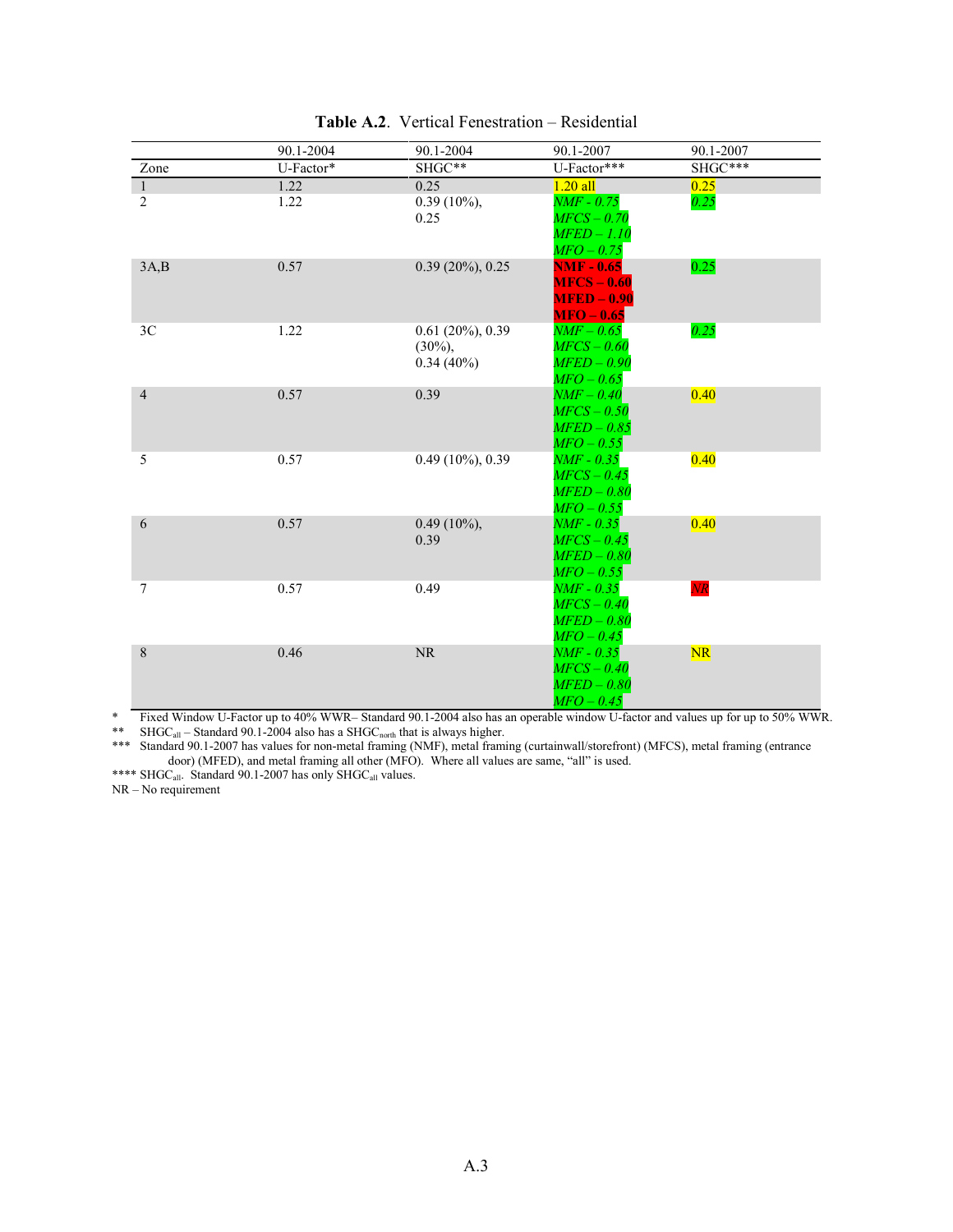|                | 90.1-2004   | 90.1-2004 | 90.1-2007           | 90.1-2007 |
|----------------|-------------|-----------|---------------------|-----------|
| Zone           | $U-Factor*$ | SHGC**    | U-Factor***         | SHGC***   |
| $\perp$        | 1.22        | NR.       | $1.20$ all          | NR        |
| 2              | 1.22        | NR.       | 1.20 all            | NR        |
| 3A,B           | 1.22        | NR.       | $1.20$ all          | NR        |
| 3 <sup>C</sup> | 1.22        | NR.       | $1.20$ all          | NR        |
| $\overline{4}$ | 1.22        | NR.       | $1.20$ all          | NR        |
| 5              | 1.22        | NR.       | $1.20$ all          | NR        |
| 6              | 1.22        | NR.       | $NMF-0.65$          | NR        |
|                |             |           | $MFCS-0.60$         |           |
|                |             |           | $M\!E\!D-0.90$      |           |
|                |             |           | $MFO-0.65$          |           |
|                | 1.22        | <b>NR</b> | $\mathit{NMF}-0.65$ | NR        |
|                |             |           | $MFCS-0.60$         |           |
|                |             |           | $M\!E\!D-0.90$      |           |
|                |             |           | $MFO-0.65$          |           |
| 8              | 1.22        | <b>NR</b> | $NMF-0.65$          | NR        |
|                |             |           | $MFCS-0.60$         |           |
|                |             |           | $M\!E\!D-0.90$      |           |
|                |             |           | $MFO-0.65$          |           |

**Table A.3**. Vertical Fenestration – Semiheated

Fixed Window U-Factor up to 40% WWR– Standard 90.1-2004 also has an operable window U-factor and values up for up to 50% WWR. \*\* SHGC<sub>all</sub> – Standard 90.1-2004 also has a SHGC<sub>north</sub> that is the same for semiheated spaces.

\*\*\* Standard 90.1-2007 has values for non-metal framing (NMF), metal framing (curtainwall/storefront) (MFCS), metal framing (entrance door) (MFED), and metal framing all other (MFO). Where all values are same, "all" is used.

\*\*\*\* SHGC<sub>all</sub>. Standard 90.1-2007 has only SHGC<sub>all</sub> values.

NR – No requirement

|  |  |  |  |  | Table A.4. Opaque Envelope, Roof, U-factor - Nonresidential |
|--|--|--|--|--|-------------------------------------------------------------|
|--|--|--|--|--|-------------------------------------------------------------|

|      | 90.1-2004 | 90.1-2004 | $90.1 - 2004$ | 90.1-2007 | 90.1-2007 | 90.1-2007 |
|------|-----------|-----------|---------------|-----------|-----------|-----------|
| Zone | Deck      | MВ        | Attic         | Deck      | MВ        | Attic     |
|      | 0.063     | 0.065     | 0.034         | 0.063     | 0.065     | 0.034     |
|      | 0.063     | 0.065     | 0.034         | 0.048     | 0.065     | 0.027     |
|      | 0.063     | 0.065     | 0.034         | 0.048     | 0.065     | 0.027     |
|      | 0.063     | 0.065     | 0.034         | 0.048     | 0.065     | 0.027     |
|      | 0.063     | 0.065     | 0.034         | 0.048     | 0.065     | 0.027     |
|      | 0.063     | 0.065     | 0.027         | 0.048     | 0.065     | 0.027     |
|      | 0.063     | 0.065     | 0.027         | 0.048     | 0.065     | 0.027     |
|      | 0.048     | 0.049     | 0.027         | 0.048     | 0.049     | 0.021     |

Deck – Insulation entirely above deck U-factor MB – Metal building roof U-factor

Attic – Attic and other U-factor

| Table A.5. Opaque Envelope, Wall, U-factor - Nonresidential |  |  |  |  |
|-------------------------------------------------------------|--|--|--|--|
|-------------------------------------------------------------|--|--|--|--|

|      | 90.1-2004 | 90.1-2004 | 90.1-2004 | $90.1 -$<br>2004 | 90.1-2007 | 90.1-2007 | 90.1-2007 | 90.1-2007 |
|------|-----------|-----------|-----------|------------------|-----------|-----------|-----------|-----------|
| Zone | Mass      | MВ        | SF        | WF               | Mass      | MВ        | SF        | WF        |
|      | 0.580     | 0.113     | 0.124     | 0.089            | 0.580     | 0.113     | 0.124     | 0.089     |
|      | 0.580     | 0.113     | 0.124     | 0.089            | 0.151     | 0.113     | 0.124     | 0.089     |
|      | 0.151     | 0.113     | 0.124     | 0.089            | 0.123     | 0.113     | 0.084     | 0.089     |
| 4    | 0.151     | 0.113     | 0.124     | 0.089            | 0.104     | 0.113     | 0.064     | 0.089     |
| 5    | 0.123     | 0.113     | 0.084     | 0.089            | 0.090     | 0.113     | 0.064     | 0.064     |
| 6    | 0.104     | 0.113     | 0.084     | 0.089            | 0.080     | 0.113     | 0.064     | 0.051     |
|      | 0.090     | 0.057     | 0.064     | 0.089            | 0.071     | 0.057     | 0.064     | 0.051     |
|      | 0.080     | 0.057     | 0.064     | 0.051            | 0.071     | 0.057     | 0.064     | 0.036     |

Mass – Mass wall U-factor MB – Metal building wall U-factor MB – Metal building wall U-factor SF – Steel-framed wall U-factor MF – Wood-framed wall U-factor WF – Wood-framed wall U-factor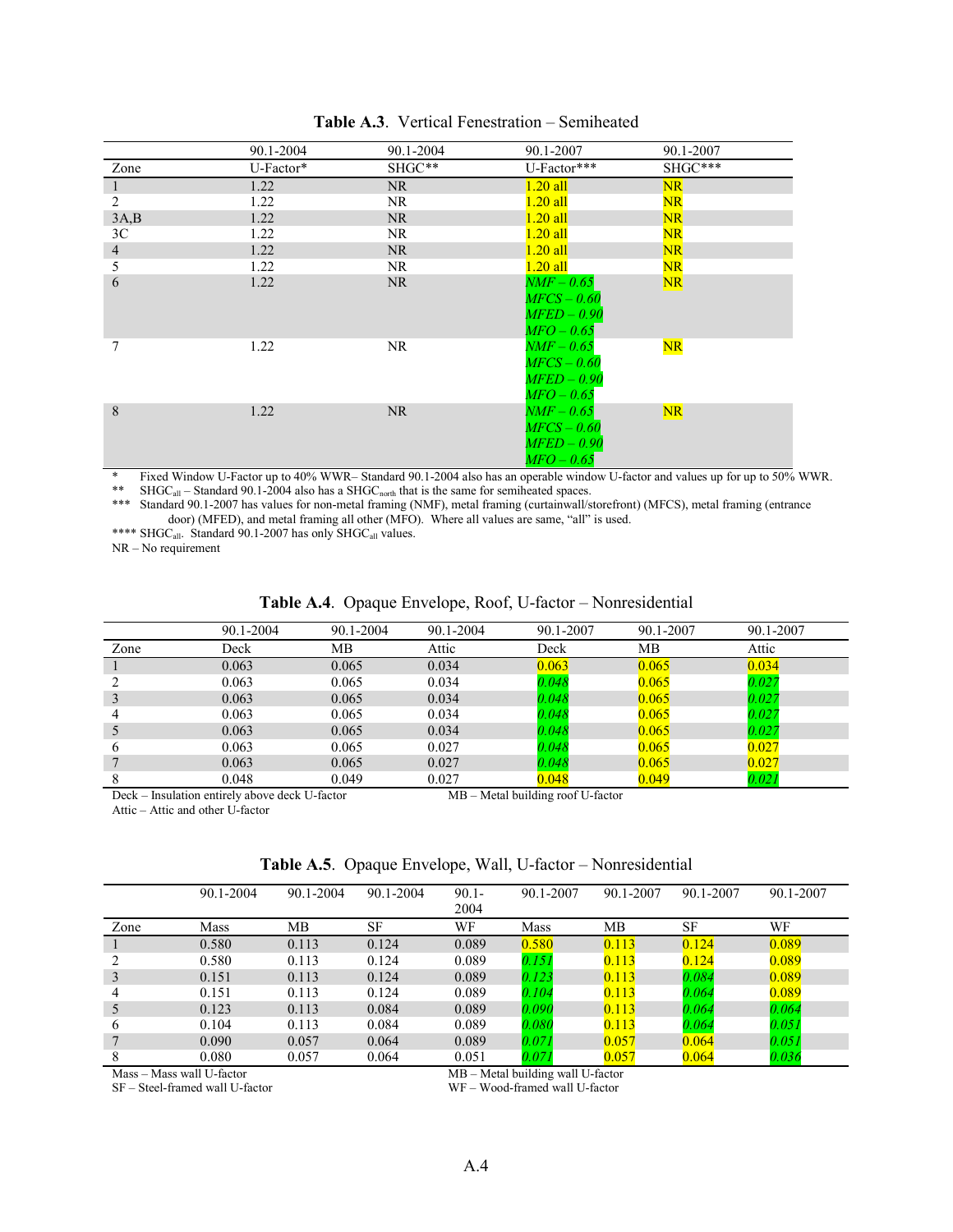|                               | 90.1-2004                                    | 90.1-2004 | 90.1-2004  | $90.1 -$<br>2004 | 90.1-2007                                           | 90.1-2007 | 90.1-2007 | 90.1-2007  |
|-------------------------------|----------------------------------------------|-----------|------------|------------------|-----------------------------------------------------|-----------|-----------|------------|
| Zone                          | <b>BGW</b>                                   | MassF     | <b>SJF</b> | WFF              | <b>BGW</b>                                          | MassF     | SJF       | <b>WFF</b> |
|                               | 1.140                                        | 0.322     | 0.350      | 0.282            | 1.140                                               | 0.322     | 0.350     | 0.282      |
|                               | 1.140                                        | 0.137     | 0.052      | 0.051            | 1.140                                               | 0.107     | 0.052     | 0.051      |
|                               | 1.140                                        | 0.107     | 0.052      | 0.051            | 1.140                                               | 0.107     | 0.052     | 0.051      |
|                               | 1.140                                        | 0.107     | 0.052      | 0.051            | 1.140                                               | 0.087     | 0.038     | 0.033      |
|                               | 1.140                                        | 0.087     | 0.052      | 0.033            | 0.119                                               | 0.074     | 0.038     | 0.033      |
| 6                             | 1.140                                        | 0.087     | 0.038      | 0.033            | 0.119                                               | 0.064     | 0.038     | 0.033      |
|                               | 0.119                                        | 0.087     | 0.038      | 0.033            | 0.119                                               | 0.064     | 0.038     | 0.033      |
|                               | 0.119                                        | 0.064     | 0.038      | 0.033            | 0.119                                               | 0.057     | 0.032     | 0.033      |
| <b>DOUL</b><br>$\mathbf{D}$ 1 | $\mathbf{11} \cap \mathbf{2} \in \mathbb{Z}$ |           |            |                  | $\mathbf{r}$ $\mathbf{r}$<br>$\sim$<br>$\mathbf{r}$ | T T C     |           |            |

**Table A.6**. Opaque Envelope, Below-Grade Wall (C-factor) and Floors (U-factor) - Nonresidential

BGW – Below-grade wall C-factor MassF – Mass floor U-factor MassF – Mass floor U-factor SJF – Steel-joist floor U-factor WFF – Wood-frame floor U-factor WFF – Wood-frame floor U-factor

#### **Table A.7**. Opaque Envelope, Slab-On-Grade Floors (F-factor) and Doors (U-factor) - Nonresidential

|      | 90.1-2004                                                         | 90.1-2004 | 90.1-2004 | $90.1 -$   | 90.1-2007                 | 90.1-2007 | 90.1-2007 | 90.1-2007 |
|------|-------------------------------------------------------------------|-----------|-----------|------------|---------------------------|-----------|-----------|-----------|
|      |                                                                   |           |           | 2004       |                           |           |           |           |
| Zone | US                                                                | <b>HS</b> | <b>SD</b> | <b>NSD</b> | US                        | НS        | <b>SD</b> | NSD.      |
|      | 0.730                                                             | 1.020     | 0.700     | 1.450      | 0.730                     | 1.020     | 0.700     | 1.450     |
|      | 0.730                                                             | 1.020     | 0.700     | 1.450      | 0.730                     | 1.020     | 0.700     | 1.450     |
| 3    | 0.730                                                             | 1.020     | 0.700     | 1.450      | 0.730                     | 0.900     | 0.700     | 1.450     |
| 4    | 0.730                                                             | 0.950     | 0.700     | 1.450      | 0.730                     | 0.860     | 0.700     | $0.500*$  |
| 5    | 0.730                                                             | 0.840     | 0.700     | 1.450      | 0.730                     | 0.860     | 0.700     | 0.500     |
| 6    | 0.730                                                             | 0.840     | 0.700     | 0.500      | 0.540                     | 0.860     | 0.700     | 0.500     |
|      | 0.730                                                             | 0.840     | 0.700     | 0.500      | 0.540                     | 0.843     | 0.500     | 0.500     |
|      | 0.540                                                             | 0.780     | 0.500     | 0.500      | 0.520                     | 0.688     | 0.500     | $0.500\,$ |
|      | US - Unheated slab F-factor                                       |           |           |            | HS - Heated slab F-factor |           |           |           |
|      | $SD - Swineine door U-factor$<br>NSD – Non-swinging door U-factor |           |           |            |                           |           |           |           |

\* - Possible typo in 90.1-2007

NSD – Non-swinging door U-factor

#### **Table A.8**. Opaque Envelope, Roof, U-factor – Residential

|         | $90.1 - 2004$ | $90.1 - 2004$ | $90.1 - 2004$ | 90.1-2007 | 90.1-2007 | 90.1-2007 |
|---------|---------------|---------------|---------------|-----------|-----------|-----------|
| Zone    | Deck          | MВ            | Attic         | Deck      | MВ        | Attic     |
|         | 0.063         | 0.065         | 0.027         | 0.048     | 0.065     | 0.027     |
|         | 0.063         | 0.065         | 0.027         | 0.048     | 0.065     | 0.027     |
| 3       | 0.063         | 0.065         | 0.027         | 0.048     | 0.065     | 0.027     |
|         | 0.063         | 0.065         | 0.027         | 0.048     | 0.065     | 0.027     |
| $\cdot$ | 0.063         | 0.065         | 0.027         | 0.048     | 0.065     | 0.027     |
| O       | 0.063         | 0.065         | 0.027         | 0.048     | 0.065     | 0.027     |
|         | 0.063         | 0.065         | 0.027         | 0.048     | 0.065     | 0.027     |
|         | 0.048         | 0.049         | 0.027         | 0.048     | 0.049     | 0.021     |

Deck – Insulation entirely above deck U-factor MB – Metal building roof U-factor

Attic – Attic and other U-factor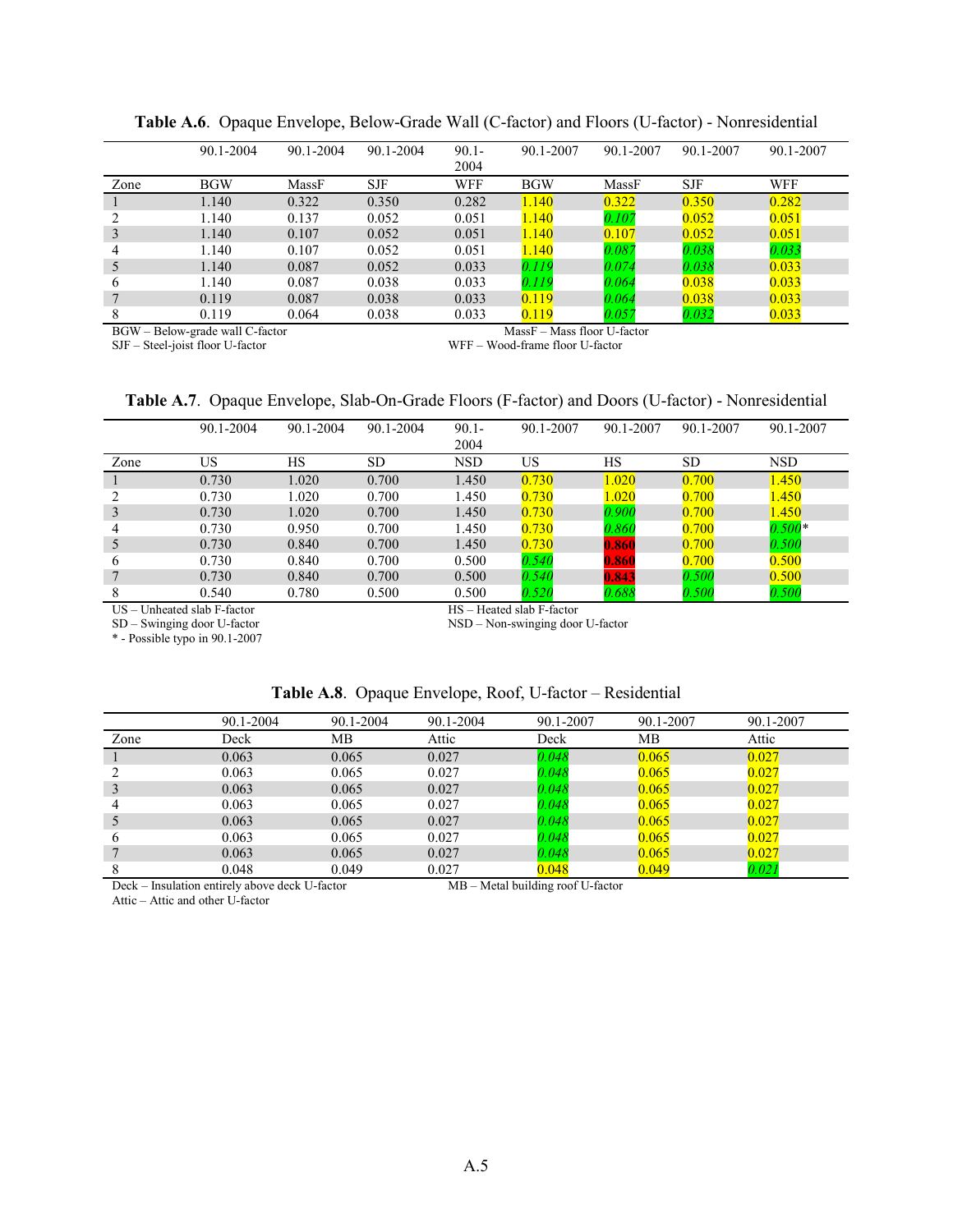|                               | 90.1-2004                                 | 90.1-2004 | 90.1-2004 | $90.1 -$<br>2004 | 90.1-2007            | 90.1-2007 | 90.1-2007 | 90.1-2007 |
|-------------------------------|-------------------------------------------|-----------|-----------|------------------|----------------------|-----------|-----------|-----------|
| Zone                          | Mass                                      | MВ        | <b>SF</b> | WF               | Mass                 | MВ        | <b>SF</b> | WF        |
|                               | 0.151                                     | 0.113     | 0.124     | 0.089            | 0.151                | 0.113     | 0.124     | 0.089     |
|                               | 0.151                                     | 0.113     | 0.124     | 0.089            | 0.123                | 0.113     | 0.064     | 0.089     |
|                               | 0.123                                     | 0.113     | 0.084     | 0.089            | 0.104                | 0.113     | 0.064     | 0.089     |
| 4                             | 0.104                                     | 0.113     | 0.064     | 0.089            | 0.090                | 0.113     | 0.064     | 0.064     |
| 5                             | 0.090                                     | 0.057     | 0.064     | 0.089            | 0.080                | 0.057     | 0.064     | 0.051     |
| 6                             | 0.090                                     | 0.057     | 0.064     | 0.064            | 0.071                | 0.057     | 0.064     | 0.051     |
|                               | 0.080                                     | 0.057     | 0.064     | 0.051            | 0.071                | 0.057     | 0.042     | 0.051     |
| 8                             | 0.071                                     | 0.057     | 0.055     | 0.051            | 0.052                | 0.057     | 0.037     | 0.036     |
| $\sim$ $\sim$<br>$\mathbf{r}$ | $\mathbf{11}$ $\mathbf{12}$ $\mathbf{13}$ |           |           | 1 m 1 m          | $\cdots$<br>$\cdots$ |           |           |           |

**Table A.9**. Opaque Envelope, Wall, U-factor – Residential

Mass – Mass wall U-factor MB – Metal building wall U-factor MB – Metal building wall U-factor SF – Steel-framed wall U-factor MF – Wood-framed wall U-factor WF – Wood-framed wall U-factor

**Table A.10**. Opaque Envelope, Below-Grade Wall (C-factor) and Floors (U-factor) - Residential

|                                 | 90.1-2004  | 90.1-2004 | 90.1-2004 | $90.1 -$   | 90.1-2007                   | 90.1-2007 | 90.1-2007 | 90.1-2007  |  |
|---------------------------------|------------|-----------|-----------|------------|-----------------------------|-----------|-----------|------------|--|
|                                 |            |           |           | 2004       |                             |           |           |            |  |
| Zone                            | <b>BGW</b> | MassF     | SJF       | <b>WFF</b> | <b>BGW</b>                  | MassF     | SJF       | <b>WFF</b> |  |
|                                 | 1.140      | 0.322     | 0.350     | 0.282      | 1.140                       | 0.322     | 0.350     | 0.282      |  |
|                                 | 1.140      | 0.107     | 0.052     | 0.051      | 1.140                       | 0.087     | 0.052     | 0.033      |  |
| 3                               | 1.140      | 0.087     | 0.052     | 0.033      | 1.140                       | 0.087     | 0.052     | 0.033      |  |
| 4                               | 1.140      | 0.087     | 0.038     | 0.033      | 0.119                       | 0.074     | 0.038     | 0.033      |  |
| 5                               | 1.140      | 0.074     | 0.038     | 0.033      | 0.119                       | 0.064     | 0.038     | 0.033      |  |
| 6                               | 0.119      | 0.064     | 0.038     | 0.033      | 0.119                       | 0.057     | 0.032     | 0.033      |  |
|                                 | 0.119      | 0.064     | 0.038     | 0.033      | 0.092                       | 0.051     | 0.032     | 0.033      |  |
|                                 | 0.119      | 0.057     | 0.032     | 0.033      | 0.075                       | 0.051     | 0.032     | 0.033      |  |
| BGW – Below-grade wall C-factor |            |           |           |            | MassF – Mass floor U-factor |           |           |            |  |

SJF – Steel-joist floor U-factor<br>SJF – Steel-joist floor U-factor WFF – Wood-frame floor U-factor

#### **Table A.11**. Opaque Envelope, Slab-On-Grade Floors (F-factor) and Doors (U-factor) - Residential

|              | 90.1-2004 | 90.1-2004 | $90.1 - 2004$ | $90.1 -$<br>2004 | 90.1-2007 | 90.1-2007 | 90.1-2007 | 90.1-2007 |
|--------------|-----------|-----------|---------------|------------------|-----------|-----------|-----------|-----------|
| Zone         | US        | HS        | <b>SD</b>     | <b>NSD</b>       | US        | HS        | <b>SD</b> | NSD       |
|              | 0.730     | 1.020     | 0.700         | 1.450            | 0.730     | 1.020     | 0.700     | 1.450     |
|              | 0.730     | 1.020     | 0.700         | 1.450            | 0.730     | .020      | 0.700     | 0.500     |
|              | 0.730     | 1.020     | 0.700         | 0.500            | 0.730     | 0.900     | 0.700     | 0.500     |
| 4            | 0.730     | 0.840     | 0.700         | 0.500            | 0.540     | 0.860     | 0.700     | 0.500     |
|              | 0.730     | 0.840     | 0.700         | 0.500            | 0.540     | 0.860     | 0.500     | 0.500     |
| <sub>b</sub> | 0.730     | 0.780     | 0.500         | 0.500            | 0.520     | 0.688     | 0.500     | 0.500     |
|              | 0.540     | 0.780     | 0.500         | 0.500            | 0.520     | 0.688     | 0.500     | 0.500     |
|              | 0.520     | 0.780     | 0.500         | 0.500            | 0.510     | 0.688     | 0.500     | 0.500     |

US – Unheated slab F-factor HS – Heated slab F-factor HS – Heated slab F-factor SD – Swinging door U-factor NSD – Non-swinging door

NSD – Non-swinging door U-factor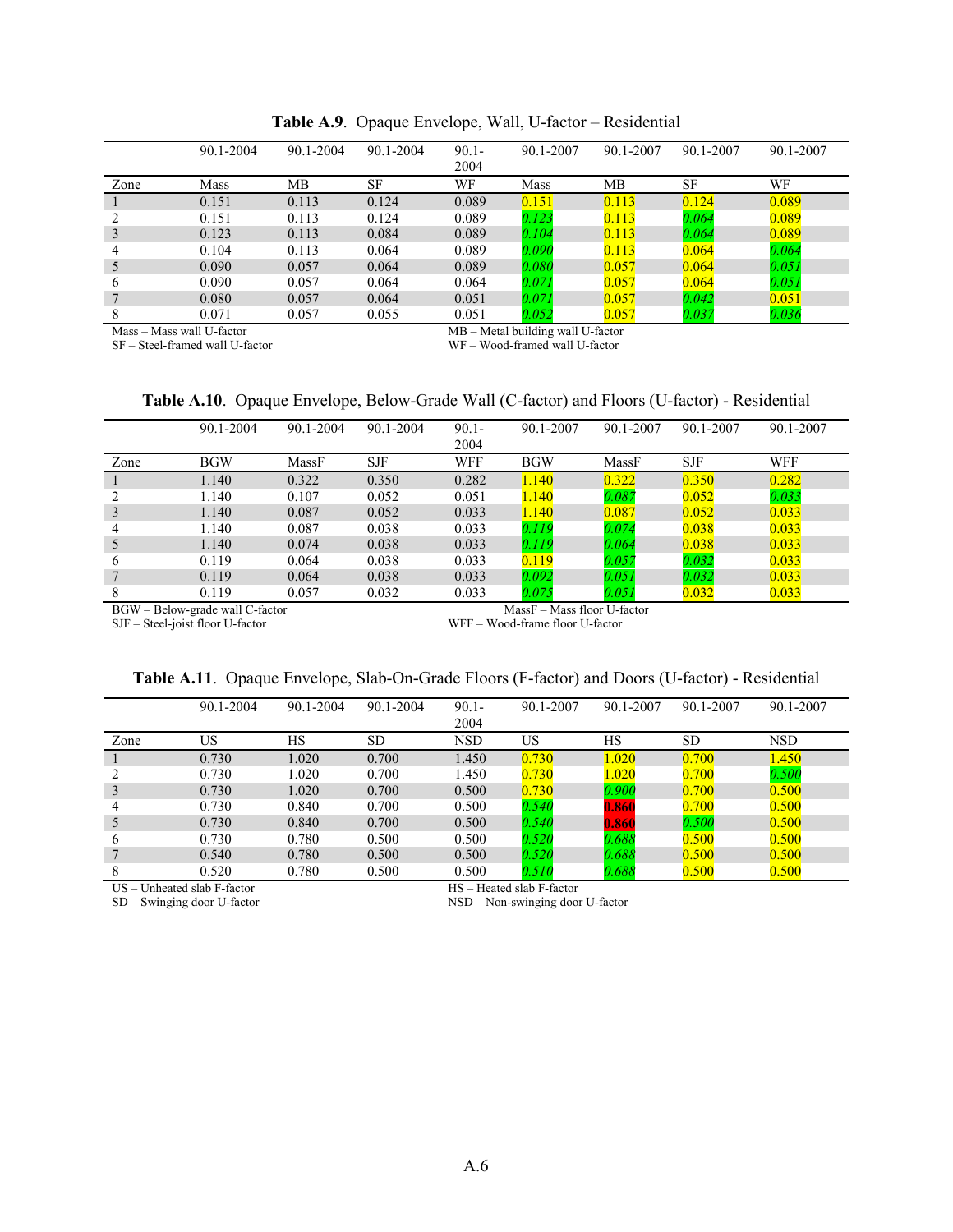|      | 90.1-2004                                      | 90.1-2004 | 90.1-2004 | 90.1-2007                           | 90.1-2007 | 90.1-2007 |
|------|------------------------------------------------|-----------|-----------|-------------------------------------|-----------|-----------|
| Zone | Deck                                           | MВ        | Attic     | Deck                                | MВ        | Attic     |
|      | 1.282                                          | 1.280     | 0.614     | 0.218                               | 1.280     | 0.081     |
|      | 0.218                                          | 0.167     | 0.081     | 0.218                               | 0.167     | 0.081     |
|      | 0.218                                          | 0.097     | 0.081     | 0.173                               | 0.097     | 0.053     |
| 4    | 0.218                                          | 0.097     | 0.081     | 0.173                               | 0.097     | 0.053     |
|      | 0.173                                          | 0.097     | 0.053     | 0.119                               | 0.097     | 0.053     |
| 6    | 0.173                                          | 0.097     | 0.053     | 0.093                               | 0.097     | 0.034     |
|      | 0.173                                          | 0.097     | 0.053     | 0.093                               | 0.097     | 0.034     |
| 8    | 0.093                                          | 0.072     | 0.034     | 0.063                               | 0.072     | 0.034     |
|      | Deck – Insulation entirely above deck U-factor |           |           | $MB$ – Metal building roof U-factor |           |           |

**Table A.12**. Opaque Envelope, Roof, U-factor – Semi heated

Attic – Attic and other U-factor

**Table A.13**. Opaque Envelope, Wall, U-factor – Semi heated

|                           | 90.1-2004 | 90.1-2004 | 90.1-2004 | $90.1 -$                          | 90.1-2007 | 90.1-2007 | 90.1-2007 | 90.1-2007 |  |
|---------------------------|-----------|-----------|-----------|-----------------------------------|-----------|-----------|-----------|-----------|--|
|                           |           |           |           | 2004                              |           |           |           |           |  |
| Zone                      | Mass      | MВ        | SF        | WF                                | Mass      | MВ        | <b>SF</b> | WF        |  |
|                           | 0.580     | 1.180     | 0.352     | 0.292                             | 0.580     | .180      | 0.352     | 0.292     |  |
|                           | 0.580     | 0.184     | 0.352     | 0.292                             | 0.580     | 0.184     | 0.124     | 0.089     |  |
| 3                         | 0.580     | 0.184     | 0.352     | 0.089                             | 0.580     | 0.184     | 0.124     | 0.089     |  |
| 4                         | 0.580     | 0.134     | 0.124     | 0.089                             | 0.580     | 0.134     | 0.124     | 0.089     |  |
| 5                         | 0.580     | 0.123     | 0.124     | 0.089                             | 0.151     | 0.123     | 0.124     | 0.089     |  |
| 6                         | 0.580     | 0.113     | 0.124     | 0.089                             | 0.151     | 0.113     | 0.124     | 0.089     |  |
|                           | 0.580     | 0.113     | 0.124     | 0.089                             | 0.123     | 0.113     | 0.124     | 0.089     |  |
|                           | 0.151     | 0.113     | 0.124     | 0.089                             | 0.104     | 0.113     | 0.084     | 0.089     |  |
| Mass - Mass wall U-factor |           |           |           | MB – Metal building wall U-factor |           |           |           |           |  |

SF – Steel-framed wall U-factor WF – Wood-framed wall U-factor

|  |  |  |  | Table A.14. Opaque Envelope, Below-Grade Wall (C-factor) and Floors (U-factor) - Semi heated |
|--|--|--|--|----------------------------------------------------------------------------------------------|
|--|--|--|--|----------------------------------------------------------------------------------------------|

|      | 90.1-2004  | 90.1-2004 | 90.1-2004 | $90.1 -$ | 90.1-2007  | 90.1-2007 | 90.1-2007 | 90.1-2007 |
|------|------------|-----------|-----------|----------|------------|-----------|-----------|-----------|
|      |            |           |           | 2004     |            |           |           |           |
| Zone | <b>BGW</b> | MassF     | SJF       | WFF      | <b>BGW</b> | MassF     | SJF       | WFF       |
|      | 1.140      | 0.322     | 0.350     | 0.282    | 1.140      | 0.322     | 0.350     | 0.282     |
|      | 1.140      | 0.322     | 0.350     | 0.282    | <b>140</b> | 0.322     | 0.069     | 0.066     |
| 3    | 1.140      | 0.322     | 0.069     | 0.282    | 1.140      | 0.322     | 0.069     | 0.066     |
|      | 1.140      | 0.322     | 0.069     | 0.066    | 1.140      | 0.137     | 0.069     | 0.066     |
| 5    | 1.140      | 0.322     | 0.069     | 0.066    | 1.140      | 0.137     | 0.052     | 0.051     |
| b    | 1.140      | 0.322     | 0.069     | 0.066    | 1.140      | 0.137     | 0.052     | 0.051     |
|      | 1.140      | 0.137     | 0.052     | 0.066    | 1.140      | 0.107     | 0.052     | 0.051     |
|      | 1.140      | 0.137     | 0.052     | 0.066    | 140        | 0.087     | 0.052     | 0.033     |

BGW – Below-grade wall C-factor and the matrix of the Mass F – Mass floor U-factor

SJF – Steel-joist floor U-factor WFF – Wood-frame floor U-factor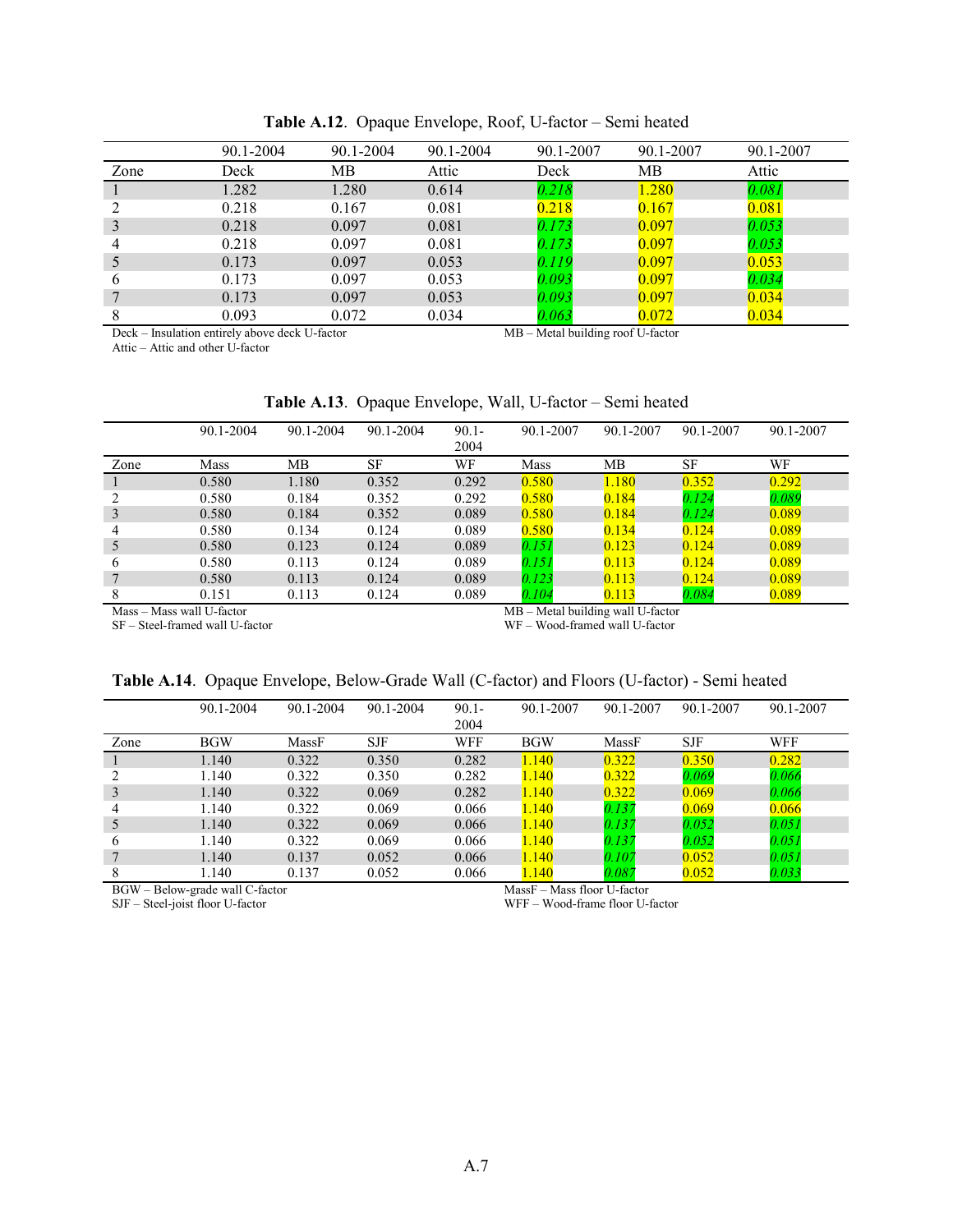|              | 90.1-2004 | 90.1-2004 | 90.1-2004 | $90.1 -$<br>2004 | 90.1-2007 | 90.1-2007 | 90.1-2007 | 90.1-2007  |
|--------------|-----------|-----------|-----------|------------------|-----------|-----------|-----------|------------|
| Zone         | US        | НS        | SD        | <b>NSD</b>       | US        | HS        | <b>SD</b> | <b>NSD</b> |
|              | 0.730     | 1.020     | 0.700     | 1.450            | 0.730     | 1.020     | 0.700     | 1.450      |
|              | 0.730     | 1.020     | 0.700     | 1.450            | 0.730     | $1.020\,$ | 0.700     | 1.450      |
|              | 0.730     | 1.020     | 0.700     | 1.450            | 0.730     | 1.020     | 0.700     | 1.450      |
| 4            | 0.730     | 1.020     | 0.700     | 1.450            | 0.730     | 1.020     | 0.700     | 1.450      |
|              | 0.730     | 1.020     | 0.700     | 1.450            | 0.730     | 1.020     | 0.700     | 1.450      |
| <sub>0</sub> | 0.730     | 1.020     | 0.700     | 1.450            | 0.730     | 1.020     | 0.700     | 1.450      |
|              | 0.730     | 1.020     | 0.700     | 1.450            | 0.730     | 0.900     | 0.700     | 1.450      |
| 8            | 0.730     | 0.950     | 0.700     | 1.450            | 0.730     | 0.900     | 0.700     | 0.500      |

**Table A.15**. Opaque Envelope, Slab-On-Grade Floors (F-factor) and Doors (U-factor) - Semi heated

US – Unheated slab F-factor<br>SD – Swinging door U-factor

HS – Heated slab F-factor<br>NSD – Non-swinging door U-fact